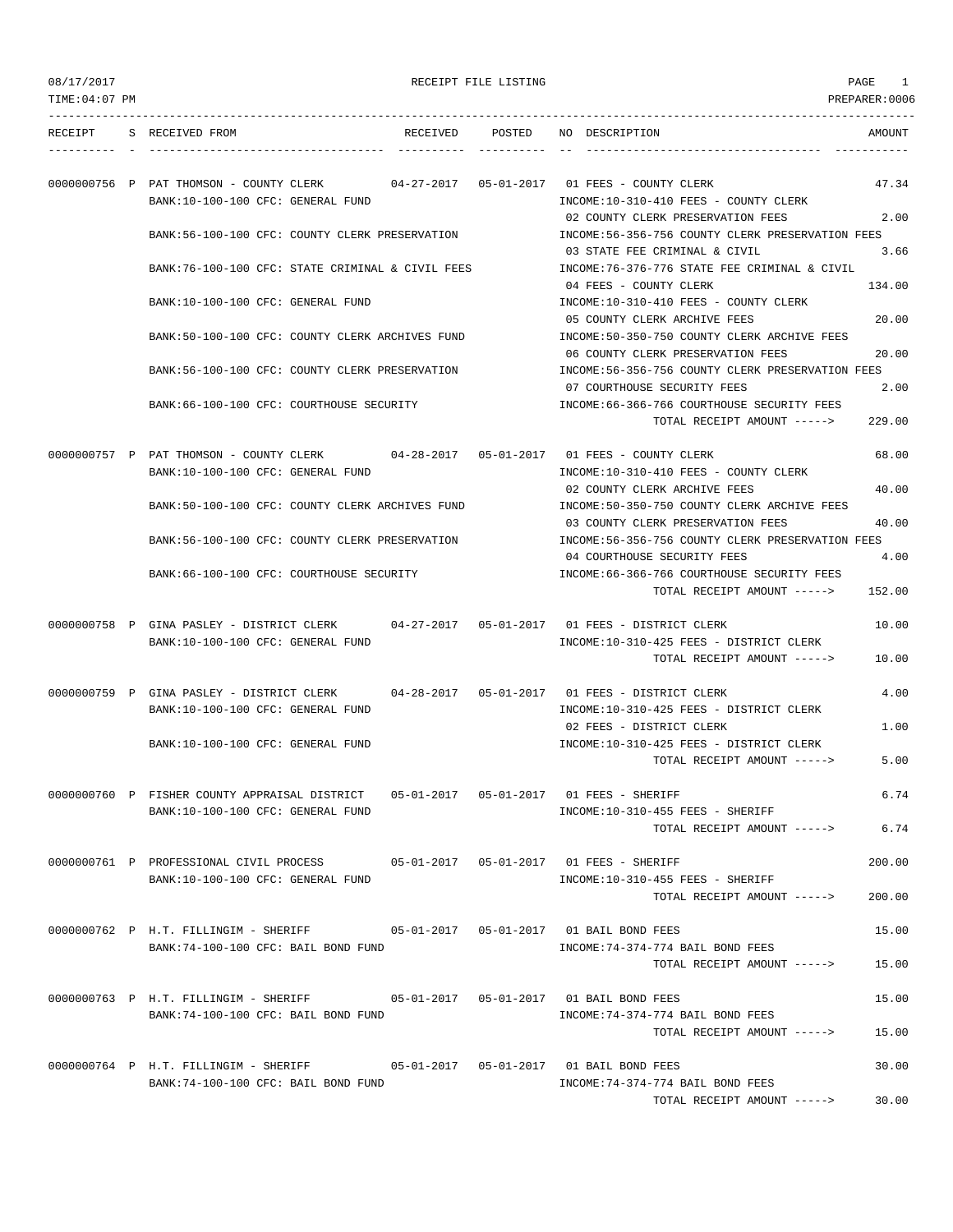| TIME: 04: 07 PM |                                                                                                |                 |                                                                               | PREPARER:0006 |
|-----------------|------------------------------------------------------------------------------------------------|-----------------|-------------------------------------------------------------------------------|---------------|
| RECEIPT         | S RECEIVED FROM                                                                                | RECEIVED POSTED | NO DESCRIPTION                                                                | AMOUNT        |
|                 | 0000000765 P H.T. FILLINGIM - SHERIFF<br>BANK:74-100-100 CFC: BAIL BOND FUND                   |                 | INCOME: 74-374-774 BAIL BOND FEES                                             | 15.00         |
|                 |                                                                                                |                 | TOTAL RECEIPT AMOUNT ----->                                                   | 15.00         |
|                 |                                                                                                |                 |                                                                               | 60.00         |
|                 | BANK:74-100-100 CFC: BAIL BOND FUND                                                            |                 | INCOME: 74-374-774 BAIL BOND FEES                                             |               |
|                 |                                                                                                |                 | TOTAL RECEIPT AMOUNT ----->                                                   | 60.00         |
|                 | 0000000767 P H.T. FILLINGIM - SHERIFF 65-01-2017 05-01-2017 01 BAIL BOND FEES                  |                 |                                                                               | 15.00         |
|                 | BANK:74-100-100 CFC: BAIL BOND FUND                                                            |                 | INCOME: 74-374-774 BAIL BOND FEES                                             |               |
|                 |                                                                                                |                 | TOTAL RECEIPT AMOUNT ----->                                                   | 15.00         |
|                 | 0000000768 P H.T. FILLINGIM - SHERIFF                                                          |                 |                                                                               | 15.00         |
|                 | BANK:74-100-100 CFC: BAIL BOND FUND                                                            |                 | INCOME: 74-374-774 BAIL BOND FEES                                             |               |
|                 |                                                                                                |                 | TOTAL RECEIPT AMOUNT ----->                                                   | 15.00         |
|                 | 0000000775 P ANGIE PIPPIN - JP                                                                 |                 |                                                                               | 8.00          |
|                 | BANK:10-100-100 CFC: GENERAL FUND                                                              |                 | INCOME:10-300-216 JUROR REIMBURSEMENT                                         |               |
|                 | REPORT-CODE-MONTH-TITLE:113-05-JURY REIM LINE 12                                               |                 | 02 FEES - JP #1                                                               | 96.00         |
|                 | BANK:10-100-100 CFC: GENERAL FUND                                                              |                 | INCOME:10-310-430 FEES - JP #1                                                |               |
|                 | REPORT-CODE-MONTH-TITLE:101-05-JP-LINE 1                                                       |                 |                                                                               |               |
|                 |                                                                                                |                 | 03 COURTHOUSE SECURITY FEES                                                   | 2.00          |
|                 | BANK:66-100-100 CFC: COURTHOUSE SECURITY                                                       |                 | INCOME: 66-366-766 COURTHOUSE SECURITY FEES                                   |               |
|                 |                                                                                                |                 | 04 STATE FEE CRIMINAL & CIVIL                                                 | 163.00        |
|                 | BANK:76-100-100 CFC: STATE CRIMINAL & CIVIL FEES                                               |                 | INCOME:76-376-776 STATE FEE CRIMINAL & CIVIL<br>05 JUSTICE COURT TECH FEES    | 8.00          |
|                 | BANK:82-100-100 CFC: JUSTICE COURT TECH CHECKING                                               |                 | INCOME:82-380-820 JUSTICE COURT TECH FEES                                     |               |
|                 |                                                                                                |                 | TOTAL RECEIPT AMOUNT ----->                                                   | 277.00        |
|                 |                                                                                                |                 |                                                                               | 12.85         |
|                 | BANK:10-100-100 CFC: GENERAL FUND                                                              |                 | INCOME:10-300-216 JUROR REIMBURSEMENT                                         |               |
|                 | REPORT-CODE-MONTH-TITLE:113-05-JURY REIM LINE 12                                               |                 |                                                                               |               |
|                 |                                                                                                |                 | $02$ FEES - JP #1                                                             | 217.00        |
|                 | BANK:10-100-100 CFC: GENERAL FUND                                                              |                 | INCOME:10-310-430 FEES - JP #1                                                |               |
|                 | REPORT-CODE-MONTH-TITLE:101-05-JP-LINE 1                                                       |                 | 03 COURTHOUSE SECURITY FEES                                                   | 3.21          |
|                 | BANK: 66-100-100 CFC: COURTHOUSE SECURITY                                                      |                 | INCOME:66-366-766 COURTHOUSE SECURITY FEES                                    |               |
|                 |                                                                                                |                 | 04 STATE FEE CRIMINAL & CIVIL                                                 | 262.88        |
|                 | BANK:76-100-100 CFC: STATE CRIMINAL & CIVIL FEES                                               |                 | INCOME: 76-376-776 STATE FEE CRIMINAL & CIVIL                                 |               |
|                 |                                                                                                |                 | 05 JUSTICE COURT TECH FEES                                                    | 12.85         |
|                 | BANK:82-100-100 CFC: JUSTICE COURT TECH CHECKING                                               |                 | INCOME:82-380-820 JUSTICE COURT TECH FEES<br>06 FEES - JP #1                  | 2.14          |
|                 | BANK:10-100-100 CFC: GENERAL FUND                                                              |                 | INCOME:10-310-430 FEES - JP #1                                                |               |
|                 |                                                                                                |                 | 07 FEES - JP #1                                                               | 1.07          |
|                 | BANK:10-100-100 CFC: GENERAL FUND                                                              |                 | INCOME:10-310-430 FEES - JP #1                                                |               |
|                 |                                                                                                |                 | TOTAL RECEIPT AMOUNT ----->                                                   | 512.00        |
|                 | 0000000778 P JONNYE GIBSON - TAX COLLECTOR 05-02-2017 05-02-2017 01 MOTOR VEHICLE REGISTRATION |                 |                                                                               | 2,253.66      |
|                 | BANK:11-100-100 CFC: ROAD & BRIDGE PRECINCT 1                                                  |                 | INCOME:11-311-110 MOTOR VEHICLE REGISTRATION                                  |               |
|                 |                                                                                                |                 | 02 MOTOR VEHICLE REGISTRATION                                                 | 2,253.66      |
|                 | BANK:12-100-100 CFC: ROAD & BRIDGE PRECINCT 2                                                  |                 | INCOME:12-312-110 MOTOR VEHICLE REGISTRATION<br>03 MOTOR VEHICLE REGISTRATION | 2,253.66      |
|                 | BANK:13-100-100 CFC: ROAD & BRIDGE PRECINCT 3                                                  |                 | INCOME:13-313-110 MOTOR VEHICLE REGISTRATION                                  |               |
|                 |                                                                                                |                 | 04 MOTOR VEHICLE REGISTRATION                                                 | 2,253.66      |
|                 | BANK:14-100-100 CFC: ROAD & BRIDGE PRECINCT 4                                                  |                 | INCOME:14-314-110 MOTOR VEHICLE REGISTRATION                                  |               |
|                 |                                                                                                |                 | TOTAL RECEIPT AMOUNT -----> 9,014.64                                          |               |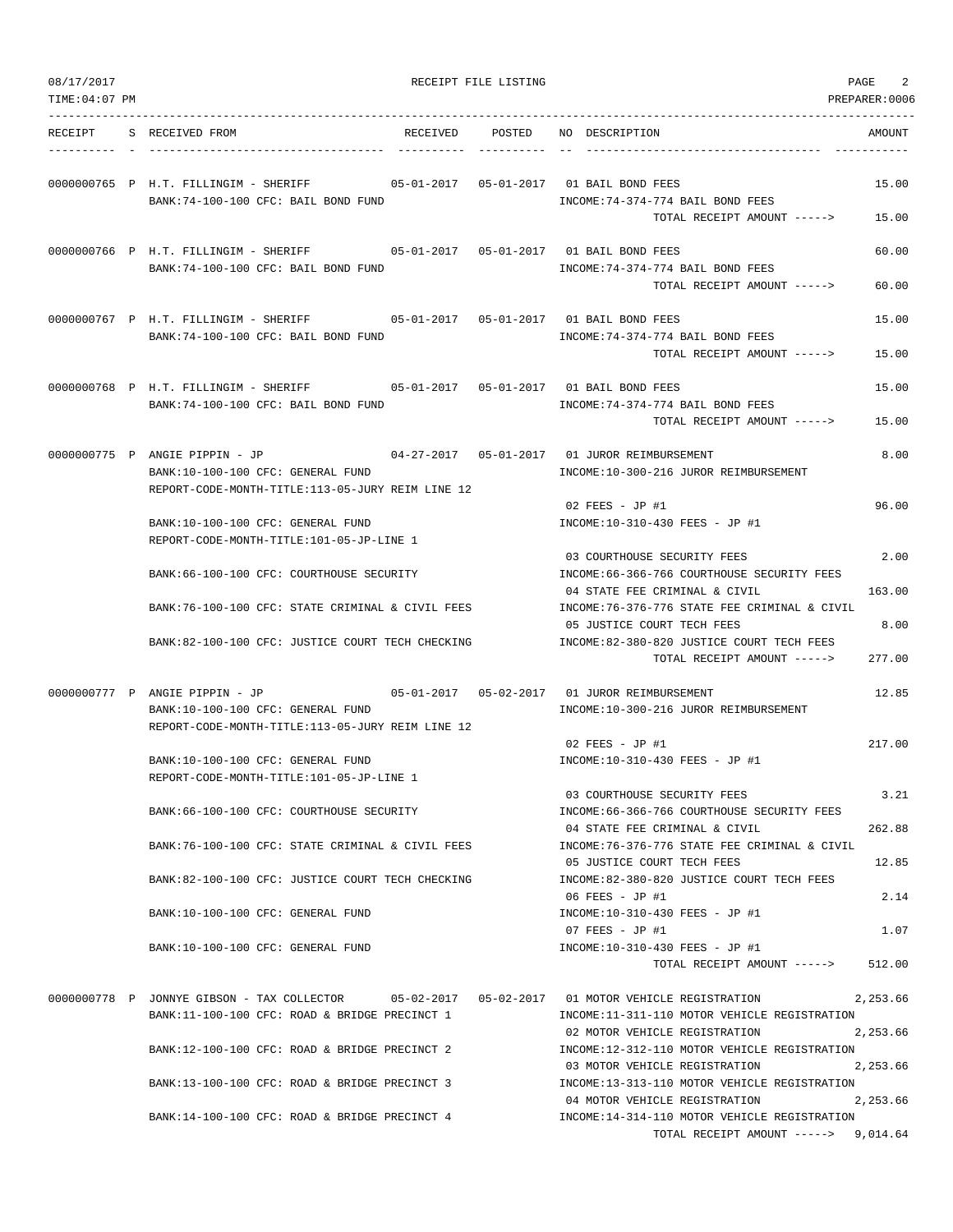| 08/17/2017     |                                                                                                                               |          | RECEIPT FILE LISTING |                                                                                                                  | PAGE<br>3       |
|----------------|-------------------------------------------------------------------------------------------------------------------------------|----------|----------------------|------------------------------------------------------------------------------------------------------------------|-----------------|
| TIME: 04:07 PM |                                                                                                                               |          |                      |                                                                                                                  | PREPARER: 0006  |
| RECEIPT        | S RECEIVED FROM                                                                                                               | RECEIVED | POSTED               | NO DESCRIPTION                                                                                                   | AMOUNT          |
|                | 0000000779 P JONNYE GIBSON - TAX COLLECTOR<br>BANK:10-100-100 CFC: GENERAL FUND                                               |          |                      | $INCOME:10-310-447$ FEES - TITLE                                                                                 | 10.00           |
|                |                                                                                                                               |          |                      | TOTAL RECEIPT AMOUNT ----->                                                                                      | 10.00           |
|                | 0000000780 P JONNYE GIBSON - TAX COLLECTOR<br>BANK:10-100-100 CFC: GENERAL FUND                                               |          |                      | 05-02-2017  05-02-2017  01 FEES - TAX COLLECTOR<br>INCOME:10-310-447 FEES - TITLE                                | 30.00           |
|                |                                                                                                                               |          |                      | TOTAL RECEIPT AMOUNT ----->                                                                                      | 30.00           |
|                | 0000000781 P PAT THOMSON - COUNTY CLERK 05-02-2017 05-02-2017 01 FEES - COUNTY CLERK<br>BANK:10-100-100 CFC: GENERAL FUND     |          |                      | INCOME:10-310-410 FEES - COUNTY CLERK                                                                            | 94.92           |
|                | BANK:56-100-100 CFC: COUNTY CLERK PRESERVATION                                                                                |          |                      | 02 PRESERVATION VS HB 1744<br>INCOME:56-356-757 PRESERVATION VS HB 1744                                          | 1.00            |
|                | BANK:76-100-100 CFC: STATE CRIMINAL & CIVIL FEES                                                                              |          |                      | 03 STATE FEE CRIMINAL & CIVIL<br>INCOME: 76-376-776 STATE FEE CRIMINAL & CIVIL                                   | 1.83            |
|                | BANK:10-100-100 CFC: GENERAL FUND                                                                                             |          |                      | 04 FEES - COUNTY CLERK<br>INCOME:10-310-410 FEES - COUNTY CLERK<br>05 FEES - COUNTY CLERK                        | 27.00<br>145.00 |
|                | BANK:10-100-100 CFC: GENERAL FUND                                                                                             |          |                      | INCOME:10-310-410 FEES - COUNTY CLERK                                                                            |                 |
|                | BANK:50-100-100 CFC: COUNTY CLERK ARCHIVES FUND                                                                               |          |                      | 06 COUNTY CLERK ARCHIVE FEES<br>INCOME:50-350-750 COUNTY CLERK ARCHIVE FEES<br>07 COUNTY CLERK PRESERVATION FEES | 50.00<br>50.00  |
|                | BANK:56-100-100 CFC: COUNTY CLERK PRESERVATION                                                                                |          |                      | INCOME:56-356-756 COUNTY CLERK PRESERVATION FEES                                                                 |                 |
|                | BANK:66-100-100 CFC: COURTHOUSE SECURITY                                                                                      |          |                      | 08 COURTHOUSE SECURITY FEES<br>INCOME:66-366-766 COURTHOUSE SECURITY FEES<br>TOTAL RECEIPT AMOUNT ----->         | 5.00<br>374.75  |
|                |                                                                                                                               |          |                      |                                                                                                                  |                 |
|                | 0000000782 P APPRAISAL DISTRICT - M&O<br>BANK:10-100-100 CFC: GENERAL FUND                                                    |          |                      | INCOME:10-300-100 ADVALOREM TAXES<br>TOTAL RECEIPT AMOUNT -----> 19,933.98                                       | 19,933.98       |
|                | 0000000783 P APPRAISAL DISTRICT - I&S<br>BANK:10-100-120 INTEREST & SINKING CHECKING                                          |          |                      | 05-02-2017  05-02-2017  01 ADVALOREM TAXES<br>INCOME:10-300-100 ADVALOREM TAXES                                  | 5,826.86        |
|                |                                                                                                                               |          |                      | TOTAL RECEIPT AMOUNT -----> 5,826.86                                                                             |                 |
|                | 0000000784 P GINA PASLEY - DISTRICT CLERK<br>BANK:10-100-100 CFC: GENERAL FUND                                                |          |                      | 01 FEES - DISTRICT CLERK<br>INCOME:10-310-425 FEES - DISTRICT CLERK                                              | 2.00            |
|                | BANK:10-100-100 CFC: GENERAL FUND                                                                                             |          |                      | 02 FEES - DISTRICT CLERK<br>INCOME:10-310-425 FEES - DISTRICT CLERK                                              | 18.00           |
|                |                                                                                                                               |          |                      | TOTAL RECEIPT AMOUNT ----->                                                                                      | 20.00           |
|                | 0000000785 P EMILIA GARCIA - SENIOR CITIZENS 05-02-2017 05-02-2017 01 FOOD DONATIONS<br>BANK:78-100-100 CFC: SENIOR CITIZENS  |          |                      | INCOME: 78-378-712 FOOD DONATIONS                                                                                | 414.50          |
|                |                                                                                                                               |          |                      | TOTAL RECEIPT AMOUNT ----->                                                                                      | 414.50          |
|                | 0000000786 P EMILIA GARCIA - SENIOR CITIZENS 05-02-2017 05-02-2017 01 FOOD DONATIONS<br>BANK:78-100-100 CFC: SENIOR CITIZENS  |          |                      | INCOME: 78-378-712 FOOD DONATIONS                                                                                | 48.00           |
|                |                                                                                                                               |          |                      | TOTAL RECEIPT AMOUNT ----->                                                                                      | 48.00           |
|                | 0000000787 P EMILIA GARCIA - SENIOR CITIZENS 05-02-2017 05-02-2017 01 FOOD DONATIONS<br>BANK: 78-100-100 CFC: SENIOR CITIZENS |          |                      | INCOME: 78-378-712 FOOD DONATIONS                                                                                | 48.50           |
|                |                                                                                                                               |          |                      | TOTAL RECEIPT AMOUNT ----->                                                                                      | 48.50           |
|                | 0000000788 P ANGIE PIPPIN - JP<br>BANK:10-100-100 CFC: GENERAL FUND<br>REPORT-CODE-MONTH-TITLE:113-05-JURY REIM LINE 12       |          |                      | 05-02-2017  05-03-2017  01 JUROR REIMBURSEMENT<br>INCOME:10-300-216 JUROR REIMBURSEMENT                          | 4.00            |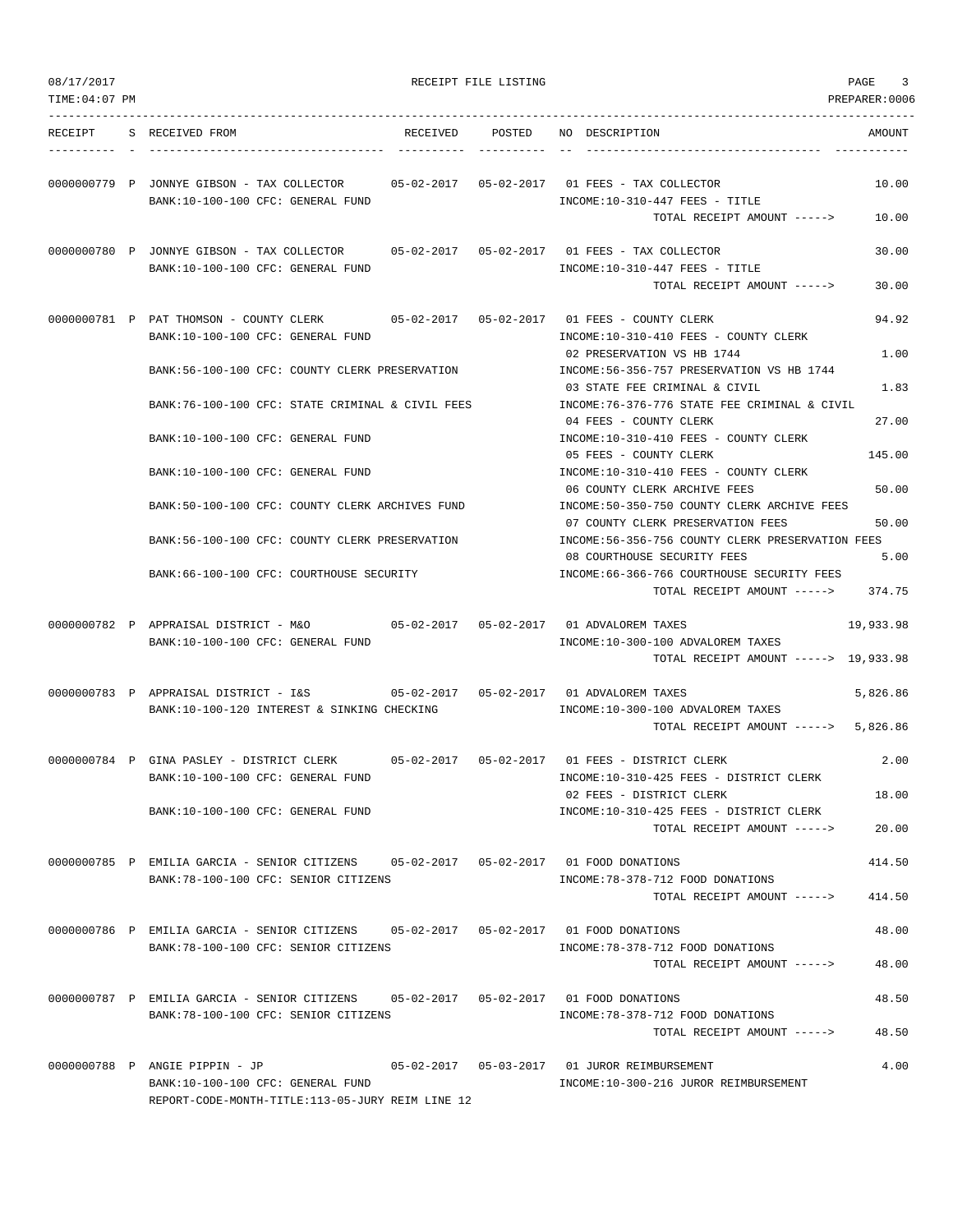| TIME:04:07 PM    |                                                  |          |        |                                                   | PREPARER:0006 |
|------------------|--------------------------------------------------|----------|--------|---------------------------------------------------|---------------|
| RECEIPT          | S RECEIVED FROM                                  | RECEIVED | POSTED | NO DESCRIPTION                                    | AMOUNT        |
| 0000000788       | Continued                                        |          |        | 02 FEES - JP #1                                   | 26.50         |
|                  | BANK:10-100-100 CFC: GENERAL FUND                |          |        | INCOME:10-310-430 FEES - JP #1                    |               |
|                  | REPORT-CODE-MONTH-TITLE:101-05-JP-LINE 1         |          |        |                                                   |               |
|                  |                                                  |          |        | 03 COURTHOUSE SECURITY FEES                       | 1.00          |
|                  | BANK: 66-100-100 CFC: COURTHOUSE SECURITY        |          |        | INCOME: 66-366-766 COURTHOUSE SECURITY FEES       |               |
|                  |                                                  |          |        | 04 STATE FEE CRIMINAL & CIVIL                     | 81.50         |
|                  | BANK:76-100-100 CFC: STATE CRIMINAL & CIVIL FEES |          |        | INCOME: 76-376-776 STATE FEE CRIMINAL & CIVIL     |               |
|                  |                                                  |          |        | 05 JUSTICE COURT TECH FEES                        | 4.00          |
|                  | BANK:82-100-100 CFC: JUSTICE COURT TECH CHECKING |          |        | INCOME:82-380-820 JUSTICE COURT TECH FEES         |               |
|                  |                                                  |          |        | TOTAL RECEIPT AMOUNT ----->                       | 117.00        |
|                  | 0000000789 P PAT THOMSON - COUNTY CLERK          |          |        |                                                   | 66.75         |
|                  | BANK:10-100-100 CFC: GENERAL FUND                |          |        | INCOME:10-310-410 FEES - COUNTY CLERK             |               |
|                  |                                                  |          |        | 02 FEES - COUNTY CLERK                            | 578.00        |
|                  | BANK:10-100-100 CFC: GENERAL FUND                |          |        | INCOME:10-310-410 FEES - COUNTY CLERK             |               |
|                  |                                                  |          |        | 03 COUNTY CLERK ARCHIVE FEES                      | 70.00         |
|                  | BANK:50-100-100 CFC: COUNTY CLERK ARCHIVES FUND  |          |        | INCOME:50-350-750 COUNTY CLERK ARCHIVE FEES       |               |
|                  |                                                  |          |        | 04 COUNTY CLERK PRESERVATION FEES                 | 70.00         |
|                  | BANK:56-100-100 CFC: COUNTY CLERK PRESERVATION   |          |        | INCOME:56-356-756 COUNTY CLERK PRESERVATION FEES  |               |
|                  |                                                  |          |        | 05 COURTHOUSE SECURITY FEES                       | 7.00          |
|                  | BANK: 66-100-100 CFC: COURTHOUSE SECURITY        |          |        | INCOME: 66-366-766 COURTHOUSE SECURITY FEES       |               |
|                  |                                                  |          |        | TOTAL RECEIPT AMOUNT ----->                       | 791.75        |
|                  | 0000000790 P PAT THOMSON - COUNTY CLERK          |          |        | 05-04-2017  05-04-2017  01 FEES - COUNTY CLERK    | 77.95         |
|                  | BANK:10-100-100 CFC: GENERAL FUND                |          |        | INCOME:10-310-410 FEES - COUNTY CLERK             |               |
|                  |                                                  |          |        | 02 PRESERVATION VS HB 1744                        | 1.00          |
|                  | BANK:56-100-100 CFC: COUNTY CLERK PRESERVATION   |          |        | INCOME: 56-356-757 PRESERVATION VS HB 1744        |               |
|                  |                                                  |          |        | 03 STATE FEE CRIMINAL & CIVIL                     | 1.80          |
|                  | BANK:76-100-100 CFC: STATE CRIMINAL & CIVIL FEES |          |        | INCOME:76-376-776 STATE FEE CRIMINAL & CIVIL      |               |
|                  |                                                  |          |        | 04 FEES - COUNTY CLERK                            | 74.00         |
|                  | BANK:10-100-100 CFC: GENERAL FUND                |          |        | INCOME:10-310-410 FEES - COUNTY CLERK             |               |
|                  |                                                  |          |        | 05 COUNTY CLERK ARCHIVE FEES                      | 20.00         |
|                  | BANK:50-100-100 CFC: COUNTY CLERK ARCHIVES FUND  |          |        | INCOME: 50-350-750 COUNTY CLERK ARCHIVE FEES      |               |
|                  |                                                  |          |        | 06 COUNTY CLERK PRESERVATION FEES                 | 20.00         |
|                  | BANK:56-100-100 CFC: COUNTY CLERK PRESERVATION   |          |        | INCOME: 56-356-756 COUNTY CLERK PRESERVATION FEES |               |
|                  |                                                  |          |        | 07 COURTHOUSE SECURITY FEES                       | 2.00          |
|                  | BANK:66-100-100 CFC: COURTHOUSE SECURITY         |          |        | INCOME: 66-366-766 COURTHOUSE SECURITY FEES       |               |
|                  |                                                  |          |        | TOTAL RECEIPT AMOUNT ----->                       | 196.75        |
|                  | 0000000791 P JOHNNY T ROBERTSON                  |          |        |                                                   | 200.00        |
|                  | BANK:88-100-100 CFC - AIRPORT FUND               |          |        | INCOME:88-380-810 AIRPORT REVENUES                |               |
|                  |                                                  |          |        | TOTAL RECEIPT AMOUNT ----->                       | 200.00        |
|                  |                                                  |          |        |                                                   |               |
| 0000000792 P TAC |                                                  |          |        | 05-04-2017  05-04-2017  01 TRAVEL & SCHOOL        | 104.40        |
|                  | BANK:10-100-100 CFC: GENERAL FUND                |          |        | INCOME:10-400-300 TRAVEL & SCHOOL                 |               |
|                  |                                                  |          |        | 02 TRAVEL & SCHOOL                                | 308.49        |
|                  | BANK:10-100-100 CFC: GENERAL FUND                |          |        | INCOME:10-400-300 TRAVEL & SCHOOL                 |               |
|                  |                                                  |          |        | TOTAL RECEIPT AMOUNT ----->                       | 412.89        |
|                  | 0000000793 P MURPHREE FLYING SERVICE             |          |        |                                                   | 180.00        |
|                  | BANK:88-100-100 CFC - AIRPORT FUND               |          |        | INCOME: 88-380-810 AIRPORT REVENUES               |               |
|                  |                                                  |          |        | TOTAL RECEIPT AMOUNT ----->                       | 180.00        |
|                  |                                                  |          |        |                                                   |               |
|                  | 0000000797 P APPRAISAL DISTRICT - M&O            |          |        | 05-05-2017  05-05-2017  01 ADVALOREM TAXES        | 3,376.48      |
|                  | BANK:10-100-100 CFC: GENERAL FUND                |          |        | INCOME:10-300-100 ADVALOREM TAXES                 |               |

TOTAL RECEIPT AMOUNT -----> 3,376.48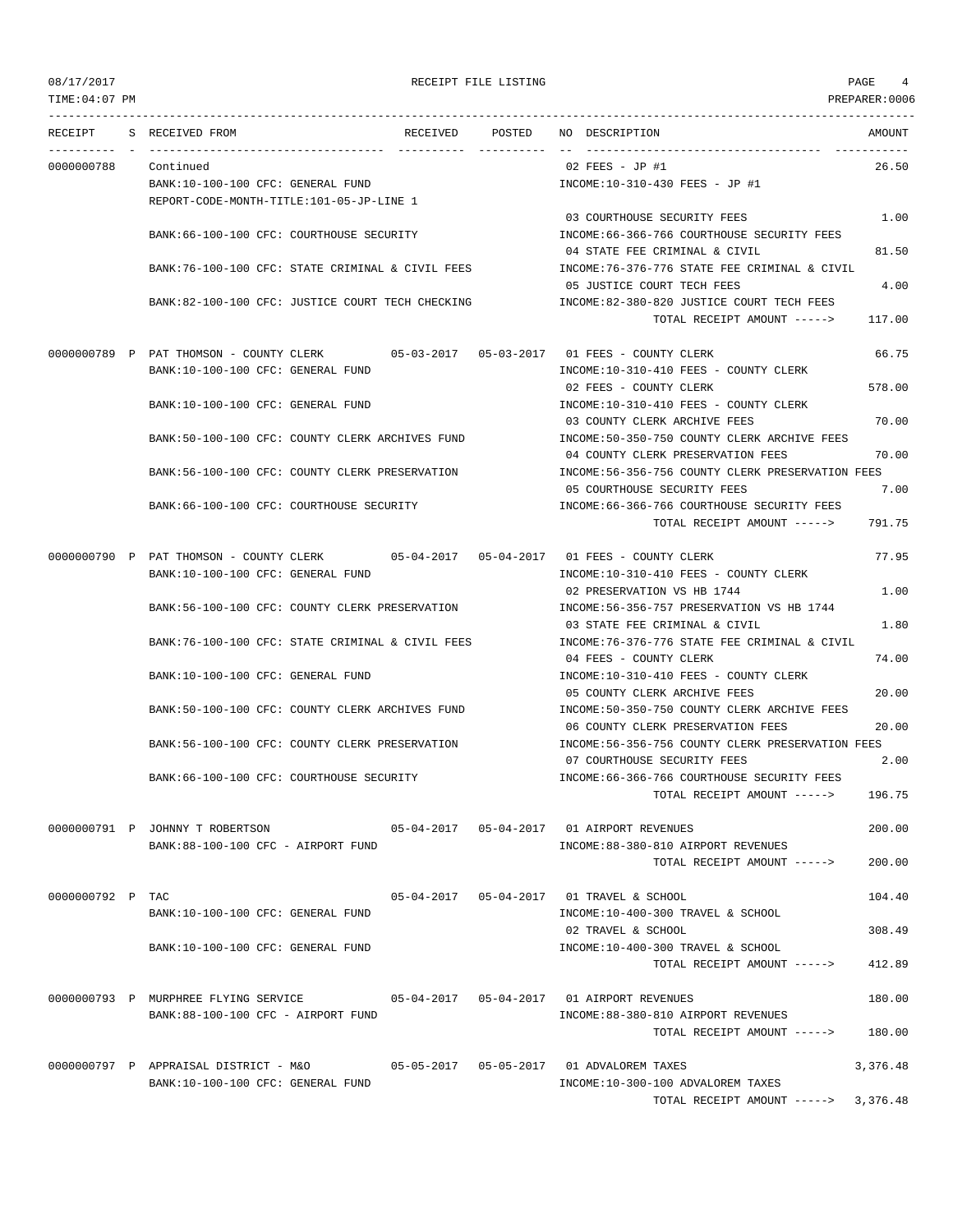| 08/17/2017     |                                                                                                                          | RECEIPT FILE LISTING              |                                                                                                                    | PAGE<br>5            |
|----------------|--------------------------------------------------------------------------------------------------------------------------|-----------------------------------|--------------------------------------------------------------------------------------------------------------------|----------------------|
| TIME: 04:07 PM |                                                                                                                          |                                   |                                                                                                                    | PREPARER: 0006       |
| RECEIPT        | S RECEIVED FROM<br>RECEIVED                                                                                              | POSTED                            | NO DESCRIPTION                                                                                                     | AMOUNT               |
|                | 0000000798 P APPRAISAL DISTRICT - I&S<br>BANK:10-100-120 INTEREST & SINKING CHECKING                                     |                                   | 05-05-2017    05-05-2017    01 ADVALOREM TAXES<br>INCOME:10-300-100 ADVALOREM TAXES<br>TOTAL RECEIPT AMOUNT -----> | 983.24<br>983.24     |
|                | 0000000799 P GINA PASLEY - DISTRICT CLERK<br>BANK:10-100-100 CFC: GENERAL FUND                                           | $05 - 04 - 2017$ $05 - 05 - 2017$ | 01 FEES - DISTRICT CLERK<br>INCOME:10-310-425 FEES - DISTRICT CLERK                                                | 8.00                 |
|                | BANK:10-100-100 CFC: GENERAL FUND                                                                                        |                                   | 02 FEES - DISTRICT CLERK<br>INCOME:10-310-425 FEES - DISTRICT CLERK                                                | 154.00               |
|                | BANK:36-100-100 CFC: DIST COURT RECORDS TECH FUND                                                                        |                                   | 03 DIST COURT REC TECH FEES<br>INCOME: 36-336-736 DIST COURT REC TECH FEES<br>04 STATE FEE CRIMINAL & CIVIL        | 20.00<br>10.00       |
|                | BANK:76-100-100 CFC: STATE CRIMINAL & CIVIL FEES                                                                         |                                   | INCOME: 76-376-776 STATE FEE CRIMINAL & CIVIL<br>TOTAL RECEIPT AMOUNT ----->                                       | 192.00               |
|                | 0000000800 P JONNYE GIBSON - TAX COLLECTOR<br>BANK:11-100-100 CFC: ROAD & BRIDGE PRECINCT 1                              |                                   | 01 MOTOR VEHICLE REGISTRATION<br>INCOME:11-311-110 MOTOR VEHICLE REGISTRATION                                      | 1,640.86             |
|                | BANK:12-100-100 CFC: ROAD & BRIDGE PRECINCT 2                                                                            |                                   | 02 MOTOR VEHICLE REGISTRATION<br>INCOME:12-312-110 MOTOR VEHICLE REGISTRATION                                      | 1,640.86             |
|                | BANK:13-100-100 CFC: ROAD & BRIDGE PRECINCT 3                                                                            |                                   | 03 MOTOR VEHICLE REGISTRATION<br>INCOME:13-313-110 MOTOR VEHICLE REGISTRATION<br>04 MOTOR VEHICLE REGISTRATION     | 1,640.86<br>1,640.84 |
|                | BANK:14-100-100 CFC: ROAD & BRIDGE PRECINCT 4                                                                            |                                   | INCOME:14-314-110 MOTOR VEHICLE REGISTRATION<br>TOTAL RECEIPT AMOUNT -----> 6,563.42                               |                      |
|                | 0000000801 P JONNYE GIBSON - TAX COLLECTOR<br>BANK:10-100-100 CFC: GENERAL FUND                                          | 05-05-2017 05-05-2017             | 01 FEES - TAX COLLECTOR<br>INCOME:10-310-447 FEES - TITLE<br>TOTAL RECEIPT AMOUNT ----->                           | 40.00<br>40.00       |
|                | 0000000802 P JONNYE GIBSON - TAX COLLECTOR<br>BANK:10-100-100 CFC: GENERAL FUND                                          |                                   | INCOME:10-310-447 FEES - TITLE<br>TOTAL RECEIPT AMOUNT ----->                                                      | 20.00<br>20.00       |
|                | 0000000803 P JONNYE GIBSON - TAX COLLECTOR 05-05-2017 05-05-2017 01 INTEREST EARNED<br>BANK:10-100-100 CFC: GENERAL FUND |                                   | INCOME:10-300-180 INTEREST EARNED<br>TOTAL RECEIPT AMOUNT ----->                                                   | 1.56<br>1.56         |
|                | 0000000804 P PAT THOMSON - COUNTY CLERK<br>BANK:10-100-100 CFC: GENERAL FUND                                             |                                   | 05-05-2017   05-05-2017   01   FEES - COUNTY CLERK<br>INCOME:10-310-410 FEES - COUNTY CLERK                        | 65.95                |
|                | BANK:56-100-100 CFC: COUNTY CLERK PRESERVATION                                                                           |                                   | 02 COUNTY CLERK PRESERVATION FEES<br>INCOME: 56-356-756 COUNTY CLERK PRESERVATION FEES                             | 1.00                 |
|                | BANK:76-100-100 CFC: STATE CRIMINAL & CIVIL FEES                                                                         |                                   | 03 STATE FEE CRIMINAL & CIVIL<br>INCOME: 76-376-776 STATE FEE CRIMINAL & CIVIL<br>04 FEES - COUNTY CLERK           | 1.80<br>152.00       |
|                | BANK:10-100-100 CFC: GENERAL FUND                                                                                        |                                   | INCOME:10-310-410 FEES - COUNTY CLERK<br>05 COUNTY CLERK ARCHIVE FEES                                              | 60.00                |
|                | BANK:50-100-100 CFC: COUNTY CLERK ARCHIVES FUND                                                                          |                                   | INCOME:50-350-750 COUNTY CLERK ARCHIVE FEES<br>06 COUNTY CLERK PRESERVATION FEES                                   | 60.00                |
|                | BANK:56-100-100 CFC: COUNTY CLERK PRESERVATION                                                                           |                                   | INCOME:56-356-756 COUNTY CLERK PRESERVATION FEES<br>07 COURTHOUSE SECURITY FEES                                    | 6.00                 |
|                | BANK:66-100-100 CFC: COURTHOUSE SECURITY                                                                                 |                                   | INCOME: 66-366-766 COURTHOUSE SECURITY FEES<br>TOTAL RECEIPT AMOUNT ----->                                         | 346.75               |
|                | 0000000806 P GINA PASLEY - DISTRICT CLERK<br>BANK:10-100-100 CFC: GENERAL FUND                                           |                                   | INCOME:10-310-425 FEES - DISTRICT CLERK                                                                            | 78.00                |
|                | BANK:30-100-100 CFC: COURT RECORDS PRES FUND                                                                             |                                   | 02 RECORDS PRESERVATION FEES<br>INCOME:30-330-730 RECORDS PRESERVATION FEES                                        | 10.00                |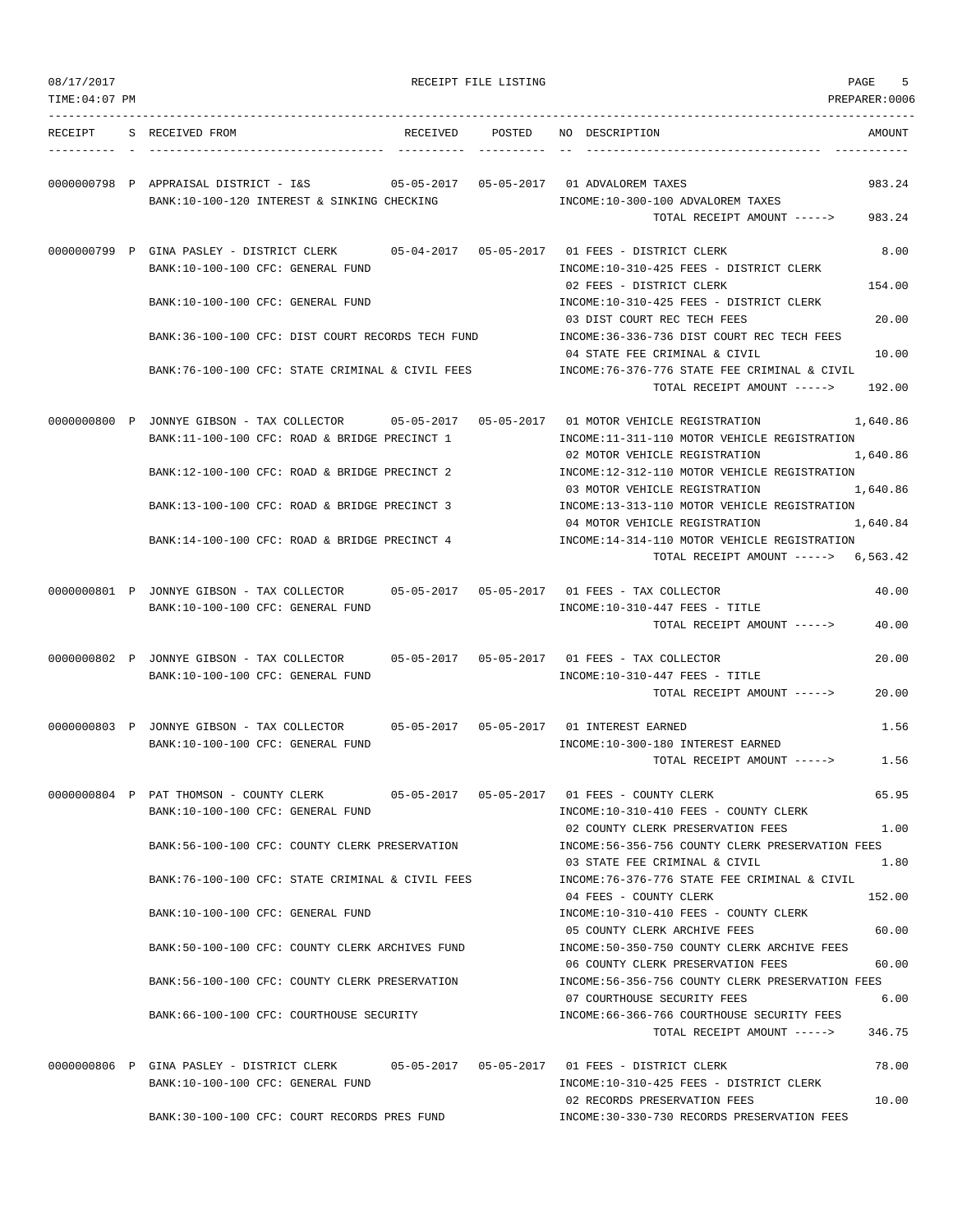| TIME:04:07 PM |                                                                                       |          |            |                                                                                | PREPARER:0006 |
|---------------|---------------------------------------------------------------------------------------|----------|------------|--------------------------------------------------------------------------------|---------------|
| RECEIPT       | S RECEIVED FROM<br>-----------------                                                  | RECEIVED | POSTED     | NO DESCRIPTION                                                                 | AMOUNT        |
| 0000000806    | Continued                                                                             |          | ---------- | ----------------------------------<br>03 DIST COURT REC TECH FEES              | 5.00          |
|               | BANK:36-100-100 CFC: DIST COURT RECORDS TECH FUND                                     |          |            | INCOME: 36-336-736 DIST COURT REC TECH FEES<br>04 DIST CLERK PRESERVATION FEES | 5.00          |
|               | BANK:63-100-100 CFC: DISTRICT CLERK PRESERVATION                                      |          |            | INCOME:63-363-763 DIST CLERK PRESERVATION FEES<br>05 COURTHOUSE SECURITY FEES  | 5.00          |
|               | BANK:66-100-100 CFC: COURTHOUSE SECURITY                                              |          |            | INCOME: 66-366-766 COURTHOUSE SECURITY FEES<br>06 COUNTY PRESERVATION FEES     | 5.00          |
|               | BANK:68-100-100 CFC: COUNTY PRESERVATION                                              |          |            | INCOME:68-368-768 COUNTY PRESERVATION FEES<br>07 STATE FEE CRIMINAL & CIVIL    | 50.00         |
|               | BANK:76-100-100 CFC: STATE CRIMINAL & CIVIL FEES                                      |          |            | INCOME:76-376-776 STATE FEE CRIMINAL & CIVIL<br>08 STATE FEE CRIMINAL & CIVIL  | 42.00         |
|               | BANK:76-100-100 CFC: STATE CRIMINAL & CIVIL FEES                                      |          |            | INCOME:76-376-776 STATE FEE CRIMINAL & CIVIL<br>TOTAL RECEIPT AMOUNT ----->    | 200.00        |
|               |                                                                                       |          |            |                                                                                |               |
|               | 0000000807 P EMILIA GARCIA - SENIOR CITIZENS 05-05-2017 05-05-2017 01 FOOD DONATIONS  |          |            |                                                                                | 64.50         |
|               | BANK: 78-100-100 CFC: SENIOR CITIZENS                                                 |          |            | INCOME: 78-378-712 FOOD DONATIONS<br>TOTAL RECEIPT AMOUNT ----->               | 64.50         |
|               | 0000000808 P EMILIA GARCIA - SENIOR CITIZENS 05-05-2017 05-05-2017 01 FOOD DONATIONS  |          |            |                                                                                | 40.00         |
|               | BANK: 78-100-100 CFC: SENIOR CITIZENS                                                 |          |            | INCOME: 78-378-712 FOOD DONATIONS                                              |               |
|               |                                                                                       |          |            | TOTAL RECEIPT AMOUNT ----->                                                    | 40.00         |
|               | 0000000809 P EMILIA GARCIA - SENIOR CITIZENS 05-05-2017 05-05-2017 01 FOOD DONATIONS  |          |            |                                                                                | 65.00         |
|               | BANK: 78-100-100 CFC: SENIOR CITIZENS                                                 |          |            | INCOME: 78-378-712 FOOD DONATIONS<br>TOTAL RECEIPT AMOUNT ----->               | 65.00         |
|               | 0000000810 P ANGIE PIPPIN - JP                                                        |          |            |                                                                                | 23.13         |
|               | BANK:10-100-100 CFC: GENERAL FUND<br>REPORT-CODE-MONTH-TITLE:113-05-JURY REIM LINE 12 |          |            | INCOME:10-300-216 JUROR REIMBURSEMENT                                          |               |
|               |                                                                                       |          |            | 02 FEES - JP #1                                                                | 537.82        |
|               | BANK:10-100-100 CFC: GENERAL FUND<br>REPORT-CODE-MONTH-TITLE:101-05-JP-LINE 1         |          |            | INCOME:10-310-430 FEES - JP #1                                                 |               |
|               |                                                                                       |          |            | 03 COURTHOUSE SECURITY FEES                                                    | 5.78          |
|               | BANK:66-100-100 CFC: COURTHOUSE SECURITY                                              |          |            | INCOME: 66-366-766 COURTHOUSE SECURITY FEES<br>04 PARKS & WILDLIFE             | 430.14        |
|               | BANK:76-100-100 CFC: STATE CRIMINAL & CIVIL FEES                                      |          |            | INCOME: 76-376-704 PARKS & WILDLIFE                                            |               |
|               |                                                                                       |          |            | 05 JUSTICE COURT TECH FEES                                                     | 23.13         |
|               | BANK:82-100-100 CFC: JUSTICE COURT TECH CHECKING                                      |          |            | INCOME:82-380-820 JUSTICE COURT TECH FEES                                      |               |
|               |                                                                                       |          |            | TOTAL RECEIPT AMOUNT -----> 1,020.00                                           |               |
|               | 0000000811 P ANGIE PIPPIN - JP                                                        |          |            |                                                                                | 7.12          |
|               | BANK:10-100-100 CFC: GENERAL FUND                                                     |          |            | INCOME:10-300-216 JUROR REIMBURSEMENT                                          |               |
|               | REPORT-CODE-MONTH-TITLE:113-05-JURY REIM LINE 12                                      |          |            |                                                                                |               |
|               | BANK:10-100-100 CFC: GENERAL FUND                                                     |          |            | 02 FEES - JP #1<br>INCOME:10-310-430 FEES - JP #1                              | 78.98         |
|               | REPORT-CODE-MONTH-TITLE:101-05-JP-LINE 1                                              |          |            |                                                                                |               |
|               |                                                                                       |          |            | 03 COURTHOUSE SECURITY FEES                                                    | 1.78          |
|               | BANK:66-100-100 CFC: COURTHOUSE SECURITY                                              |          |            | INCOME:66-366-766 COURTHOUSE SECURITY FEES                                     |               |
|               |                                                                                       |          |            | 04 STATE FEE CRIMINAL & CIVIL                                                  | 145.00        |
|               | BANK:76-100-100 CFC: STATE CRIMINAL & CIVIL FEES                                      |          |            | INCOME: 76-376-776 STATE FEE CRIMINAL & CIVIL<br>05 JUSTICE COURT TECH FEES    | 7.12          |
|               | BANK:82-100-100 CFC: JUSTICE COURT TECH CHECKING                                      |          |            | INCOME:82-380-820 JUSTICE COURT TECH FEES                                      |               |
|               |                                                                                       |          |            | 06 FEES - JP #1                                                                | 100.00        |
|               | BANK:10-100-100 CFC: GENERAL FUND                                                     |          |            | INCOME:10-310-430 FEES - JP #1                                                 |               |
|               | BANK:76-100-100 CFC: STATE CRIMINAL & CIVIL FEES                                      |          |            | 07 STATE FEE CRIMINAL & CIVIL<br>INCOME:76-376-776 STATE FEE CRIMINAL & CIVIL  | 10.00         |
|               |                                                                                       |          |            |                                                                                |               |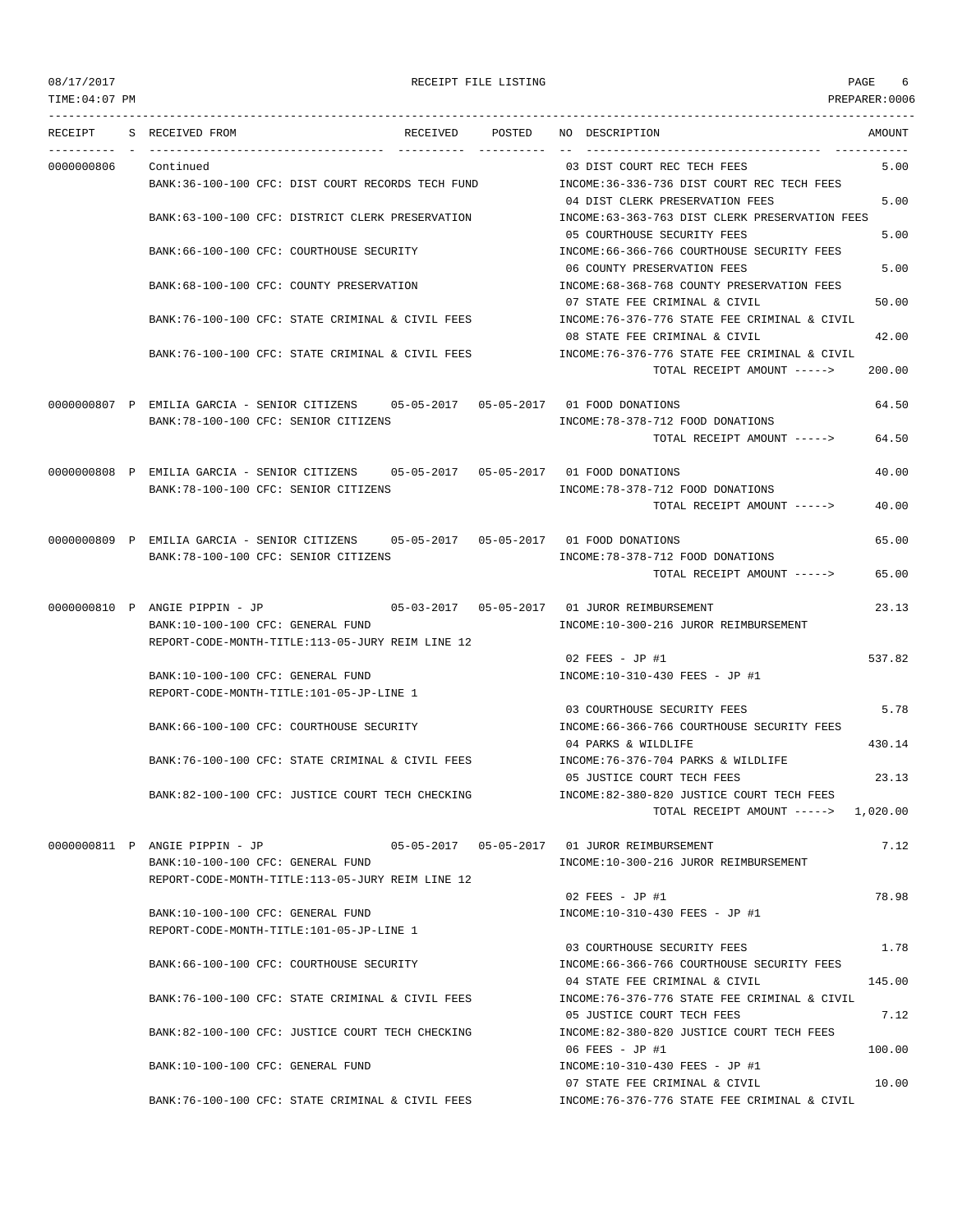TIME:04:07 PM PREPARER:0006 --------------------------------------------------------------------------------------------------------------------------------- RECEIPT S RECEIVED FROM RECEIVED POSTED NO DESCRIPTION AMOUNT ---------- - ----------------------------------- ---------- ---------- -- ----------------------------------- ----------- 0000000811 Continued 08 STATE FEE CRIMINAL & CIVIL 25.00 BANK:76-100-100 CFC: STATE CRIMINAL & CIVIL FEES INCOME:76-376-776 STATE FEE CRIMINAL & CIVIL 09 STATE FEE CRIMINAL & CIVIL 6.00 BANK:76-100-100 CFC: STATE CRIMINAL & CIVIL FEES INCOME:76-376-776 STATE FEE CRIMINAL & CIVIL 10 JUROR REIMBURSEMENT 4.00 BANK:10-100-100 CFC: GENERAL FUND INCOME:10-300-216 JUROR REIMBURSEMENT 11 FEES - JP #1 139.90 BANK:10-100-100 CFC: GENERAL FUND INCOME:10-310-430 FEES - JP #1 12 COURTHOUSE SECURITY FEES 1.00 BANK:66-100-100 CFC: COURTHOUSE SECURITY **INCOME:66-366-766 COURTHOUSE SECURITY FEES** 13 STATE FEE CRIMINAL & CIVIL 51.10 BANK:76-100-100 CFC: STATE CRIMINAL & CIVIL FEES INCOME:76-376-776 STATE FEE CRIMINAL & CIVIL 14 JUSTICE COURT TECH FEES 4.00 BANK:82-100-100 CFC: JUSTICE COURT TECH CHECKING INCOME:82-380-820 JUSTICE COURT TECH FEES 15 FEES - JP #1 25.00 BANK:10-100-100 CFC: GENERAL FUND INCOME:10-310-430 FEES - JP #1 16 FEES - SHERIFF 100.00 BANK:10-100-100 CFC: GENERAL FUND INCOME:10-310-455 FEES - SHERIFF TOTAL RECEIPT AMOUNT -----> 706.00 0000000812 P PAT THOMSON - COUNTY CLERK 05-08-2017 05-08-2017 01 FEES - COUNTY CLERK 48.00 BANK:10-100-100 CFC: GENERAL FUND INCOME:10-310-410 FEES - COUNTY CLERK 02 COUNTY CLERK PRESERVATION FEES 1.00 BANK:56-100-100 CFC: COUNTY CLERK PRESERVATION INCOME:56-356-756 COUNTY CLERK PRESERVATION FEES 03 FEES - COUNTY CLERK 34.00 BANK:10-100-100 CFC: GENERAL FUND INCOME:10-310-410 FEES - COUNTY CLERK 04 COUNTY CLERK ARCHIVE FEES 20.00 BANK:50-100-100 CFC: COUNTY CLERK ARCHIVES FUND INCOME:50-350-750 COUNTY CLERK ARCHIVE FEES 05 COUNTY CLERK PRESERVATION FEES 20.00 BANK:56-100-100 CFC: COUNTY CLERK PRESERVATION INCOME:56-356-756 COUNTY CLERK PRESERVATION FEES 06 COURTHOUSE SECURITY FEES 2.00 BANK:66-100-100 CFC: COURTHOUSE SECURITY INCOME:66-366-766 COURTHOUSE SECURITY FEES TOTAL RECEIPT AMOUNT -----> 125.00 0000000813 P ANGIE PIPPIN - JP 05-08-2017 05-08-2017 01 JUROR REIMBURSEMENT 26.32 BANK:10-100-100 CFC: GENERAL FUND INCOME:10-300-216 JUROR REIMBURSEMENT REPORT-CODE-MONTH-TITLE:113-05-JURY REIM LINE 12  $02$  FEES - JD #1 365.96 BANK:10-100-100 CFC: GENERAL FUND INCOME:10-310-430 FEES - JP #1 REPORT-CODE-MONTH-TITLE:101-05-JP-LINE 1 03 COURTHOUSE SECURITY FEES 6.58 BANK:66-100-100 CFC: COURTHOUSE SECURITY INCOME:66-366-766 COURTHOUSE SECURITY FEES 04 STATE FEE CRIMINAL & CIVIL 530.82 BANK:76-100-100 CFC: STATE CRIMINAL & CIVIL FEES INCOME:76-376-776 STATE FEE CRIMINAL & CIVIL 05 JUSTICE COURT TECH FEES 26.32 BANK:82-100-100 CFC: JUSTICE COURT TECH CHECKING INCOME:82-380-820 JUSTICE COURT TECH FEES  $06$  FEES - JP #1  $10.00$ BANK:10-100-100 CFC: GENERAL FUND INCOME:10-310-430 FEES - JP #1 TOTAL RECEIPT AMOUNT -----> 966.00 0000000814 P PAT THOMSON - COUNTY CLERK 05-09-2017 05-09-2017 01 FEES - COUNTY CLERK 37.20 BANK:10-100-100 CFC: GENERAL FUND INCOME:10-310-410 FEES - COUNTY CLERK 02 PRESERVATION VS HB 1744 1.00 BANK:56-100-100 CFC: COUNTY CLERK PRESERVATION INCOME:56-356-757 PRESERVATION VS HB 1744 03 STATE FEE CRIMINAL & CIVIL 1.80 BANK:76-100-100 CFC: STATE CRIMINAL & CIVIL FEES INCOME:76-376-776 STATE FEE CRIMINAL & CIVIL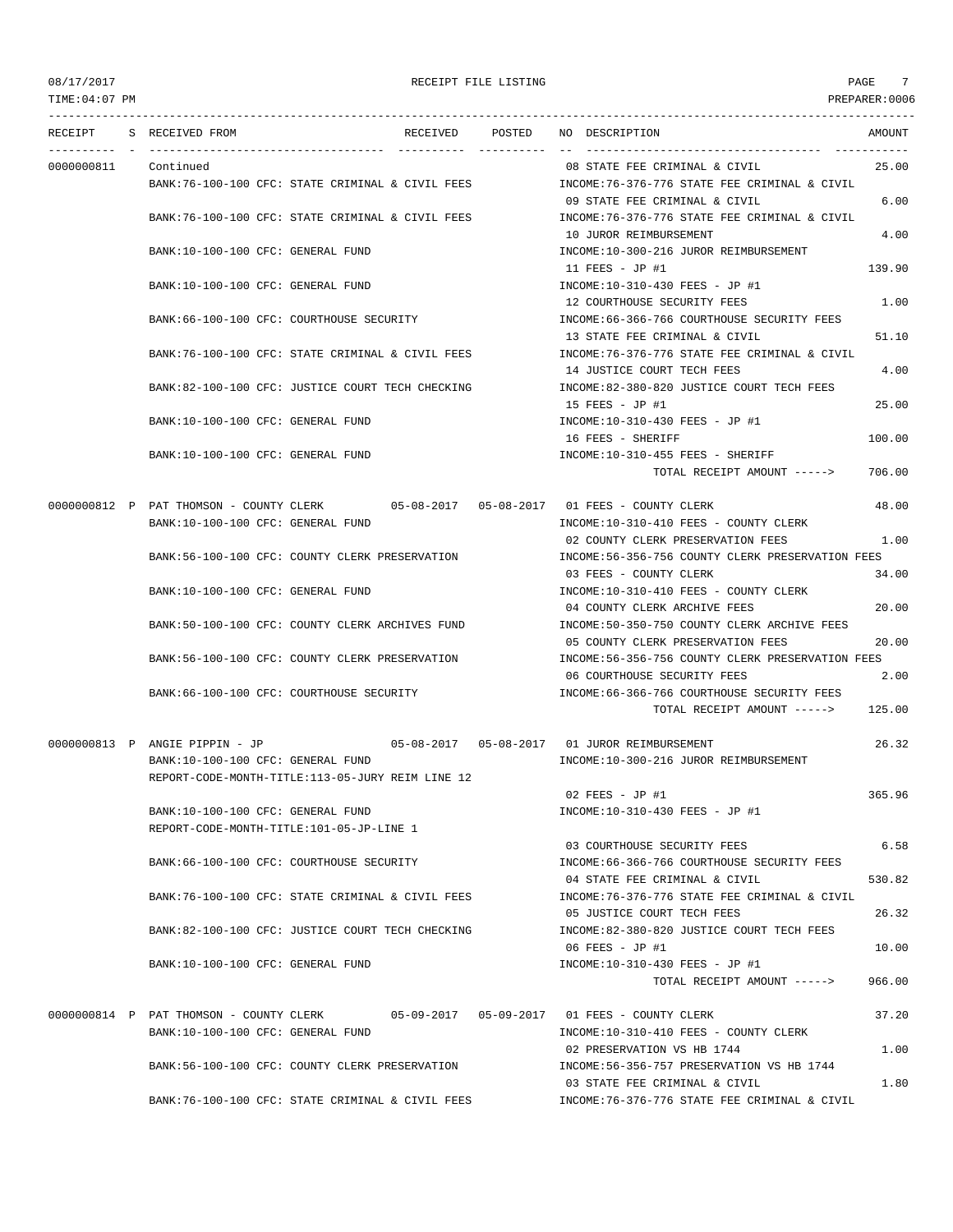| TIME: 04: 07 PM |                                                                                                                             |        |                                                                                       | PREPARER:0006  |
|-----------------|-----------------------------------------------------------------------------------------------------------------------------|--------|---------------------------------------------------------------------------------------|----------------|
| RECEIPT         | S RECEIVED FROM<br>RECEIVED                                                                                                 | POSTED | NO DESCRIPTION                                                                        | AMOUNT         |
| 0000000814      | Continued<br>BANK:10-100-100 CFC: GENERAL FUND                                                                              |        | 04 FEES - COUNTY CLERK<br>INCOME:10-310-410 FEES - COUNTY CLERK                       | 32.00          |
|                 | BANK:50-100-100 CFC: COUNTY CLERK ARCHIVES FUND                                                                             |        | 05 COUNTY CLERK ARCHIVE FEES<br>INCOME:50-350-750 COUNTY CLERK ARCHIVE FEES           | 40.00          |
|                 | BANK:56-100-100 CFC: COUNTY CLERK PRESERVATION                                                                              |        | 06 COUNTY CLERK PRESERVATION FEES<br>INCOME:56-356-756 COUNTY CLERK PRESERVATION FEES | 40.00          |
|                 |                                                                                                                             |        | 07 COURTHOUSE SECURITY FEES                                                           | 4.00           |
|                 | BANK:66-100-100 CFC: COURTHOUSE SECURITY                                                                                    |        | INCOME: 66-366-766 COURTHOUSE SECURITY FEES<br>TOTAL RECEIPT AMOUNT ----->            | 156.00         |
|                 | 0000000815 P SIM SWEETWATER FACILITY 05-09-2017 05-09-2017 01 OTHER INCOME<br>BANK:14-100-100 CFC: ROAD & BRIDGE PRECINCT 4 |        | INCOME:14-314-150 OTHER INCOME                                                        | 48.00          |
|                 |                                                                                                                             |        | 02 OTHER INCOME                                                                       | 60.00          |
|                 | BANK:14-100-100 CFC: ROAD & BRIDGE PRECINCT 4                                                                               |        | INCOME:14-314-150 OTHER INCOME<br>TOTAL RECEIPT AMOUNT ----->                         | 108.00         |
|                 |                                                                                                                             |        |                                                                                       |                |
|                 | 0000000816 P PAT THOMSON - COUNTY CLERK<br>BANK:10-100-100 CFC: GENERAL FUND                                                |        | INCOME:10-310-410 FEES - COUNTY CLERK                                                 | 300.20<br>1.00 |
|                 | BANK:56-100-100 CFC: COUNTY CLERK PRESERVATION                                                                              |        | 02 PRESERVATION VS HB 1744<br>INCOME: 56-356-757 PRESERVATION VS HB 1744              | 1.80           |
|                 | BANK:76-100-100 CFC: STATE CRIMINAL & CIVIL FEES                                                                            |        | 03 STATE FEE CRIMINAL & CIVIL<br>INCOME:76-376-776 STATE FEE CRIMINAL & CIVIL         |                |
|                 | BANK:10-100-100 CFC: GENERAL FUND                                                                                           |        | 04 FEES - COUNTY CLERK<br>INCOME:10-310-410 FEES - COUNTY CLERK                       | 135.00         |
|                 | BANK:50-100-100 CFC: COUNTY CLERK ARCHIVES FUND                                                                             |        | 05 COUNTY CLERK ARCHIVE FEES<br>INCOME:50-350-750 COUNTY CLERK ARCHIVE FEES           | 70.00          |
|                 | BANK:56-100-100 CFC: COUNTY CLERK PRESERVATION                                                                              |        | 06 COUNTY CLERK PRESERVATION FEES<br>INCOME:56-356-756 COUNTY CLERK PRESERVATION FEES | 70.00          |
|                 | BANK:66-100-100 CFC: COURTHOUSE SECURITY                                                                                    |        | 07 COURTHOUSE SECURITY FEES<br>INCOME: 66-366-766 COURTHOUSE SECURITY FEES            | 7.00           |
|                 |                                                                                                                             |        | TOTAL RECEIPT AMOUNT ----->                                                           | 585.00         |
|                 | 0000000817 P TAC - RISK MANAGEMENT POOL - CLAIMS 05-10-2017 05-10-2017 01 REPAIRS & MAINTENANCE                             |        |                                                                                       | 4,483.27       |
|                 | BANK:13-100-100 CFC: ROAD & BRIDGE PRECINCT 3                                                                               |        | INCOME:13-613-320 REPAIRS & MAINTENANCE<br>TOTAL RECEIPT AMOUNT ----->                | 4,483.27       |
|                 | 0000000818 P HOT CHECK - COUNTY ATTORNEY 65-10-2017 05-10-2017 01 HOT CHECK REVENUES                                        |        |                                                                                       | 300.00         |
|                 | BANK: 72-100-100 CFC: HOT CHECK FUND                                                                                        |        | INCOME: 72-372-772 HOT CHECK REVENUES<br>TOTAL RECEIPT AMOUNT ----->                  | 300.00         |
|                 | 0000000819 P EMILIA GARCIA - SENIOR CITIZENS                                                                                |        |                                                                                       | 40.00          |
|                 | BANK:78-100-100 CFC: SENIOR CITIZENS                                                                                        |        | INCOME: 78-378-712 FOOD DONATIONS<br>TOTAL RECEIPT AMOUNT ----->                      | 40.00          |
|                 | 0000000820 P GINA PASLEY - DISTRICT CLERK                                                                                   |        | 05-10-2017  05-10-2017  01 FEES - COUNTY & DISTRICT COURT                             | 30.00          |
|                 | BANK:10-100-100 CFC: GENERAL FUND                                                                                           |        | INCOME:10-310-420 FEES - COUNTY & DISTRICT COURT<br>02 FEES - DISTRICT CLERK          | 446.52         |
|                 | BANK:10-100-100 CFC: GENERAL FUND                                                                                           |        | INCOME:10-310-425 FEES - DISTRICT CLERK                                               |                |
|                 | BANK:10-100-100 CFC: GENERAL FUND                                                                                           |        | 03 FEES - SHERIFF<br>INCOME:10-310-455 FEES - SHERIFF                                 | 230.00         |
|                 | BANK:30-100-100 CFC: COURT RECORDS PRES FUND                                                                                |        | 04 RECORDS PRESERVATION FEES<br>INCOME: 30-330-730 RECORDS PRESERVATION FEES          | 30.00          |
|                 | BANK:36-100-100 CFC: DIST COURT RECORDS TECH FUND                                                                           |        | 05 DIST COURT REC TECH FEES<br>INCOME: 36-336-736 DIST COURT REC TECH FEES            | 25.00          |
|                 |                                                                                                                             |        | 06 LAW LIBRARY FEES                                                                   | 70.00          |
|                 | BANK:60-100-100 CFC: LAW LIBRARY                                                                                            |        | INCOME:60-360-760 LAW LIBRARY FEES                                                    |                |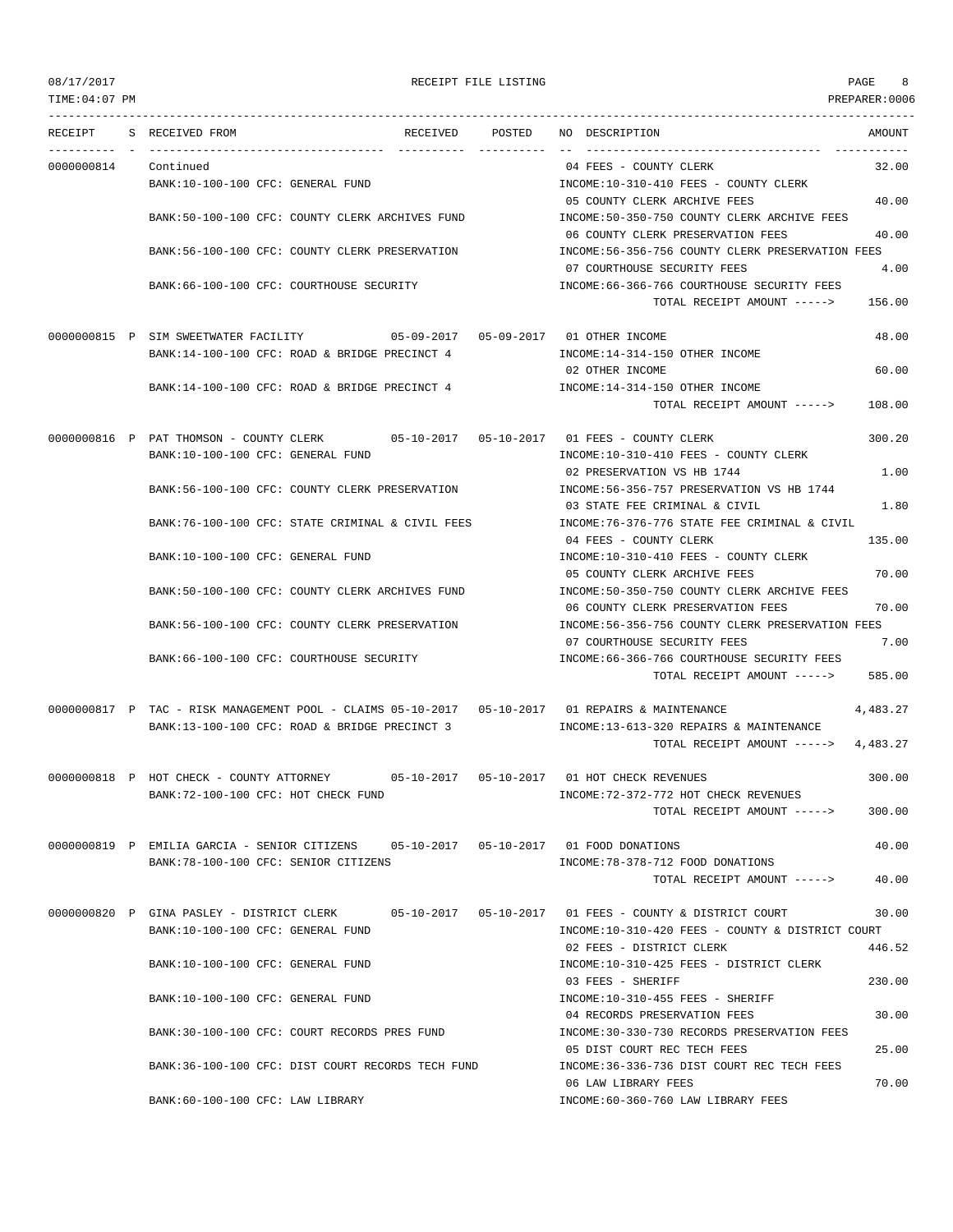TIME:04:07 PM PREPARER:0006 --------------------------------------------------------------------------------------------------------------------------------- RECEIPT S RECEIVED FROM RECEIVED POSTED NO DESCRIPTION AMOUNT ---------- - ----------------------------------- ---------- ---------- -- ----------------------------------- ----------- 0000000820 Continued 07 DIST CLERK PRESERVATION FEES 10.00 BANK:63-100-100 CFC: DISTRICT CLERK PRESERVATION INCOME:63-363-763 DIST CLERK PRESERVATION FEES 08 COURTHOUSE SECURITY FEES 15.00 BANK:66-100-100 CFC: COURTHOUSE SECURITY INCOME:66-366-766 COURTHOUSE SECURITY FEES 09 COUNTY PRESERVATION FEES 10.00 BANK:68-100-100 CFC: COUNTY PRESERVATION INCOME:68-368-768 COUNTY PRESERVATION FEES 10 STATE FEE CRIMINAL & CIVIL 100.00 BANK:76-100-100 CFC: STATE CRIMINAL & CIVIL FEES INCOME:76-376-776 STATE FEE CRIMINAL & CIVIL 11 STATE FEE CRIMINAL & CIVIL 20.00 BANK:76-100-100 CFC: STATE CRIMINAL & CIVIL FEES INCOME:76-376-776 STATE FEE CRIMINAL & CIVIL 12 STATE FEE CRIMINAL & CIVIL 10.00 BANK:76-100-100 CFC: STATE CRIMINAL & CIVIL FEES INCOME:76-376-776 STATE FEE CRIMINAL & CIVIL 13 STATE FEE CRIMINAL & CIVIL 60.00 BANK:76-100-100 CFC: STATE CRIMINAL & CIVIL FEES INCOME:76-376-776 STATE FEE CRIMINAL & CIVIL 14 STATE FEE CRIMINAL & CIVIL 64.00 BANK:76-100-100 CFC: STATE CRIMINAL & CIVIL FEES INCOME:76-376-776 STATE FEE CRIMINAL & CIVIL TOTAL RECEIPT AMOUNT -----> 1,140.52 0000000821 P ANGIE PIPPIN - JP 05-09-2017 05-09-2017 01 JUROR REIMBURSEMENT 12.00 BANK:10-100-100 CFC: GENERAL FUND INCOME:10-300-216 JUROR REIMBURSEMENT REPORT-CODE-MONTH-TITLE:113-05-JURY REIM LINE 12  $0.2$  FEES - JP #1 538.60 BANK:10-100-100 CFC: GENERAL FUND INCOME:10-310-430 FEES - JP #1 REPORT-CODE-MONTH-TITLE:101-05-JP-LINE 1 03 COURTHOUSE SECURITY FEES 3.00 BANK:66-100-100 CFC: COURTHOUSE SECURITY **INCOME:66-366-766 COURTHOUSE SECURITY FEES** 04 STATE FEE CRIMINAL & CIVIL 224.40 BANK:76-100-100 CFC: STATE CRIMINAL & CIVIL FEES INCOME:76-376-776 STATE FEE CRIMINAL & CIVIL 05 JUSTICE COURT TECH FEES 12.00 BANK:82-100-100 CFC: JUSTICE COURT TECH CHECKING INCOME:82-380-820 JUSTICE COURT TECH FEES 06 INDIGENT DEFENSE FEE 40.00 BANK:76-100-100 CFC: STATE CRIMINAL & CIVIL FEES INCOME:76-376-776 STATE FEE CRIMINAL & CIVIL 07 FEES - JP #1 5.00 BANK:10-100-100 CFC: GENERAL FUND INCOME:10-310-430 FEES - JP #1 TOTAL RECEIPT AMOUNT -----> 835.00 0000000822 P GINA PASLEY - DISTRICT CLERK 05-09-2017 05-10-2017 01 FEES - DISTRICT CLERK 8.00 BANK:10-100-100 CFC: GENERAL FUND INCOME:10-310-425 FEES - DISTRICT CLERK 02 FEES - COUNTY & DISTRICT COURT 25.00 BANK:10-100-100 CFC: GENERAL FUND INCOME:10-310-420 FEES - COUNTY & DISTRICT COURT 03 FEES - DISTRICT CLERK 67.00 BANK:10-100-100 CFC: GENERAL FUND INCOME:10-310-425 FEES - DISTRICT CLERK 04 FEES - SHERIFF 215.00 BANK:10-100-100 CFC: GENERAL FUND INCOME:10-310-455 FEES - SHERIFF 05 RECORDS PRESERVATION FEES 10.00 BANK:30-100-100 CFC: COURT RECORDS PRES FUND INCOME:30-330-730 RECORDS PRESERVATION FEES 06 DIST COURT REC TECH FEES 10.00 BANK:36-100-100 CFC: DIST COURT RECORDS TECH FUND INCOME:36-336-736 DIST COURT REC TECH FEES 07 LAW LIBRARY FEES 35.00 BANK:60-100-100 CFC: LAW LIBRARY INCOME:60-360-760 LAW LIBRARY FEES 08 DIST CLERK PRESERVATION FEES 5.00 BANK:63-100-100 CFC: DISTRICT CLERK PRESERVATION INCOME:63-363-763 DIST CLERK PRESERVATION FEES 09 COURTHOUSE SECURITY FEES 5.00 BANK:66-100-100 CFC: COURTHOUSE SECURITY INCOME:66-366-766 COURTHOUSE SECURITY FEES 10 COUNTY PRESERVATION FEES 5.00 BANK:68-100-100 CFC: COUNTY PRESERVATION INCOME:68-368-768 COUNTY PRESERVATION FEES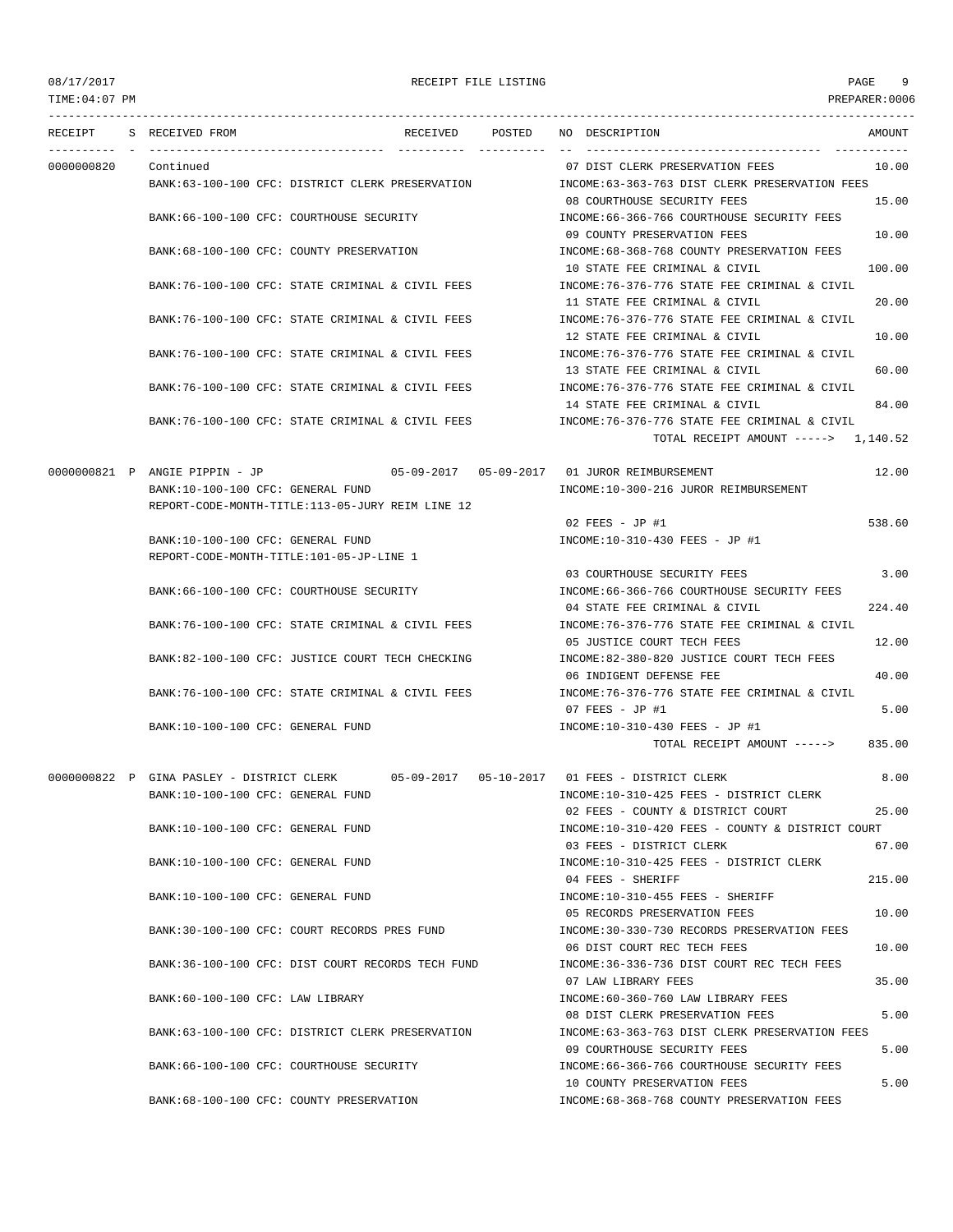| 08/17/2017     |                                                                                                                               | RECEIPT FILE LISTING |                                                                                  | PAGE<br>10    |
|----------------|-------------------------------------------------------------------------------------------------------------------------------|----------------------|----------------------------------------------------------------------------------|---------------|
| TIME: 04:07 PM |                                                                                                                               |                      |                                                                                  | PREPARER:0006 |
| RECEIPT        | S RECEIVED FROM                                                                                                               | RECEIVED POSTED      | NO DESCRIPTION                                                                   | AMOUNT        |
| 0000000822     | Continued                                                                                                                     |                      | 11 STATE FEE CRIMINAL & CIVIL                                                    | 45.00         |
|                | BANK:76-100-100 CFC: STATE CRIMINAL & CIVIL FEES                                                                              |                      | INCOME:76-376-776 STATE FEE CRIMINAL & CIVIL                                     |               |
|                |                                                                                                                               |                      | 12 STATE FEE CRIMINAL & CIVIL                                                    | 42.00         |
|                | BANK:76-100-100 CFC: STATE CRIMINAL & CIVIL FEES                                                                              |                      | INCOME:76-376-776 STATE FEE CRIMINAL & CIVIL                                     |               |
|                | BANK: 76-100-100 CFC: STATE CRIMINAL & CIVIL FEES                                                                             |                      | 13 STATE FEE CRIMINAL & CIVIL<br>INCOME: 76-376-776 STATE FEE CRIMINAL & CIVIL   | 5.00          |
|                |                                                                                                                               |                      | 14 STATE FEE CRIMINAL & CIVIL                                                    | 5.00          |
|                | BANK:76-100-100 CFC: STATE CRIMINAL & CIVIL FEES                                                                              |                      | INCOME: 76-376-776 STATE FEE CRIMINAL & CIVIL                                    |               |
|                |                                                                                                                               |                      | 15 STATE FEE CRIMINAL & CIVIL                                                    | 30.00         |
|                | BANK:76-100-100 CFC: STATE CRIMINAL & CIVIL FEES                                                                              |                      | INCOME: 76-376-776 STATE FEE CRIMINAL & CIVIL                                    |               |
|                |                                                                                                                               |                      | 16 STATE FEE CRIMINAL & CIVIL                                                    | 15.00         |
|                | BANK:76-100-100 CFC: STATE CRIMINAL & CIVIL FEES                                                                              |                      | INCOME:76-376-776 STATE FEE CRIMINAL & CIVIL                                     |               |
|                | BANK:10-100-100 CFC: GENERAL FUND                                                                                             |                      | 17 FEES - DISTRICT CLERK<br>INCOME:10-310-425 FEES - DISTRICT CLERK              | 41.00         |
|                |                                                                                                                               |                      | TOTAL RECEIPT AMOUNT ----->                                                      | 568.00        |
|                |                                                                                                                               |                      |                                                                                  |               |
|                | 0000000823 P TOM GREEN COUNTY                                                                                                 |                      | 05-10-2017  05-10-2017  01 SHERIFF - MISC INCOME                                 | 9,600.00      |
|                | BANK:10-100-100 CFC: GENERAL FUND                                                                                             |                      | INCOME:10-300-236 SHERIFF - MISC INCOME                                          |               |
|                |                                                                                                                               |                      | TOTAL RECEIPT AMOUNT ----->                                                      | 9,600.00      |
|                | 0000000824 P PAT THOMSON - COUNTY CLERK 05-11-2017 05-11-2017 01 FEES - COUNTY CLERK                                          |                      |                                                                                  | 9.00          |
|                | BANK:10-100-100 CFC: GENERAL FUND                                                                                             |                      | INCOME:10-310-410 FEES - COUNTY CLERK                                            |               |
|                |                                                                                                                               |                      | 02 FEES - COUNTY CLERK                                                           | 22.00         |
|                | BANK:10-100-100 CFC: GENERAL FUND                                                                                             |                      | INCOME:10-310-410 FEES - COUNTY CLERK                                            |               |
|                |                                                                                                                               |                      | 03 COUNTY CLERK ARCHIVE FEES                                                     | 20.00         |
|                | BANK:50-100-100 CFC: COUNTY CLERK ARCHIVES FUND                                                                               |                      | INCOME:50-350-750 COUNTY CLERK ARCHIVE FEES<br>04 COUNTY CLERK PRESERVATION FEES | 20.00         |
|                | BANK:56-100-100 CFC: COUNTY CLERK PRESERVATION                                                                                |                      | INCOME:56-356-756 COUNTY CLERK PRESERVATION FEES                                 |               |
|                |                                                                                                                               |                      | 05 COURTHOUSE SECURITY FEES                                                      | 2.00          |
|                | BANK:66-100-100 CFC: COURTHOUSE SECURITY                                                                                      |                      | INCOME:66-366-766 COURTHOUSE SECURITY FEES                                       |               |
|                |                                                                                                                               |                      | TOTAL RECEIPT AMOUNT ----->                                                      | 73.00         |
|                | 0000000825 P PAT THOMSON - COUNTY CLERK 05-12-2017 05-12-2017 01 FEES - COUNTY CLERK                                          |                      |                                                                                  | 75.92         |
|                | BANK:10-100-100 CFC: GENERAL FUND                                                                                             |                      | INCOME:10-310-410 FEES - COUNTY CLERK                                            |               |
|                |                                                                                                                               |                      | 02 PRESERVATION VS HB 1744                                                       | 3.00          |
|                | BANK:56-100-100 CFC: COUNTY CLERK PRESERVATION                                                                                |                      | INCOME: 56-356-757 PRESERVATION VS HB 1744<br>03 STATE FEE CRIMINAL & CIVIL      | 1.83          |
|                | BANK:76-100-100 CFC: STATE CRIMINAL & CIVIL FEES                                                                              |                      | INCOME: 76-376-776 STATE FEE CRIMINAL & CIVIL                                    |               |
|                |                                                                                                                               |                      | TOTAL RECEIPT AMOUNT ----->                                                      | 80.75         |
|                | 0000000826 P JONNYE GIBSON - TAX COLLECTOR 05-12-2017 05-12-2017 01 MOTOR VEHICLE REGISTRATION                                |                      |                                                                                  | 1,732.20      |
|                | BANK:11-100-100 CFC: ROAD & BRIDGE PRECINCT 1                                                                                 |                      | INCOME:11-311-110 MOTOR VEHICLE REGISTRATION                                     |               |
|                |                                                                                                                               |                      | 02 MOTOR VEHICLE REGISTRATION                                                    | 1,732.20      |
|                | BANK:12-100-100 CFC: ROAD & BRIDGE PRECINCT 2                                                                                 |                      | INCOME:12-312-110 MOTOR VEHICLE REGISTRATION                                     |               |
|                |                                                                                                                               |                      | 03 MOTOR VEHICLE REGISTRATION                                                    | 1,732.20      |
|                | BANK:13-100-100 CFC: ROAD & BRIDGE PRECINCT 3                                                                                 |                      | INCOME:13-313-110 MOTOR VEHICLE REGISTRATION<br>04 MOTOR VEHICLE REGISTRATION    | 1,732.18      |
|                | BANK:14-100-100 CFC: ROAD & BRIDGE PRECINCT 4                                                                                 |                      | INCOME:14-314-110 MOTOR VEHICLE REGISTRATION                                     |               |
|                |                                                                                                                               |                      | TOTAL RECEIPT AMOUNT $--- 5$ , 928.78                                            |               |
|                | 0000000827 P JONNYE GIBSON - TAX COLLECTOR 05-12-2017 05-12-2017 01 FEES - TAX COLLECTOR                                      |                      |                                                                                  | 15.00         |
|                | BANK:10-100-100 CFC: GENERAL FUND                                                                                             |                      | INCOME:10-310-447 FEES - TITLE                                                   |               |
|                |                                                                                                                               |                      | TOTAL RECEIPT AMOUNT ----->                                                      | 15.00         |
|                |                                                                                                                               |                      |                                                                                  |               |
|                | 0000000828 P JONNYE GIBSON - TAX COLLECTOR 05-12-2017 05-12-2017 01 FEES - TAX COLLECTOR<br>BANK:10-100-100 CFC: GENERAL FUND |                      | INCOME:10-310-447 FEES - TITLE                                                   | 15.00         |
|                |                                                                                                                               |                      | TOTAL RECEIPT AMOUNT ----->                                                      | 15.00         |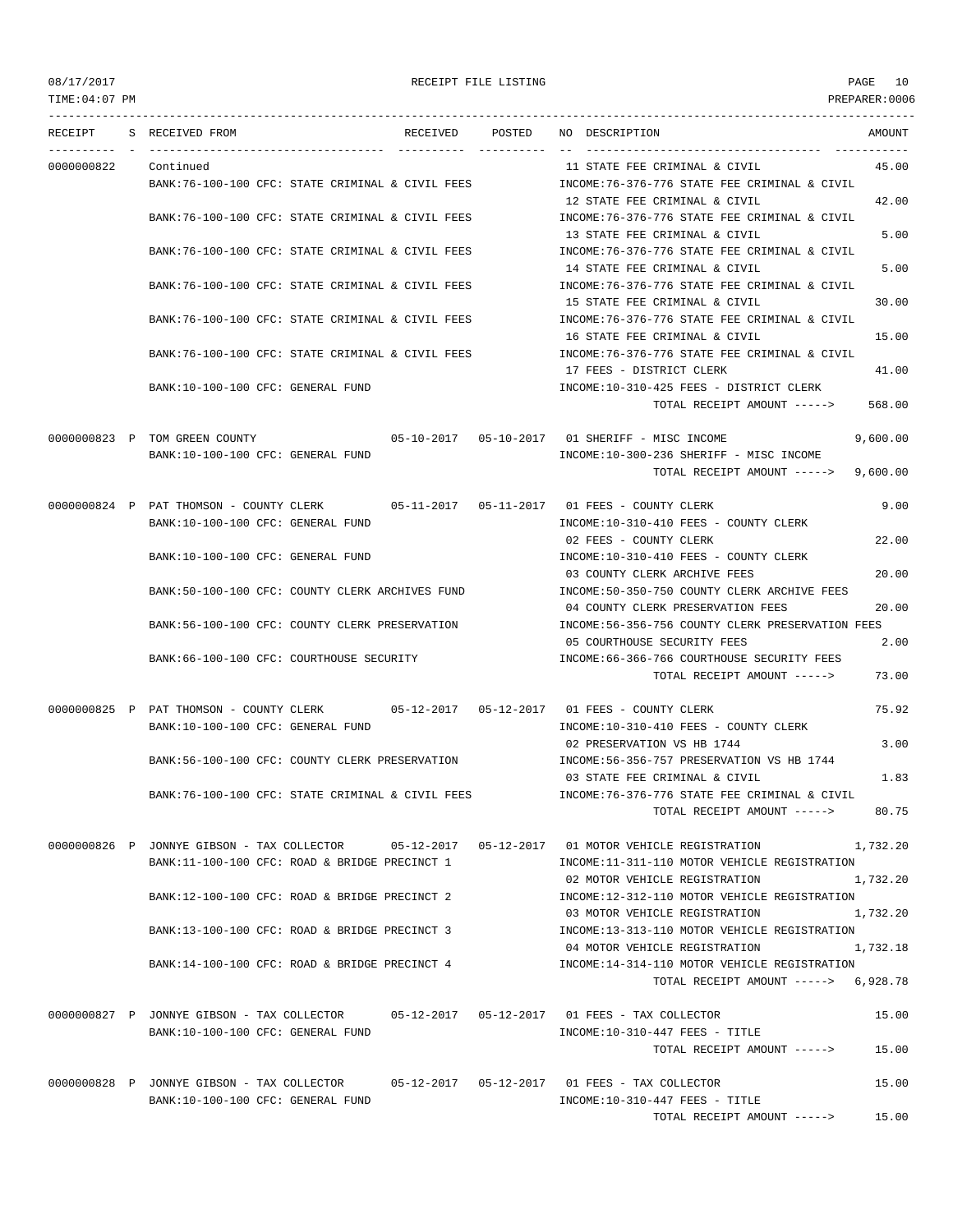RECEIPT FILE LISTING **PAGE** 11

| TIME:04:07 PM |                                                                                      |                                   |        |                                                                                                             | PREPARER:0006  |
|---------------|--------------------------------------------------------------------------------------|-----------------------------------|--------|-------------------------------------------------------------------------------------------------------------|----------------|
| RECEIPT       | S RECEIVED FROM                                                                      | RECEIVED                          | POSTED | NO DESCRIPTION                                                                                              | AMOUNT         |
|               | 0000000829 P ANGIE PIPPIN - JP<br>BANK:10-100-100 CFC: GENERAL FUND                  | $05 - 11 - 2017$ $05 - 11 - 2017$ |        | 01 JUROR REIMBURSEMENT<br>INCOME:10-300-216 JUROR REIMBURSEMENT                                             | 8.00           |
|               | REPORT-CODE-MONTH-TITLE:113-05-JURY REIM LINE 12                                     |                                   |        | $02$ FEES - JP #1                                                                                           | 144.00         |
|               | BANK:10-100-100 CFC: GENERAL FUND                                                    |                                   |        | INCOME:10-310-430 FEES - JP #1                                                                              |                |
|               | REPORT-CODE-MONTH-TITLE:101-05-JP-LINE 1                                             |                                   |        |                                                                                                             |                |
|               | BANK:66-100-100 CFC: COURTHOUSE SECURITY                                             |                                   |        | 03 COURTHOUSE SECURITY FEES<br>INCOME: 66-366-766 COURTHOUSE SECURITY FEES<br>04 STATE FEE CRIMINAL & CIVIL | 2.00<br>163.00 |
|               | BANK:76-100-100 CFC: STATE CRIMINAL & CIVIL FEES                                     |                                   |        | INCOME:76-376-776 STATE FEE CRIMINAL & CIVIL<br>05 JUSTICE COURT TECH FEES                                  | 8.00           |
|               | BANK:82-100-100 CFC: JUSTICE COURT TECH CHECKING                                     |                                   |        | INCOME:82-380-820 JUSTICE COURT TECH FEES<br>TOTAL RECEIPT AMOUNT ----->                                    | 325.00         |
|               | 0000000830 P ANGIE PIPPIN - JP                                                       |                                   |        |                                                                                                             | 8.88           |
|               | BANK:10-100-100 CFC: GENERAL FUND                                                    |                                   |        | INCOME:10-300-216 JUROR REIMBURSEMENT                                                                       |                |
|               | REPORT-CODE-MONTH-TITLE:113-05-JURY REIM LINE 12                                     |                                   |        | 02 FEES - JP #1                                                                                             | 289.02         |
|               | BANK:10-100-100 CFC: GENERAL FUND                                                    |                                   |        | INCOME:10-310-430 FEES - JP #1                                                                              |                |
|               | REPORT-CODE-MONTH-TITLE:101-05-JP-LINE 1                                             |                                   |        |                                                                                                             |                |
|               | BANK: 66-100-100 CFC: COURTHOUSE SECURITY                                            |                                   |        | 03 COURTHOUSE SECURITY FEES<br>INCOME:66-366-766 COURTHOUSE SECURITY FEES                                   | 2.22           |
|               | BANK:76-100-100 CFC: STATE CRIMINAL & CIVIL FEES                                     |                                   |        | 04 STATE FEE CRIMINAL & CIVIL<br>INCOME:76-376-776 STATE FEE CRIMINAL & CIVIL                               | 181.00         |
|               |                                                                                      |                                   |        | 05 JUSTICE COURT TECH FEES                                                                                  | 8.88           |
|               | BANK:82-100-100 CFC: JUSTICE COURT TECH CHECKING                                     |                                   |        | INCOME:82-380-820 JUSTICE COURT TECH FEES<br>TOTAL RECEIPT AMOUNT ----->                                    | 490.00         |
|               | 0000000831 P PAT THOMSON - COUNTY CLERK 05-15-2017 05-15-2017 01 FEES - COUNTY CLERK |                                   |        |                                                                                                             | 215.00         |
|               | BANK:10-100-100 CFC: GENERAL FUND                                                    |                                   |        | INCOME:10-310-410 FEES - COUNTY CLERK<br>02 COUNTY CLERK ARCHIVE FEES                                       | 70.00          |
|               | BANK:50-100-100 CFC: COUNTY CLERK ARCHIVES FUND                                      |                                   |        | INCOME: 50-350-750 COUNTY CLERK ARCHIVE FEES<br>03 COUNTY CLERK PRESERVATION FEES                           | 70.00          |
|               | BANK: 56-100-100 CFC: COUNTY CLERK PRESERVATION                                      |                                   |        | INCOME: 56-356-756 COUNTY CLERK PRESERVATION FEES<br>04 COURTHOUSE SECURITY FEES                            | 7.00           |
|               | BANK:66-100-100 CFC: COURTHOUSE SECURITY                                             |                                   |        | INCOME:66-366-766 COURTHOUSE SECURITY FEES<br>TOTAL RECEIPT AMOUNT ----->                                   | 362.00         |
|               | 0000000832 P HASKELL COUNTY                                                          |                                   |        | 05-15-2017  05-15-2017  01 SHERIFF - MISC INCOME                                                            | 5,000.00       |
|               | BANK:10-100-100 CFC: GENERAL FUND                                                    |                                   |        | INCOME:10-300-236 SHERIFF - MISC INCOME<br>TOTAL RECEIPT AMOUNT ----->                                      | 5,000.00       |
|               | 0000000833 P PAT THOMSON - COUNTY CLERK                                              |                                   |        |                                                                                                             | 35.92          |
|               | BANK:10-100-100 CFC: GENERAL FUND                                                    |                                   |        | INCOME:10-310-410 FEES - COUNTY CLERK<br>02 COUNTY CLERK PRESERVATION FEES                                  | 1.69           |
|               | BANK:56-100-100 CFC: COUNTY CLERK PRESERVATION                                       |                                   |        | INCOME: 56-356-756 COUNTY CLERK PRESERVATION FEES                                                           |                |
|               | BANK:66-100-100 CFC: COURTHOUSE SECURITY                                             |                                   |        | 03 COURTHOUSE SECURITY FEES<br>INCOME: 66-366-766 COURTHOUSE SECURITY FEES                                  | 2.03           |
|               | BANK:76-100-100 CFC: STATE CRIMINAL & CIVIL FEES                                     |                                   |        | 04 STATE FEE CRIMINAL & CIVIL<br>INCOME:76-376-776 STATE FEE CRIMINAL & CIVIL                               | 1.35           |
|               |                                                                                      |                                   |        | 05 STATE FEE CRIMINAL & CIVIL                                                                               | 56.13          |
|               | BANK:76-100-100 CFC: STATE CRIMINAL & CIVIL FEES                                     |                                   |        | INCOME: 76-376-776 STATE FEE CRIMINAL & CIVIL<br>06 STATE FEE CRIMINAL & CIVIL                              | 3.38           |
|               | BANK:76-100-100 CFC: STATE CRIMINAL & CIVIL FEES                                     |                                   |        | INCOME: 76-376-776 STATE FEE CRIMINAL & CIVIL<br>07 STATE FEE CRIMINAL & CIVIL                              | 10.14          |
|               | BANK:76-100-100 CFC: STATE CRIMINAL & CIVIL FEES                                     |                                   |        | INCOME: 76-376-776 STATE FEE CRIMINAL & CIVIL                                                               |                |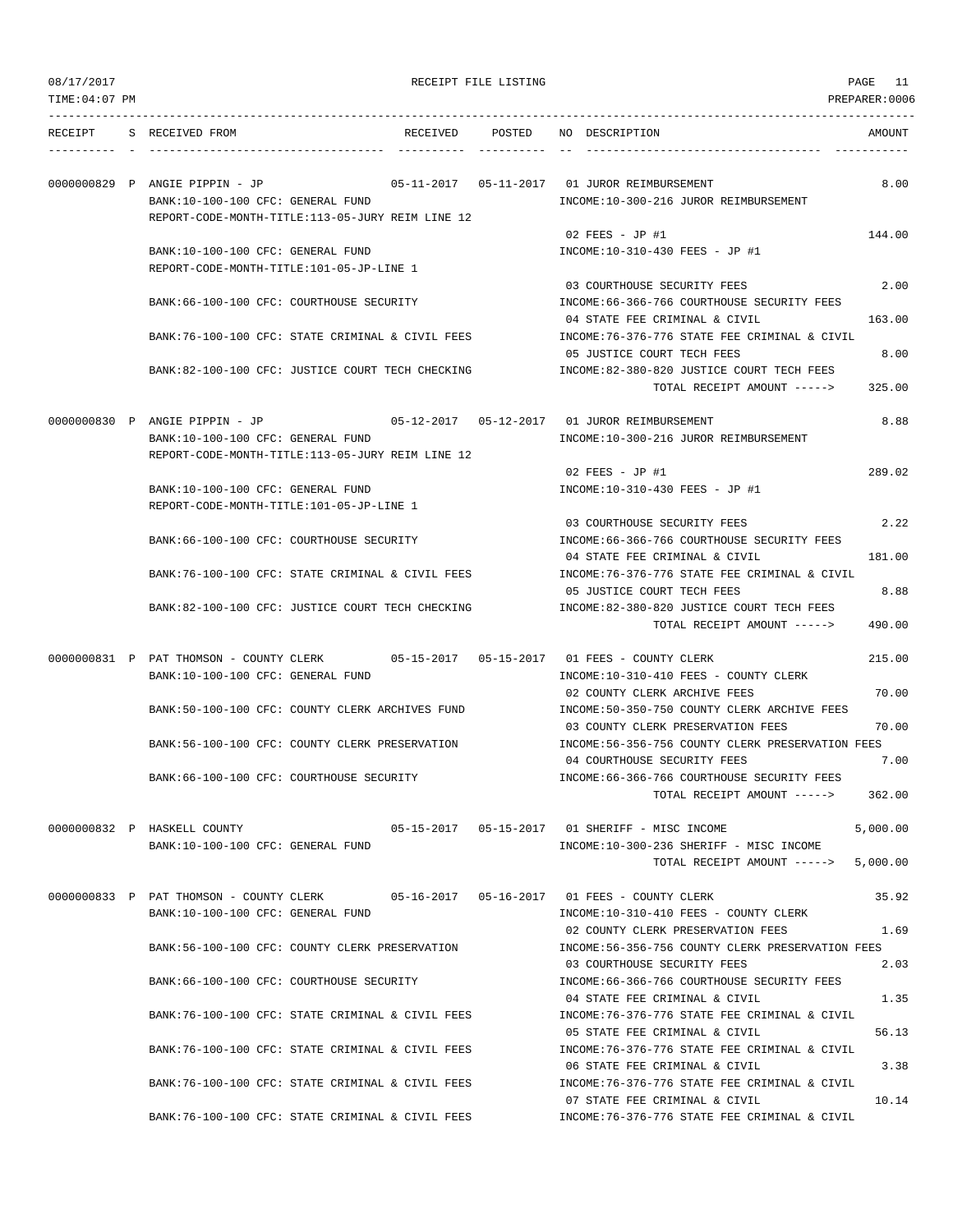TIME:04:07 PM PREPARER:0006 --------------------------------------------------------------------------------------------------------------------------------- RECEIPT S RECEIVED FROM RECEIVED POSTED NO DESCRIPTION AMOUNT ---------- - ----------------------------------- ---------- ---------- -- ----------------------------------- ----------- 0000000833 Continued 08 FEES - COUNTY CLERK 37.75 BANK:10-100-100 CFC: GENERAL FUND INCOME:10-310-410 FEES - COUNTY CLERK 09 COUNTY CLERK ARCHIVE FEES 70.00 BANK:50-100-100 CFC: COUNTY CLERK ARCHIVES FUND INCOME:50-350-750 COUNTY CLERK ARCHIVE FEES 10 COUNTY CLERK PRESERVATION FEES 70.00 BANK:56-100-100 CFC: COUNTY CLERK PRESERVATION INCOME:56-356-756 COUNTY CLERK PRESERVATION FEES 11 COURTHOUSE SECURITY FEES 7.00 BANK:66-100-100 CFC: COURTHOUSE SECURITY INCOME:66-366-766 COURTHOUSE SECURITY FEES 12 FEES - COUNTY ATTORNEY 16.91 BANK:10-100-100 CFC: GENERAL FUND **INCOME:10-310-440 FEES - COUNTY ATTORNEY** 13 FEES - SHERIFF 50.71 BANK:10-100-100 CFC: GENERAL FUND INCOME:10-310-455 FEES - SHERIFF 14 C&D COURT TECH FEES 2.71 BANK:33-100-100 CFC: C&D COURT TECHNOLOGY FUND INCOME:33-333-733 C&D COURT TECH FEES 15 COUNTY PRESERVATION FEES 15.22 BANK:68-100-100 CFC: COUNTY PRESERVATION INCOME:68-368-768 COUNTY PRESERVATION FEES 16 STATE FEE CRIMINAL & CIVIL 2.71 BANK:76-100-100 CFC: STATE CRIMINAL & CIVIL FEES INCOME:76-376-776 STATE FEE CRIMINAL & CIVIL 17 STATE FEE CRIMINAL & CIVIL 3.65 BANK:76-100-100 CFC: STATE CRIMINAL & CIVIL FEES INCOME:76-376-776 STATE FEE CRIMINAL & CIVIL 18 STATE FEE CRIMINAL & CIVIL 8.45 BANK:76-100-100 CFC: STATE CRIMINAL & CIVIL FEES INCOME:76-376-776 STATE FEE CRIMINAL & CIVIL 19 FEES - COUNTY CLERK 119.00 BANK:10-100-100 CFC: GENERAL FUND INCOME:10-310-410 FEES - COUNTY CLERK TOTAL RECEIPT AMOUNT -----> 514.75 0000000834 P ANGIE PIPPIN - JP 05-15-2017 05-15-2017 01 JUROR REIMBURSEMENT 8.18 BANK:10-100-100 CFC: GENERAL FUND INCOME:10-300-216 JUROR REIMBURSEMENT REPORT-CODE-MONTH-TITLE:113-05-JURY REIM LINE 12  $0.2$  FEES - JP #1 135.32 BANK:10-100-100 CFC: GENERAL FUND INCOME:10-310-430 FEES - JP #1 REPORT-CODE-MONTH-TITLE:101-05-JP-LINE 1 03 JP ATTY DELINQUENT COL FEES 17.13 BANK:10-100-100 CFC: GENERAL FUND INCOME:10-310-432 JP ATTY DELINQUENT COL FEES 04 COURTHOUSE SECURITY FEES 2.04 BANK:66-100-100 CFC: COURTHOUSE SECURITY INCOME:66-366-766 COURTHOUSE SECURITY FEES 05 STATE FEE CRIMINAL & CIVIL 198.15 BANK:76-100-100 CFC: STATE CRIMINAL & CIVIL FEES INCOME:76-376-776 STATE FEE CRIMINAL & CIVIL 06 JUSTICE COURT TECH FEES 8.18 BANK:82-100-100 CFC: JUSTICE COURT TECH CHECKING INCOME:82-380-820 JUSTICE COURT TECH FEES TOTAL RECEIPT AMOUNT -----> 369.00 0000000835 P PAT THOMSON - COUNTY CLERK 05-17-2017 05-17-2017 01 FEES - COUNTY CLERK 100.00 BANK:10-100-100 CFC: GENERAL FUND INCOME:10-310-410 FEES - COUNTY CLERK 02 COUNTY CLERK ARCHIVE FEES 20.00 BANK:50-100-100 CFC: COUNTY CLERK ARCHIVES FUND INCOME:50-350-750 COUNTY CLERK ARCHIVE FEES 03 COUNTY CLERK PRESERVATION FEES 20.00 BANK:56-100-100 CFC: COUNTY CLERK PRESERVATION INCOME:56-356-756 COUNTY CLERK PRESERVATION FEES 04 FEES - COUNTY CLERK 26.00 BANK:10-100-100 CFC: GENERAL FUND INCOME:10-310-410 FEES - COUNTY CLERK 05 COURTHOUSE SECURITY FEES 2.00 BANK:66-100-100 CFC: COURTHOUSE SECURITY INCOME:66-366-766 COURTHOUSE SECURITY FEES TOTAL RECEIPT AMOUNT -----> 168.00 0000000836 P ANGIE PIPPIN - JP 05-16-2017 05-16-2017 01 JUROR REIMBURSEMENT 8.00 BANK:10-100-100 CFC: GENERAL FUND INCOME:10-300-216 JUROR REIMBURSEMENT

REPORT-CODE-MONTH-TITLE:113-05-JURY REIM LINE 12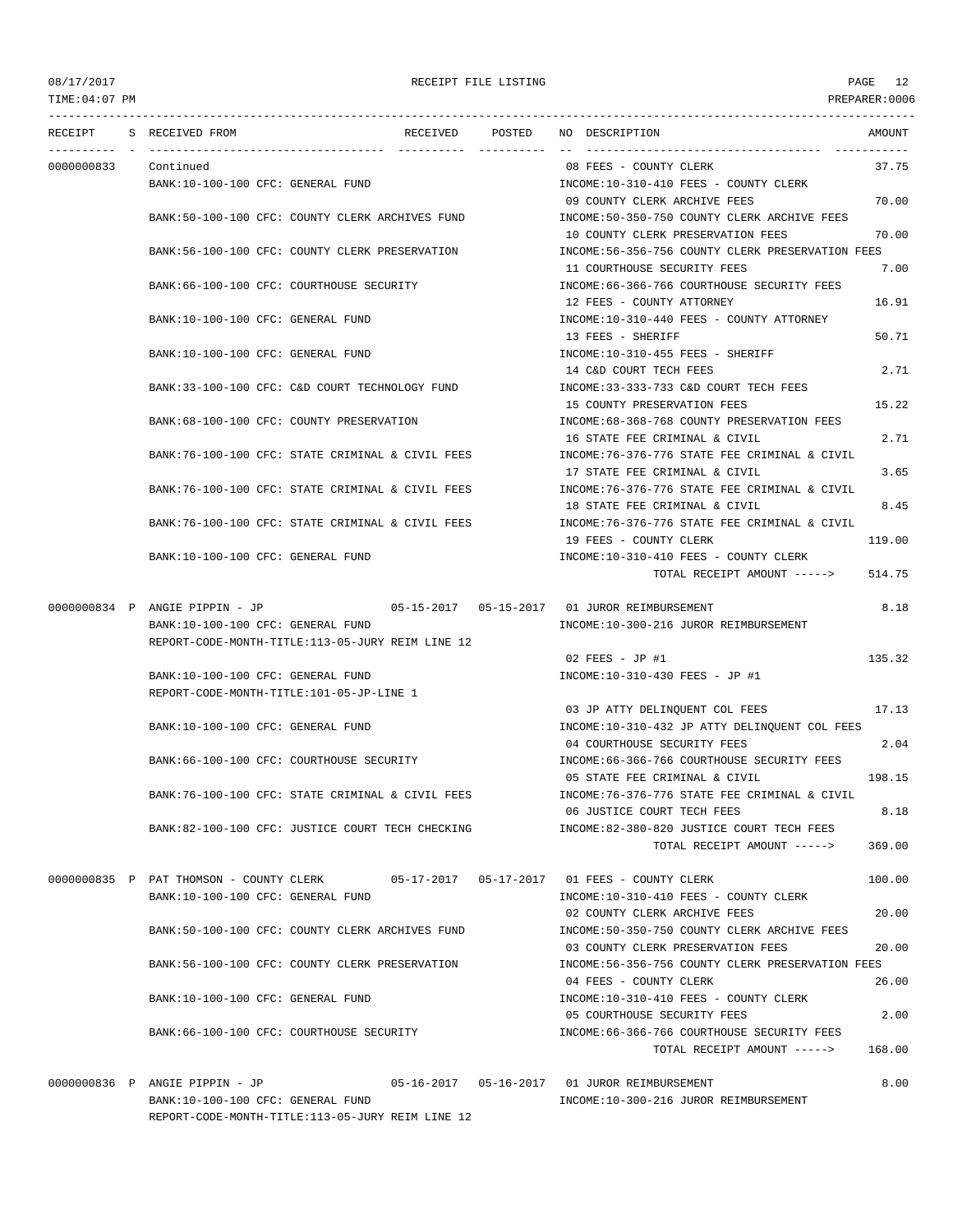TIME:04:07 PM PREPARER:0006 --------------------------------------------------------------------------------------------------------------------------------- RECEIPT S RECEIVED FROM RECEIVED POSTED NO DESCRIPTION AMOUNT ---------- - ----------------------------------- ---------- ---------- -- ----------------------------------- ----------- 0000000836 Continued 02 FEES - JP #1 179.40 BANK:10-100-100 CFC: GENERAL FUND INCOME:10-310-430 FEES - JP #1 REPORT-CODE-MONTH-TITLE:101-05-JP-LINE 1 03 COURTHOUSE SECURITY FEES 2.00 BANK:66-100-100 CFC: COURTHOUSE SECURITY INCOME:66-366-766 COURTHOUSE SECURITY FEES 04 STATE FEE CRIMINAL & CIVIL 132.60 BANK:76-100-100 CFC: STATE CRIMINAL & CIVIL FEES INCOME:76-376-776 STATE FEE CRIMINAL & CIVIL 05 JUSTICE COURT TECH FEES 8.00 BANK:82-100-100 CFC: JUSTICE COURT TECH CHECKING INCOME:82-380-820 JUSTICE COURT TECH FEES TOTAL RECEIPT AMOUNT -----> 330.00 0000000837 P EMILIA GARCIA - SENIOR CITIZENS 05-17-2017 05-17-2017 01 FOOD DONATIONS 101.55 BANK:78-100-100 CFC: SENIOR CITIZENS INCOME:78-378-712 FOOD DONATIONS 02 FOOD DONATIONS 74.00 BANK:78-100-100 CFC: SENIOR CITIZENS INCOME:78-378-712 FOOD DONATIONS 03 FOOD DONATIONS 25.45 BANK:78-100-100 CFC: SENIOR CITIZENS INCOME:78-378-712 FOOD DONATIONS TOTAL RECEIPT AMOUNT -----> 201.00 0000000838 P GINA PASLEY - DISTRICT CLERK 05-15-2017 05-17-2017 01 FEES - DISTRICT CLERK 10.00 BANK:10-100-100 CFC: GENERAL FUND INCOME:10-310-425 FEES - DISTRICT CLERK 02 FEES - DISTRICT CLERK 329.22 BANK:10-100-100 CFC: GENERAL FUND INCOME:10-310-425 FEES - DISTRICT CLERK 03 FEES - SHERIFF 4.00 BANK:10-100-100 CFC: GENERAL FUND INCOME:10-310-455 FEES - SHERIFF 04 STATE FEE CRIMINAL & CIVIL 0.77 BANK:76-100-100 CFC: STATE CRIMINAL & CIVIL FEES INCOME:76-376-776 STATE FEE CRIMINAL & CIVIL 05 DIST CLERK PRESERVATION FEES 0.14 BANK:63-100-100 CFC: DISTRICT CLERK PRESERVATION INCOME:63-363-763 DIST CLERK PRESERVATION FEES 06 COURTHOUSE SECURITY FEES 0.31 BANK:66-100-100 CFC: COURTHOUSE SECURITY INCOME:66-366-766 COURTHOUSE SECURITY FEES 07 COUNTY PRESERVATION FEES 1.39 BANK:68-100-100 CFC: COUNTY PRESERVATION  $\qquad \qquad \qquad \text{INCOME:68-368-768 }$  COUNTY PRESERVATION FEES 08 STATE FEE CRIMINAL & CIVIL 0.92 BANK:76-100-100 CFC: STATE CRIMINAL & CIVIL FEES INCOME:76-376-776 STATE FEE CRIMINAL & CIVIL 09 STATE FEE CRIMINAL & CIVIL 0.24 BANK:76-100-100 CFC: STATE CRIMINAL & CIVIL FEES INCOME:76-376-776 STATE FEE CRIMINAL & CIVIL 10 STATE FEE CRIMINAL & CIVIL 0.37 BANK:76-100-100 CFC: STATE CRIMINAL & CIVIL FEES INCOME:76-376-776 STATE FEE CRIMINAL & CIVIL 11 STATE FEE CRIMINAL & CIVIL 0.12 BANK:76-100-100 CFC: STATE CRIMINAL & CIVIL FEES INCOME:76-376-776 STATE FEE CRIMINAL & CIVIL 12 STATE FEE CRIMINAL & CIVIL 8.16 BANK:76-100-100 CFC: STATE CRIMINAL & CIVIL FEES INCOME:76-376-776 STATE FEE CRIMINAL & CIVIL 13 STATE FEE CRIMINAL & CIVIL 0.31 BANK:76-100-100 CFC: STATE CRIMINAL & CIVIL FEES INCOME:76-376-776 STATE FEE CRIMINAL & CIVIL 14 STATE FEE CRIMINAL & CIVIL 2.12 BANK:76-100-100 CFC: STATE CRIMINAL & CIVIL FEES **INCOME:76-376-776 STATE FEE CRIMINAL & CIVIL** 15 COURT APPT ATTY - DIST CLERK 196.00 BANK:10-100-100 CFC: GENERAL FUND INCOME:10-300-214 COURT APPT ATTY - DIST CLERK 16 C&D COURT TECH FEES 0.24 BANK:33-100-100 CFC: C&D COURT TECHNOLOGY FUND INCOME:33-333-733 C&D COURT TECH FEES 17 DRUG PROG CCP - 10% COUNTY 3.69 BANK:10-100-100 CFC: GENERAL FUND INCOME:10-300-202 DRUG PROG CCP - 10% COUNTY TOTAL RECEIPT AMOUNT -----> 558.00

0000000839 P ANGIE PIPPIN - JP 05-17-2017 05-17-2017 01 JUROR REIMBURSEMENT 4.00 BANK:10-100-100 CFC: GENERAL FUND INCOME:10-300-216 JUROR REIMBURSEMENT REPORT-CODE-MONTH-TITLE:113-05-JURY REIM LINE 12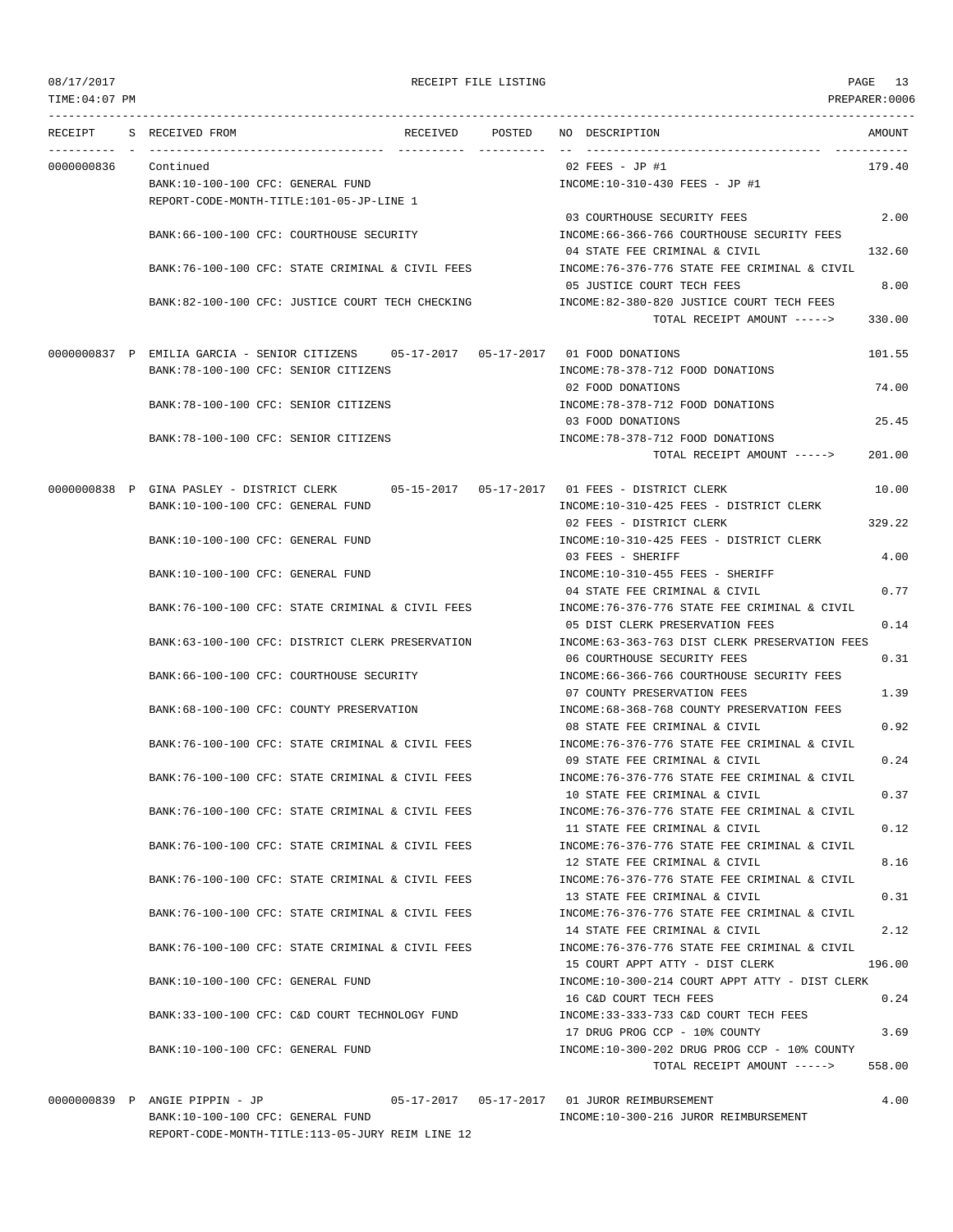TIME:04:07 PM PREPARER:0006 --------------------------------------------------------------------------------------------------------------------------------- RECEIPT S RECEIVED FROM RECEIVED POSTED NO DESCRIPTION AMOUNT ---------- - ----------------------------------- ---------- ---------- -- ----------------------------------- ----------- 0000000839 Continued 02 FEES - JP #1 69.50 BANK:10-100-100 CFC: GENERAL FUND INCOME:10-310-430 FEES - JP #1 REPORT-CODE-MONTH-TITLE:101-05-JP-LINE 1 03 COURTHOUSE SECURITY FEES 1.00 BANK:66-100-100 CFC: COURTHOUSE SECURITY INCOME:66-366-766 COURTHOUSE SECURITY FEES 04 STATE FEE CRIMINAL & CIVIL 81.50 BANK:76-100-100 CFC: STATE CRIMINAL & CIVIL FEES INCOME:76-376-776 STATE FEE CRIMINAL & CIVIL 05 JUSTICE COURT TECH FEES 4.00 BANK:82-100-100 CFC: JUSTICE COURT TECH CHECKING INCOME:82-380-820 JUSTICE COURT TECH FEES 06 FEES - JP #1 100.00 BANK:10-100-100 CFC: GENERAL FUND INCOME:10-310-430 FEES - JP #1 07 STATE FEE CRIMINAL & CIVIL 10.00 BANK:76-100-100 CFC: STATE CRIMINAL & CIVIL FEES INCOME:76-376-776 STATE FEE CRIMINAL & CIVIL 08 STATE FEE CRIMINAL & CIVIL 6.00 BANK:76-100-100 CFC: STATE CRIMINAL & CIVIL FEES INCOME:76-376-776 STATE FEE CRIMINAL & CIVIL 09 STATE FEE CRIMINAL & CIVIL 25.00 BANK:76-100-100 CFC: STATE CRIMINAL & CIVIL FEES INCOME:76-376-776 STATE FEE CRIMINAL & CIVIL TOTAL RECEIPT AMOUNT -----> 301.00 0000000848 P PAT THOMSON - COUNTY CLERK 05-18-2017 05-18-2017 01 FEES - COUNTY CLERK 10.00 BANK:10-100-100 CFC: GENERAL FUND INCOME:10-310-410 FEES - COUNTY CLERK 02 FEES - COUNTY CLERK 46.00 BANK:10-100-100 CFC: GENERAL FUND INCOME:10-310-410 FEES - COUNTY CLERK 03 COUNTY CLERK ARCHIVE FEES 20.00 BANK:50-100-100 CFC: COUNTY CLERK ARCHIVES FUND INCOME:50-350-750 COUNTY CLERK ARCHIVE FEES 04 COUNTY CLERK PRESERVATION FEES 20.00 BANK:56-100-100 CFC: COUNTY CLERK PRESERVATION INCOME:56-356-756 COUNTY CLERK PRESERVATION FEES 05 COURTHOUSE SECURITY FEES 2.00 BANK:66-100-100 CFC: COURTHOUSE SECURITY INCOME:66-366-766 COURTHOUSE SECURITY FEES TOTAL RECEIPT AMOUNT -----> 98.00 0000000849 P GINA PASLEY - DISTRICT CLERK 05-18-2017 05-18-2017 01 FEES - DISTRICT CLERK 2.00 BANK:10-100-100 CFC: GENERAL FUND INCOME:10-310-425 FEES - DISTRICT CLERK 02 FEES - COUNTY & DISTRICT COURT 15.00 BANK:10-100-100 CFC: GENERAL FUND INCOME:10-310-420 FEES - COUNTY & DISTRICT COURT 03 FEES - DISTRICT CLERK 88.00 BANK:10-100-100 CFC: GENERAL FUND INCOME:10-310-425 FEES - DISTRICT CLERK  $04$  FEES - SHERIFF  $15.00$ BANK:10-100-100 CFC: GENERAL FUND INCOME:10-310-455 FEES - SHERIFF 05 RECORDS PRESERVATION FEES 10.00 BANK:30-100-100 CFC: COURT RECORDS PRES FUND INCOME:30-330-730 RECORDS PRESERVATION FEES 06 DIST COURT REC TECH FEES 10.00 BANK:36-100-100 CFC: DIST COURT RECORDS TECH FUND INCOME:36-336-736 DIST COURT REC TECH FEES 07 LAW LIBRARY FEES 35.00 BANK:60-100-100 CFC: LAW LIBRARY INCOME:60-360-760 LAW LIBRARY FEES 08 DIST CLERK PRESERVATION FEES 5.00 BANK:63-100-100 CFC: DISTRICT CLERK PRESERVATION INCOME:63-363-763 DIST CLERK PRESERVATION FEES 09 COURTHOUSE SECURITY FEES 5.00 BANK:66-100-100 CFC: COURTHOUSE SECURITY INCOME:66-366-766 COURTHOUSE SECURITY FEES 10 COUNTY PRESERVATION FEES 5.00 BANK:68-100-100 CFC: COUNTY PRESERVATION CHANGE TROOME:68-368-768 COUNTY PRESERVATION FEES 11 STATE FEE CRIMINAL & CIVIL 60 00 BANK:76-100-100 CFC: STATE CRIMINAL & CIVIL FEES INCOME:76-376-776 STATE FEE CRIMINAL & CIVIL 12 STATE FEE CRIMINAL & CIVIL 10.00 BANK:76-100-100 CFC: STATE CRIMINAL & CIVIL FEES INCOME:76-376-776 STATE FEE CRIMINAL & CIVIL 13 STATE FEE CRIMINAL & CIVIL 5.00 BANK:76-100-100 CFC: STATE CRIMINAL & CIVIL FEES INCOME:76-376-776 STATE FEE CRIMINAL & CIVIL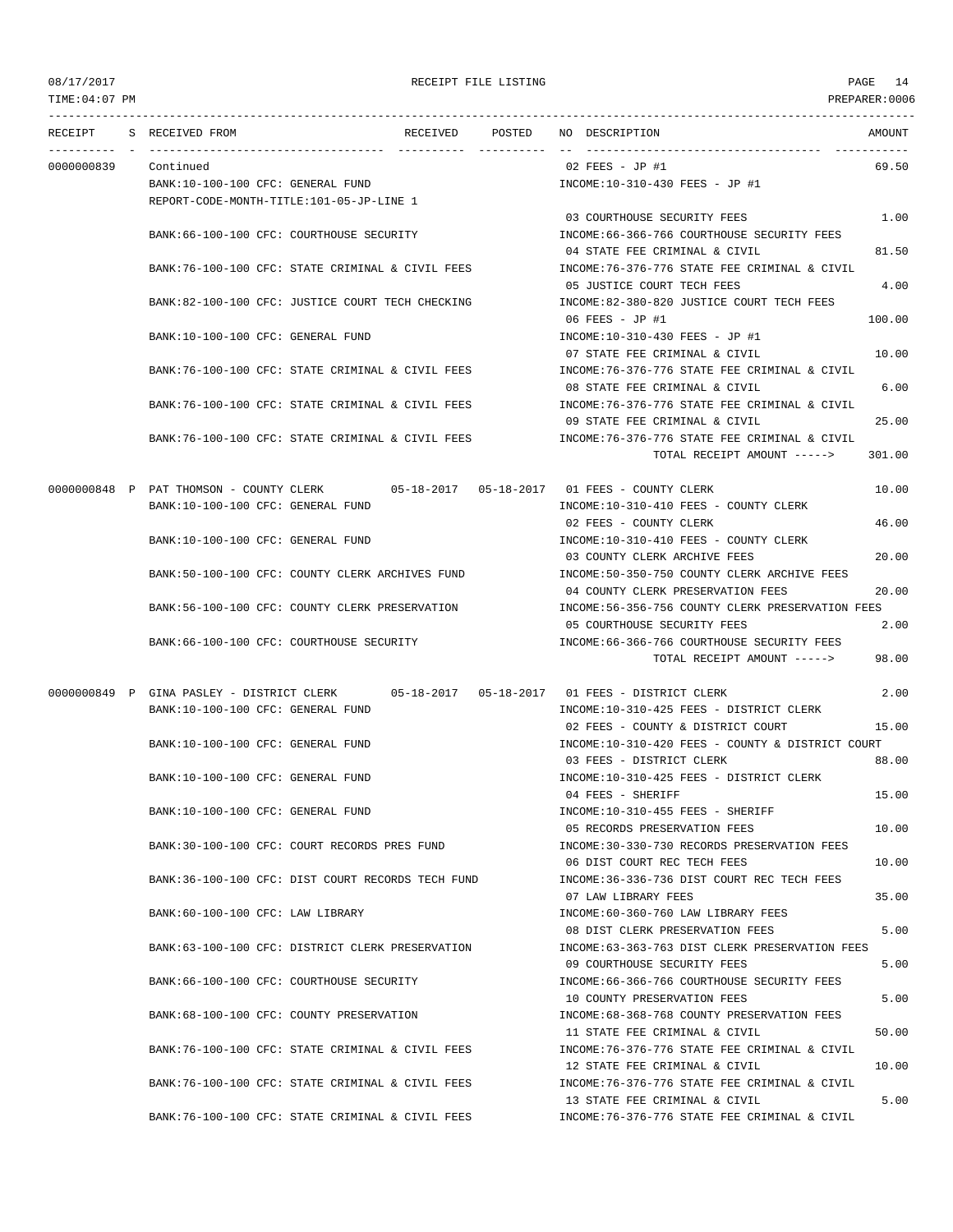| TIME:04:07 PM |                                                                                                |        | PREPARER:0006                                                                         |          |
|---------------|------------------------------------------------------------------------------------------------|--------|---------------------------------------------------------------------------------------|----------|
| RECEIPT       | S RECEIVED FROM<br>RECEIVED                                                                    | POSTED | NO DESCRIPTION                                                                        | AMOUNT   |
|               |                                                                                                |        |                                                                                       |          |
| 0000000849    | Continued                                                                                      |        | 14 STATE FEE CRIMINAL & CIVIL                                                         | 30.00    |
|               | BANK:76-100-100 CFC: STATE CRIMINAL & CIVIL FEES                                               |        | INCOME:76-376-776 STATE FEE CRIMINAL & CIVIL                                          |          |
|               |                                                                                                |        | 15 STATE FEE CRIMINAL & CIVIL                                                         | 42.00    |
|               | BANK:76-100-100 CFC: STATE CRIMINAL & CIVIL FEES                                               |        | INCOME: 76-376-776 STATE FEE CRIMINAL & CIVIL                                         |          |
|               |                                                                                                |        | TOTAL RECEIPT AMOUNT ----->                                                           | 327.00   |
|               | 0000000850 P GINA PASLEY - DISTRICT CLERK 05-17-2017 05-18-2017 01 FEES - DISTRICT CLERK       |        |                                                                                       | 4.00     |
|               | BANK:10-100-100 CFC: GENERAL FUND                                                              |        | INCOME:10-310-425 FEES - DISTRICT CLERK                                               |          |
|               |                                                                                                |        | TOTAL RECEIPT AMOUNT ----->                                                           | 4.00     |
|               | 0000000851 P PAT THOMSON - COUNTY CLERK                                                        |        |                                                                                       | 6.00     |
|               | BANK:10-100-100 CFC: GENERAL FUND                                                              |        | INCOME:10-310-410 FEES - COUNTY CLERK                                                 |          |
|               |                                                                                                |        | 02 PRESERVATION VS HB 1744                                                            | 1.00     |
|               | BANK:56-100-100 CFC: COUNTY CLERK PRESERVATION                                                 |        | INCOME: 56-356-757 PRESERVATION VS HB 1744                                            |          |
|               |                                                                                                |        | 03 FEES - COUNTY CLERK                                                                | 295.00   |
|               | BANK:10-100-100 CFC: GENERAL FUND                                                              |        | INCOME:10-310-410 FEES - COUNTY CLERK                                                 |          |
|               |                                                                                                |        | 04 COUNTY CLERK ARCHIVE FEES                                                          | 80.00    |
|               | BANK:50-100-100 CFC: COUNTY CLERK ARCHIVES FUND                                                |        | INCOME:50-350-750 COUNTY CLERK ARCHIVE FEES                                           |          |
|               | BANK:56-100-100 CFC: COUNTY CLERK PRESERVATION                                                 |        | 05 COUNTY CLERK PRESERVATION FEES<br>INCOME:56-356-756 COUNTY CLERK PRESERVATION FEES | 80.00    |
|               |                                                                                                |        | 06 COURTHOUSE SECURITY FEES                                                           | 8.00     |
|               | BANK:66-100-100 CFC: COURTHOUSE SECURITY                                                       |        | INCOME: 66-366-766 COURTHOUSE SECURITY FEES                                           |          |
|               |                                                                                                |        | TOTAL RECEIPT AMOUNT ----->                                                           | 470.00   |
|               | 0000000852 P JONNYE GIBSON - TAX COLLECTOR 05-19-2017 05-19-2017 01 MOTOR VEHICLE REGISTRATION |        |                                                                                       | 1,194.64 |
|               | BANK:11-100-100 CFC: ROAD & BRIDGE PRECINCT 1                                                  |        | INCOME:11-311-110 MOTOR VEHICLE REGISTRATION                                          |          |
|               |                                                                                                |        | 02 MOTOR VEHICLE REGISTRATION                                                         | 1,194.64 |
|               | BANK:12-100-100 CFC: ROAD & BRIDGE PRECINCT 2                                                  |        | INCOME:12-312-110 MOTOR VEHICLE REGISTRATION                                          |          |
|               |                                                                                                |        | 03 MOTOR VEHICLE REGISTRATION                                                         | 1,194.64 |
|               | BANK:13-100-100 CFC: ROAD & BRIDGE PRECINCT 3                                                  |        | INCOME:13-313-110 MOTOR VEHICLE REGISTRATION                                          |          |
|               | BANK:14-100-100 CFC: ROAD & BRIDGE PRECINCT 4                                                  |        | 04 MOTOR VEHICLE REGISTRATION<br>INCOME:14-314-110 MOTOR VEHICLE REGISTRATION         | 1,194.63 |
|               |                                                                                                |        | TOTAL RECEIPT AMOUNT -----> 4,778.55                                                  |          |
|               |                                                                                                |        |                                                                                       |          |
|               | 0000000853 P JONNYE GIBSON - TAX COLLECTOR 05-19-2017 05-19-2017 01 FEES - TAX COLLECTOR       |        |                                                                                       | 25.00    |
|               | BANK:10-100-100 CFC: GENERAL FUND                                                              |        | INCOME:10-310-447 FEES - TITLE<br>02 FEES - TITLE                                     | 20.00    |
|               | BANK:10-100-100 CFC: GENERAL FUND                                                              |        | INCOME:10-310-447 FEES - TITLE                                                        |          |
|               |                                                                                                |        | TOTAL RECEIPT AMOUNT ----->                                                           | 45.00    |
|               |                                                                                                |        |                                                                                       |          |
|               | 0000000854 P PAT THOMSON - COUNTY CLERK 05-22-2017 05-22-2017 01 FEES - COUNTY CLERK           |        |                                                                                       | 37.00    |
|               | BANK:10-100-100 CFC: GENERAL FUND                                                              |        | INCOME:10-310-410 FEES - COUNTY CLERK                                                 |          |
|               |                                                                                                |        | 02 COUNTY CLERK ARCHIVE FEES                                                          | 10.00    |
|               | BANK:50-100-100 CFC: COUNTY CLERK ARCHIVES FUND                                                |        | INCOME:50-350-750 COUNTY CLERK ARCHIVE FEES<br>03 COUNTY CLERK PRESERVATION FEES      | 10.00    |
|               | BANK:56-100-100 CFC: COUNTY CLERK PRESERVATION                                                 |        | INCOME:56-356-756 COUNTY CLERK PRESERVATION FEES                                      |          |
|               |                                                                                                |        | 04 PRESERVATION VS HB 1744                                                            | 3.00     |
|               | BANK:56-100-100 CFC: COUNTY CLERK PRESERVATION                                                 |        | INCOME: 56-356-757 PRESERVATION VS HB 1744                                            |          |
|               |                                                                                                |        | 05 COURTHOUSE SECURITY FEES                                                           | 1.00     |
|               | BANK:66-100-100 CFC: COURTHOUSE SECURITY                                                       |        | INCOME:66-366-766 COURTHOUSE SECURITY FEES                                            |          |
|               |                                                                                                |        | 06 STATE FEE CRIMINAL & CIVIL                                                         | 30.00    |
|               | BANK:76-100-100 CFC: STATE CRIMINAL & CIVIL FEES                                               |        | INCOME: 76-376-776 STATE FEE CRIMINAL & CIVIL                                         |          |
|               |                                                                                                |        | TOTAL RECEIPT AMOUNT ----->                                                           | 91.00    |
|               | 0000000855 P EMILIA GARCIA - SENIOR CITIZENS 05-19-2017 05-19-2017 01 FOOD DONATIONS           |        |                                                                                       | 60.15    |

BANK:78-100-100 CFC: SENIOR CITIZENS INCOME:78-378-712 FOOD DONATIONS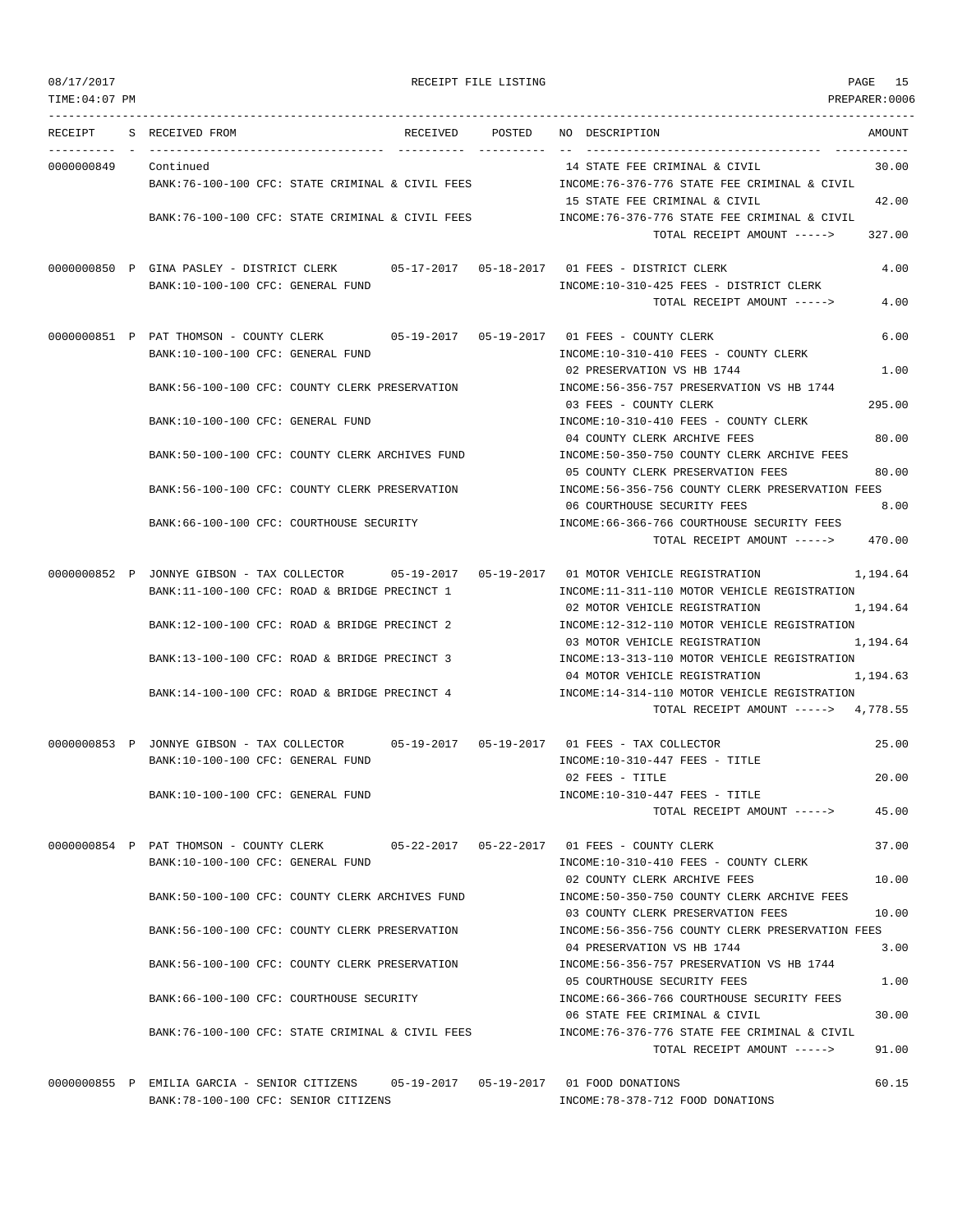TIME:04:07 PM PREPARER:0006 --------------------------------------------------------------------------------------------------------------------------------- RECEIPT S RECEIVED FROM RECEIVED POSTED NO DESCRIPTION AMOUNT ---------- - ----------------------------------- ---------- ---------- -- ----------------------------------- ----------- 0000000855 Continued 02 FOOD DONATIONS 32.50 BANK:78-100-100 CFC: SENIOR CITIZENS  $INCOME:78-378-712$  FOOD DONATIONS TOTAL RECEIPT AMOUNT -----> 92.65 0000000856 P GINA PASLEY - DISTRICT CLERK 05-22-2017 05-22-2017 01 FEES - DISTRICT CLERK 8.00 BANK:10-100-100 CFC: GENERAL FUND INCOME:10-310-425 FEES - DISTRICT CLERK 02 FEES - COUNTY & DISTRICT COURT 15.00 BANK:10-100-100 CFC: GENERAL FUND INCOME:10-310-420 FEES - COUNTY & DISTRICT COURT 03 FEES - DISTRICT CLERK 134.00 BANK:10-100-100 CFC: GENERAL FUND INCOME:10-310-425 FEES - DISTRICT CLERK 04 FEES - SHERIFF 215.00 BANK:10-100-100 CFC: GENERAL FUND **INCOME:10-310-455 FEES - SHERIFF** 05 RECORDS PRESERVATION FEES 20.00 BANK:30-100-100 CFC: COURT RECORDS PRES FUND INCOME:30-330-730 RECORDS PRESERVATION FEES 06 DIST COURT REC TECH FEES 15.00 BANK:36-100-100 CFC: DIST COURT RECORDS TECH FUND INCOME:36-336-736 DIST COURT REC TECH FEES 07 LAW LIBRARY FEES 35.00 BANK:60-100-100 CFC: LAW LIBRARY INCOME:60-360-760 LAW LIBRARY FEES 08 DIST CLERK PRESERVATION FEES 10.00 BANK:63-100-100 CFC: DISTRICT CLERK PRESERVATION INCOME:63-363-763 DIST CLERK PRESERVATION FEES 09 COURTHOUSE SECURITY FEES 10.00 BANK:66-100-100 CFC: COURTHOUSE SECURITY INCOME:66-366-766 COURTHOUSE SECURITY FEES 10 COUNTY PRESERVATION FEES 10.00 BANK:68-100-100 CFC: COUNTY PRESERVATION INCOME:68-368-768 COUNTY PRESERVATION FEES 11 STATE FEE CRIMINAL & CIVIL 89.20 BANK:76-100-100 CFC: STATE CRIMINAL & CIVIL FEES INCOME:76-376-776 STATE FEE CRIMINAL & CIVIL 12 STATE FEE CRIMINAL & CIVIL 10.00 BANK:76-100-100 CFC: STATE CRIMINAL & CIVIL FEES INCOME:76-376-776 STATE FEE CRIMINAL & CIVIL 13 STATE FEE CRIMINAL & CIVIL 5.00 BANK:76-100-100 CFC: STATE CRIMINAL & CIVIL FEES INCOME:76-376-776 STATE FEE CRIMINAL & CIVIL 14 STATE FEE CRIMINAL & CIVIL 30.00 BANK:76-100-100 CFC: STATE CRIMINAL & CIVIL FEES INCOME:76-376-776 STATE FEE CRIMINAL & CIVIL 15 STATE FEE CRIMINAL & CIVIL 84.00 BANK:76-100-100 CFC: STATE CRIMINAL & CIVIL FEES INCOME:76-376-776 STATE FEE CRIMINAL & CIVIL TOTAL RECEIPT AMOUNT -----> 690.20 0000000857 P APPRAISAL DISTRICT - M&O 05-22-2017 05-22-2017 01 ADVALOREM TAXES 11,133.81 BANK:10-100-100 CFC: GENERAL FUND INCOME:10-300-100 ADVALOREM TAXES TOTAL RECEIPT AMOUNT -----> 11,133.81 0000000858 P APPRAISAL DISTRICT - I&S 05-22-2017 05-22-2017 01 ADVALOREM TAXES 3,196.25 BANK:10-100-120 INTEREST & SINKING CHECKING  $INCOME:10-300-100$  ADVALOREM TAXES TOTAL RECEIPT AMOUNT -----> 3,196.25 0000000859 P Inmate phone 05-12-2017 05-12-2017 01 INMATE PHONE REVENUES 575.76 BANK:70-100-110 INMATE PHONE CHECKING INCOME:70-370-770 INMATE PHONE REVENUES TOTAL RECEIPT AMOUNT -----> 575.76 0000000860 P ANGIE PIPPIN - JP 05-22-2017 05-22-2017 01 JUROR REIMBURSEMENT 10.05 BANK:10-100-100 CFC: GENERAL FUND INCOME:10-300-216 JUROR REIMBURSEMENT REPORT-CODE-MONTH-TITLE:113-05-JURY REIM LINE 12  $0.2$  FEES - JP #1 101.81 BANK:10-100-100 CFC: GENERAL FUND INCOME:10-310-430 FEES - JP #1 REPORT-CODE-MONTH-TITLE:101-05-JP-LINE 1 03 COURTHOUSE SECURITY FEES 2.51 BANK:66-100-100 CFC: COURTHOUSE SECURITY INCOME:66-366-766 COURTHOUSE SECURITY FEES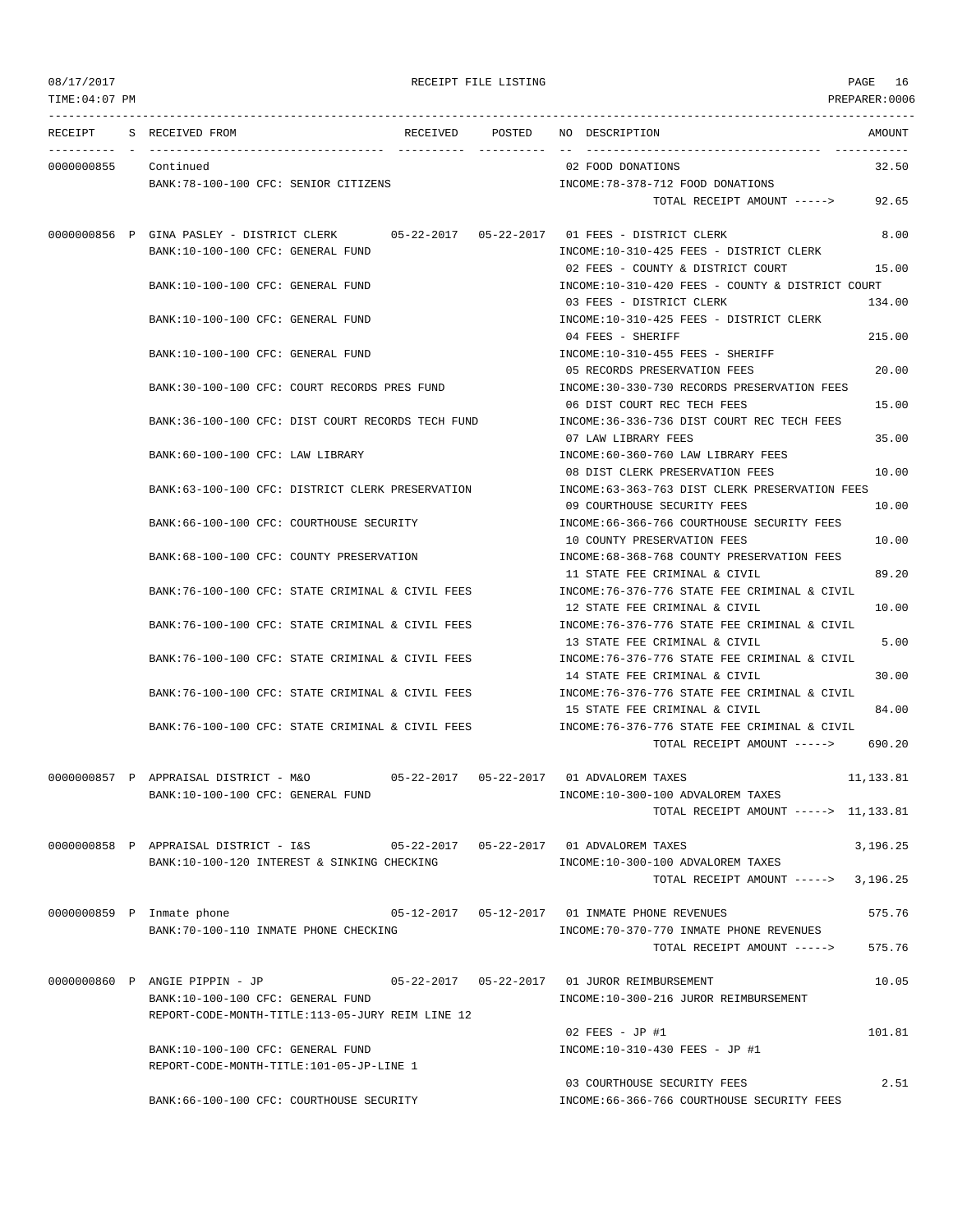TIME:04:07 PM PREPARER:0006 --------------------------------------------------------------------------------------------------------------------------------- RECEIPT S RECEIVED FROM RECEIVED POSTED NO DESCRIPTION AMOUNT ---------- - ----------------------------------- ---------- ---------- -- ----------------------------------- ----------- 0000000860 Continued 04 STATE FEE CRIMINAL & CIVIL 202.58 BANK:76-100-100 CFC: STATE CRIMINAL & CIVIL FEES INCOME:76-376-776 STATE FEE CRIMINAL & CIVIL 05 JUSTICE COURT TECH FEES 10.05 BANK:82-100-100 CFC: JUSTICE COURT TECH CHECKING INCOME:82-380-820 JUSTICE COURT TECH FEES 06 STATE FEE CRIMINAL & CIVIL 10.00 BANK:76-100-100 CFC: STATE CRIMINAL & CIVIL FEES INCOME:76-376-776 STATE FEE CRIMINAL & CIVIL 07 STATE FEE CRIMINAL & CIVIL 6.00 BANK:76-100-100 CFC: STATE CRIMINAL & CIVIL FEES INCOME:76-376-776 STATE FEE CRIMINAL & CIVIL 08 STATE FEE CRIMINAL & CIVIL 25.00 BANK:76-100-100 CFC: STATE CRIMINAL & CIVIL FEES INCOME:76-376-776 STATE FEE CRIMINAL & CIVIL TOTAL RECEIPT AMOUNT -----> 368.00 0000000861 P PAT THOMSON - COUNTY CLERK 05-23-2017 05-23-2017 01 FEES - COUNTY CLERK 40.00 BANK:10-100-100 CFC: GENERAL FUND INCOME:10-310-410 FEES - COUNTY CLERK 02 COUNTY CLERK ARCHIVE FEES 10.00 BANK:50-100-100 CFC: COUNTY CLERK ARCHIVES FUND INCOME:50-350-750 COUNTY CLERK ARCHIVE FEES 03 COUNTY CLERK PRESERVATION FEES 10.00 BANK:30-100-100 CFC: COURT RECORDS PRES FUND INCOME:30-330-730 RECORDS PRESERVATION FEES 04 LAW LIBRARY FEES 35.00 BANK:60-100-100 CFC: LAW LIBRARY INCOME:60-360-760 LAW LIBRARY FEES 05 COURTHOUSE SECURITY FEES 5.00 BANK:66-100-100 CFC: COURTHOUSE SECURITY INCOME:66-366-766 COURTHOUSE SECURITY FEES 06 STATE FEE CRIMINAL & CIVIL 122.00 BANK:76-100-100 CFC: STATE CRIMINAL & CIVIL FEES INCOME:76-376-776 STATE FEE CRIMINAL & CIVIL 07 STATE FEE CRIMINAL & CIVIL 1.80 BANK:76-100-100 CFC: STATE CRIMINAL & CIVIL FEES INCOME:76-376-776 STATE FEE CRIMINAL & CIVIL 08 FEES - COUNTY CLERK 496.20 BANK:10-100-100 CFC: GENERAL FUND INCOME:10-310-410 FEES - COUNTY CLERK 09 FEES - COUNTY JUDGE 12.00 BANK:10-100-100 CFC: GENERAL FUND INCOME:10-310-400 FEES - COUNTY JUDGE 10 FEES - SHERIFF 200.00 BANK:10-100-100 CFC: GENERAL FUND INCOME:10-310-455 FEES - SHERIFF 11 COUNTY CLERK PRESERVATION FEES 120.00 BANK:56-100-100 CFC: COUNTY CLERK PRESERVATION INCOME:56-356-756 COUNTY CLERK PRESERVATION FEES 12 COURTHOUSE SECURITY FEES 12.00 BANK:66-100-100 CFC: COURTHOUSE SECURITY INCOME:66-366-766 COURTHOUSE SECURITY FEES 13 RECORDS PRESERVATION FEES 20.00 BANK:30-100-100 CFC: COURT RECORDS PRES FUND INCOME:30-330-730 RECORDS PRESERVATION FEES 14 COUNTY CLERK ARCHIVE FEES 140.00 BANK:50-100-100 CFC: COUNTY CLERK ARCHIVES FUND INCOME:50-350-750 COUNTY CLERK ARCHIVE FEES 15 JUDICIAL TRAINING FEES 10.00 BANK:53-100-100 JUDICIAL TRAINING FUND **INCOME:53-353-753 JUDICIAL TRAINING FEES** 16 LAW LIBRARY FEES 70.00 BANK:60-100-100 CFC: LAW LIBRARY INCOME:60-360-760 LAW LIBRARY FEES 17 COUNTY PRESERVATION FEES 10.00 BANK:68-100-100 CFC: COUNTY PRESERVATION INCOME:68-368-768 COUNTY PRESERVATION FEES 18 GUARDIANSHIP 40.00 BANK:76-100-100 CFC: STATE CRIMINAL & CIVIL FEES INCOME:76-376-702 GUARDIANSHIP 19 STATE FEE CRIMINAL & CIVIL 20.00 BANK:76-100-100 CFC: STATE CRIMINAL & CIVIL FEES INCOME:76-376-776 STATE FEE CRIMINAL & CIVIL 20 STATE FEE CRIMINAL & CIVIL 80.00 BANK:76-100-100 CFC: STATE CRIMINAL & CIVIL FEES INCOME:76-376-776 STATE FEE CRIMINAL & CIVIL 21 STATE FEE CRIMINAL & CIVIL 94.00 BANK:76-100-100 CFC: STATE CRIMINAL & CIVIL FEES INCOME:76-376-776 STATE FEE CRIMINAL & CIVIL 22 STATE FEE CRIMINAL & CIVIL 60.00 BANK:76-100-100 CFC: STATE CRIMINAL & CIVIL FEES INCOME:76-376-776 STATE FEE CRIMINAL & CIVIL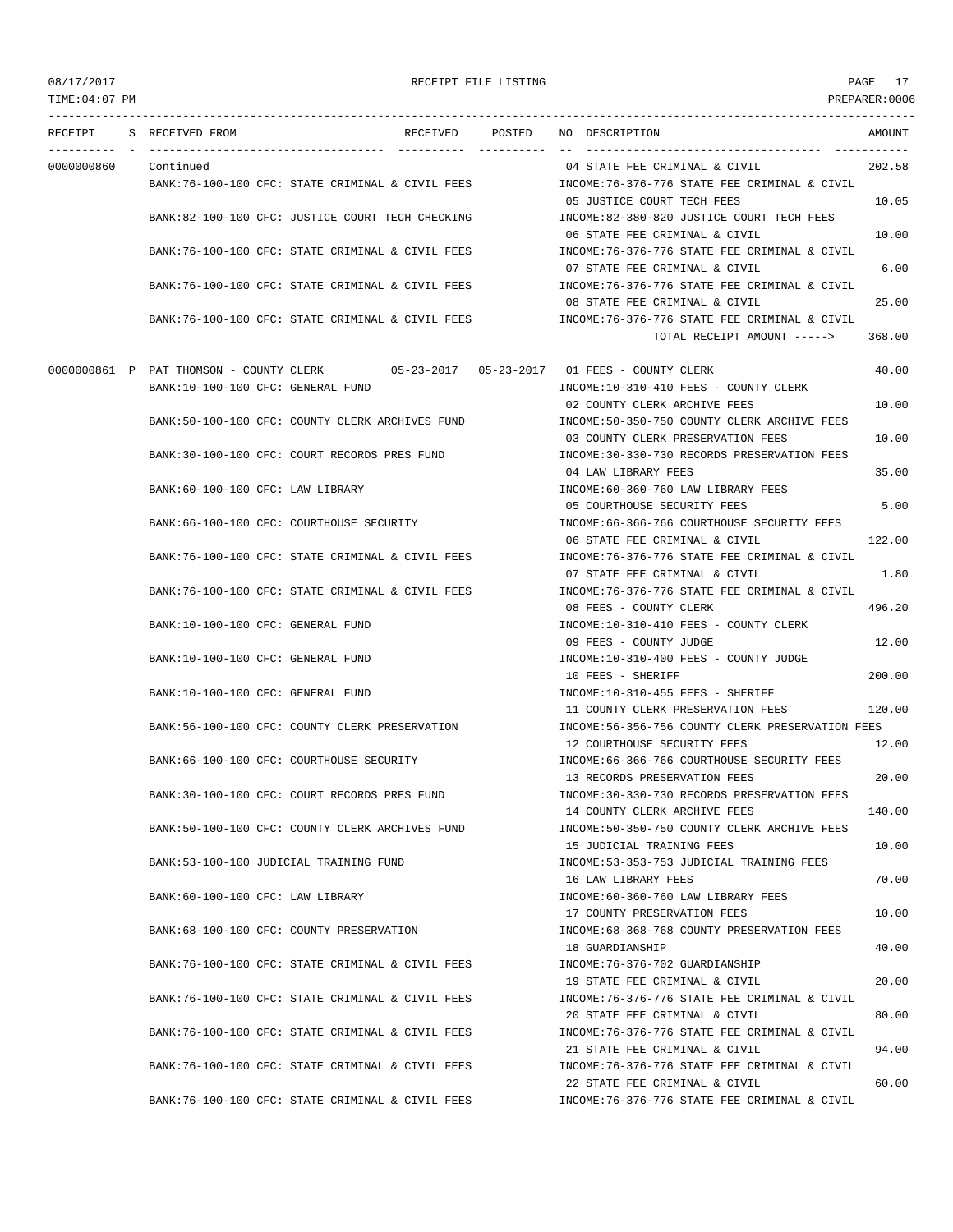## RECEIPT FILE LISTING **PAGE** 18

| RECEIPT                  | S RECEIVED FROM<br>RECEIVED                                                          | POSTED | NO DESCRIPTION                                                                      | AMOUNT |
|--------------------------|--------------------------------------------------------------------------------------|--------|-------------------------------------------------------------------------------------|--------|
| -------- -<br>0000000861 | Continued                                                                            |        | 23 COUNTY CLERK PRESERVATION FEES                                                   | 2.00   |
|                          | BANK:56-100-100 CFC: COUNTY CLERK PRESERVATION                                       |        | INCOME: 56-356-757 PRESERVATION VS HB 1744<br>24 COURTHOUSE SECURITY FEES           | 10.00  |
|                          | BANK:66-100-100 CFC: COURTHOUSE SECURITY                                             |        | INCOME: 66-366-766 COURTHOUSE SECURITY FEES<br>TOTAL RECEIPT AMOUNT -----> 1,620.00 |        |
|                          |                                                                                      |        |                                                                                     |        |
|                          | 0000000862 P ANGIE PIPPIN - JP<br>BANK:10-100-100 CFC: GENERAL FUND                  |        | INCOME:10-300-216 JUROR REIMBURSEMENT                                               | 4.00   |
|                          | REPORT-CODE-MONTH-TITLE:113-05-JURY REIM LINE 12                                     |        |                                                                                     |        |
|                          |                                                                                      |        | 02 FEES - JP #1                                                                     | 159.50 |
|                          | BANK:10-100-100 CFC: GENERAL FUND                                                    |        | INCOME:10-310-430 FEES - JP #1                                                      |        |
|                          | REPORT-CODE-MONTH-TITLE:101-05-JP-LINE 1                                             |        |                                                                                     |        |
|                          |                                                                                      |        | 03 COURTHOUSE SECURITY FEES                                                         | 1.00   |
|                          | BANK:66-100-100 CFC: COURTHOUSE SECURITY                                             |        | INCOME: 66-366-766 COURTHOUSE SECURITY FEES                                         |        |
|                          |                                                                                      |        | 04 STATE FEE CRIMINAL & CIVIL                                                       | 81.50  |
|                          | BANK:76-100-100 CFC: STATE CRIMINAL & CIVIL FEES                                     |        | INCOME: 76-376-776 STATE FEE CRIMINAL & CIVIL                                       |        |
|                          |                                                                                      |        | 05 JUSTICE COURT TECH FEES                                                          | 4.00   |
|                          | BANK:82-100-100 CFC: JUSTICE COURT TECH CHECKING                                     |        | INCOME:82-380-820 JUSTICE COURT TECH FEES                                           |        |
|                          |                                                                                      |        | TOTAL RECEIPT AMOUNT ----->                                                         | 250.00 |
|                          | 0000000863 P PAT THOMSON - COUNTY CLERK 05-24-2017 05-24-2017 01 FEES - COUNTY CLERK |        |                                                                                     | 73.00  |
|                          | BANK:10-100-100 CFC: GENERAL FUND                                                    |        | INCOME:10-310-410 FEES - COUNTY CLERK                                               |        |
|                          |                                                                                      |        | 02 FEES - COUNTY CLERK                                                              | 14.00  |
|                          | BANK:10-100-100 CFC: GENERAL FUND                                                    |        | INCOME:10-310-410 FEES - COUNTY CLERK                                               |        |
|                          |                                                                                      |        | 03 COUNTY CLERK ARCHIVE FEES                                                        | 20.00  |
|                          | BANK:50-100-100 CFC: COUNTY CLERK ARCHIVES FUND                                      |        | INCOME: 50-350-750 COUNTY CLERK ARCHIVE FEES                                        |        |
|                          |                                                                                      |        | 04 COUNTY CLERK PRESERVATION FEES                                                   | 20.00  |
|                          | BANK:56-100-100 CFC: COUNTY CLERK PRESERVATION                                       |        | INCOME:56-356-756 COUNTY CLERK PRESERVATION FEES                                    |        |
|                          | BANK:66-100-100 CFC: COURTHOUSE SECURITY                                             |        | 05 COURTHOUSE SECURITY FEES<br>INCOME:66-366-766 COURTHOUSE SECURITY FEES           | 2.00   |
|                          |                                                                                      |        | TOTAL RECEIPT AMOUNT ----->                                                         | 129.00 |
|                          | 0000000864 P ANGIE PIPPIN - JP                                                       |        | 05-24-2017   05-24-2017   01   JUROR REIMBURSEMENT                                  | 6.52   |
|                          | BANK:10-100-100 CFC: GENERAL FUND                                                    |        | INCOME:10-300-216 JUROR REIMBURSEMENT                                               |        |
|                          | REPORT-CODE-MONTH-TITLE:113-05-JURY REIM LINE 12                                     |        |                                                                                     |        |
|                          |                                                                                      |        | 02 FEES - JP #1                                                                     | 222.54 |
|                          | BANK:10-100-100 CFC: GENERAL FUND                                                    |        | INCOME:10-310-430 FEES - JP #1                                                      |        |
|                          | REPORT-CODE-MONTH-TITLE:101-05-JP-LINE 1                                             |        |                                                                                     |        |
|                          |                                                                                      |        | 03 COURTHOUSE SECURITY FEES                                                         | 1.63   |
|                          | BANK:66-100-100 CFC: COURTHOUSE SECURITY                                             |        | INCOME: 66-366-766 COURTHOUSE SECURITY FEES                                         |        |
|                          |                                                                                      |        | 04 STATE FEE CRIMINAL & CIVIL                                                       | 132.79 |
|                          | BANK:76-100-100 CFC: STATE CRIMINAL & CIVIL FEES                                     |        | INCOME: 76-376-776 STATE FEE CRIMINAL & CIVIL                                       |        |
|                          | BANK:82-100-100 CFC: JUSTICE COURT TECH CHECKING                                     |        | 05 JUSTICE COURT TECH FEES<br>INCOME:82-380-820 JUSTICE COURT TECH FEES             | 6.52   |
|                          |                                                                                      |        | TOTAL RECEIPT AMOUNT ----->                                                         | 370.00 |
|                          |                                                                                      |        |                                                                                     |        |
|                          | 0000000865 P GINA PASLEY - DISTRICT CLERK                                            |        |                                                                                     | 12.00  |
|                          | BANK:10-100-100 CFC: GENERAL FUND                                                    |        | INCOME:10-310-425 FEES - DISTRICT CLERK                                             |        |
|                          |                                                                                      |        | 02 FEES - DISTRICT CLERK                                                            | 76.00  |
|                          | BANK:10-100-100 CFC: GENERAL FUND                                                    |        | INCOME:10-310-425 FEES - DISTRICT CLERK                                             |        |
|                          |                                                                                      |        | 03 DIST COURT REC TECH FEES                                                         | 10.00  |
|                          | BANK:36-100-100 CFC: DIST COURT RECORDS TECH FUND                                    |        | INCOME: 36-336-736 DIST COURT REC TECH FEES                                         |        |
|                          |                                                                                      |        | 04 DIST CLERK PRESERVATION FEES                                                     | 5.00   |
|                          | BANK:63-100-100 CFC: DISTRICT CLERK PRESERVATION                                     |        | INCOME:63-363-763 DIST CLERK PRESERVATION FEES                                      |        |
|                          |                                                                                      |        | 05 COURTHOUSE SECURITY FEES                                                         | 5.00   |
|                          | BANK:66-100-100 CFC: COURTHOUSE SECURITY                                             |        | INCOME: 66-366-766 COURTHOUSE SECURITY FEES                                         |        |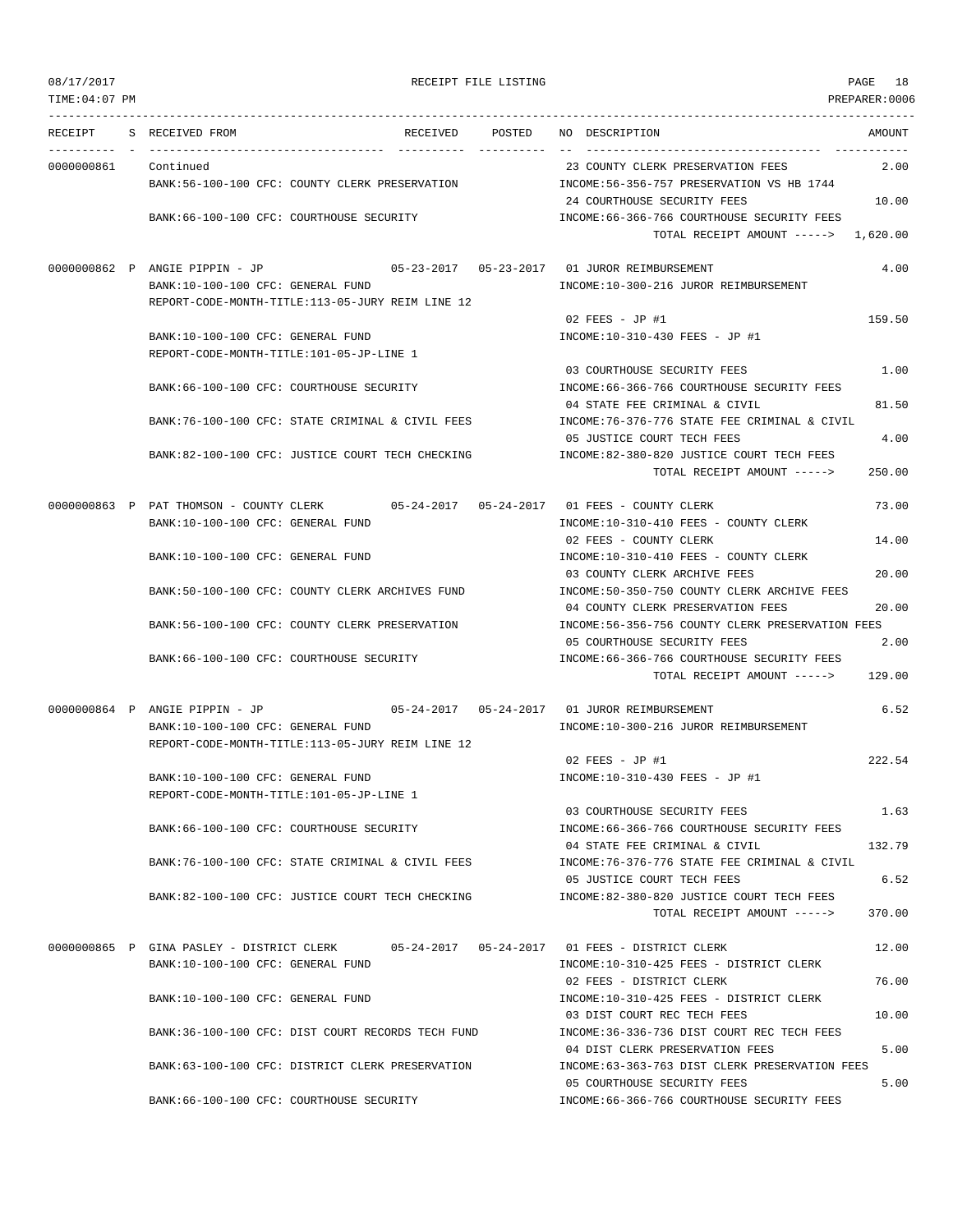TIME:04:07 PM PREPARER:0006 --------------------------------------------------------------------------------------------------------------------------------- RECEIPT S RECEIVED FROM RECEIVED POSTED NO DESCRIPTION AMOUNT ---------- - ----------------------------------- ---------- ---------- -- ----------------------------------- ----------- 0000000865 Continued 06 COUNTY PRESERVATION FEES 5.00 BANK:68-100-100 CFC: COUNTY PRESERVATION INCOME:68-368-768 COUNTY PRESERVATION FEES 07 STATE FEE CRIMINAL & CIVIL 10.00 BANK:76-100-100 CFC: STATE CRIMINAL & CIVIL FEES INCOME:76-376-776 STATE FEE CRIMINAL & CIVIL 08 STATE FEE CRIMINAL & CIVIL 30.00 BANK:76-100-100 CFC: STATE CRIMINAL & CIVIL FEES INCOME:76-376-776 STATE FEE CRIMINAL & CIVIL TOTAL RECEIPT AMOUNT -----> 153.00 0000000866 P PAT THOMSON - COUNTY CLERK 05-25-2017 05-25-2017 01 FEES - COUNTY CLERK 16.00 BANK:10-100-100 CFC: GENERAL FUND INCOME:10-310-410 FEES - COUNTY CLERK 02 COUNTY CLERK ARCHIVE FEES 10.00 BANK:50-100-100 CFC: COUNTY CLERK ARCHIVES FUND INCOME:50-350-750 COUNTY CLERK ARCHIVE FEES 03 COUNTY CLERK PRESERVATION FEES 10.00 BANK:56-100-100 CFC: COUNTY CLERK PRESERVATION INCOME:56-356-756 COUNTY CLERK PRESERVATION FEES 04 COURTHOUSE SECURITY FEES 1.00 BANK:66-100-100 CFC: COURTHOUSE SECURITY INCOME:66-366-766 COURTHOUSE SECURITY FEES 05 FEES - COUNTY CLERK 6.00 BANK:10-100-100 CFC: GENERAL FUND INCOME:10-310-410 FEES - COUNTY CLERK 06 FEES - COUNTY CLERK 21.00 BANK:10-100-100 CFC: GENERAL FUND INCOME:10-310-410 FEES - COUNTY CLERK 07 COUNTY CLERK ARCHIVE FEES 10.00 BANK:50-100-100 CFC: COUNTY CLERK ARCHIVES FUND INCOME:50-350-750 COUNTY CLERK ARCHIVE FEES 08 COUNTY CLERK PRESERVATION FEES 10.00 BANK:56-100-100 CFC: COUNTY CLERK PRESERVATION INCOME:56-356-756 COUNTY CLERK PRESERVATION FEES 09 COURTHOUSE SECURITY FEES 1.00 BANK:66-100-100 CFC: COURTHOUSE SECURITY INCOME:66-366-766 COURTHOUSE SECURITY FEES TOTAL RECEIPT AMOUNT -----> 85.00 0000000867 P GINA PASLEY - DISTRICT CLERK 05-25-2017 05-25-2017 01 FEES - DISTRICT CLERK 2.00 BANK:10-100-100 CFC: GENERAL FUND INCOME:10-310-425 FEES - DISTRICT CLERK 02 FEES - COUNTY & DISTRICT COURT 15.00 BANK:10-100-100 CFC: GENERAL FUND INCOME:10-310-420 FEES - COUNTY & DISTRICT COURT 03 FEES - DISTRICT CLERK 129.52 BANK:10-100-100 CFC: GENERAL FUND INCOME:10-310-425 FEES - DISTRICT CLERK 04 FEES - SHERIFF 115.00 BANK:10-100-100 CFC: GENERAL FUND INCOME:10-310-455 FEES - SHERIFF 05 RECORDS PRESERVATION FEES 10.00 BANK:30-100-100 CFC: COURT RECORDS PRES FUND INCOME:30-330-730 RECORDS PRESERVATION FEES 06 DIST COURT REC TECH FEES 10.00 BANK:36-100-100 CFC: DIST COURT RECORDS TECH FUND **INCOME:36-336-736 DIST COURT REC TECH FEES** 07 LAW LIBRARY FEES 35.00 BANK:60-100-100 CFC: LAW LIBRARY **INCOME:60-360-760 LAW LIBRARY FEES** 08 DIST CLERK PRESERVATION FEES 5.00 BANK:63-100-100 CFC: DISTRICT CLERK PRESERVATION INCOME:63-363-763 DIST CLERK PRESERVATION FEES 09 COURTHOUSE SECURITY FEES 5.00 BANK:66-100-100 CFC: COURTHOUSE SECURITY INCOME:66-366-766 COURTHOUSE SECURITY FEES 10 COUNTY PRESERVATION FEES 5.00 BANK:68-100-100 CFC: COUNTY PRESERVATION INCOME:68-368-768 COUNTY PRESERVATION FEES 11 STATE FEE CRIMINAL & CIVIL 50.00 BANK:76-100-100 CFC: STATE CRIMINAL & CIVIL FEES INCOME:76-376-776 STATE FEE CRIMINAL & CIVIL 12 STATE FEE CRIMINAL & CIVIL 10.00 BANK:76-100-100 CFC: STATE CRIMINAL & CIVIL FEES INCOME:76-376-776 STATE FEE CRIMINAL & CIVIL 13 STATE FEE CRIMINAL & CIVIL 5.00 BANK:76-100-100 CFC: STATE CRIMINAL & CIVIL FEES INCOME:76-376-776 STATE FEE CRIMINAL & CIVIL 14 STATE FEE CRIMINAL & CIVIL 30.00 BANK:76-100-100 CFC: STATE CRIMINAL & CIVIL FEES INCOME:76-376-776 STATE FEE CRIMINAL & CIVIL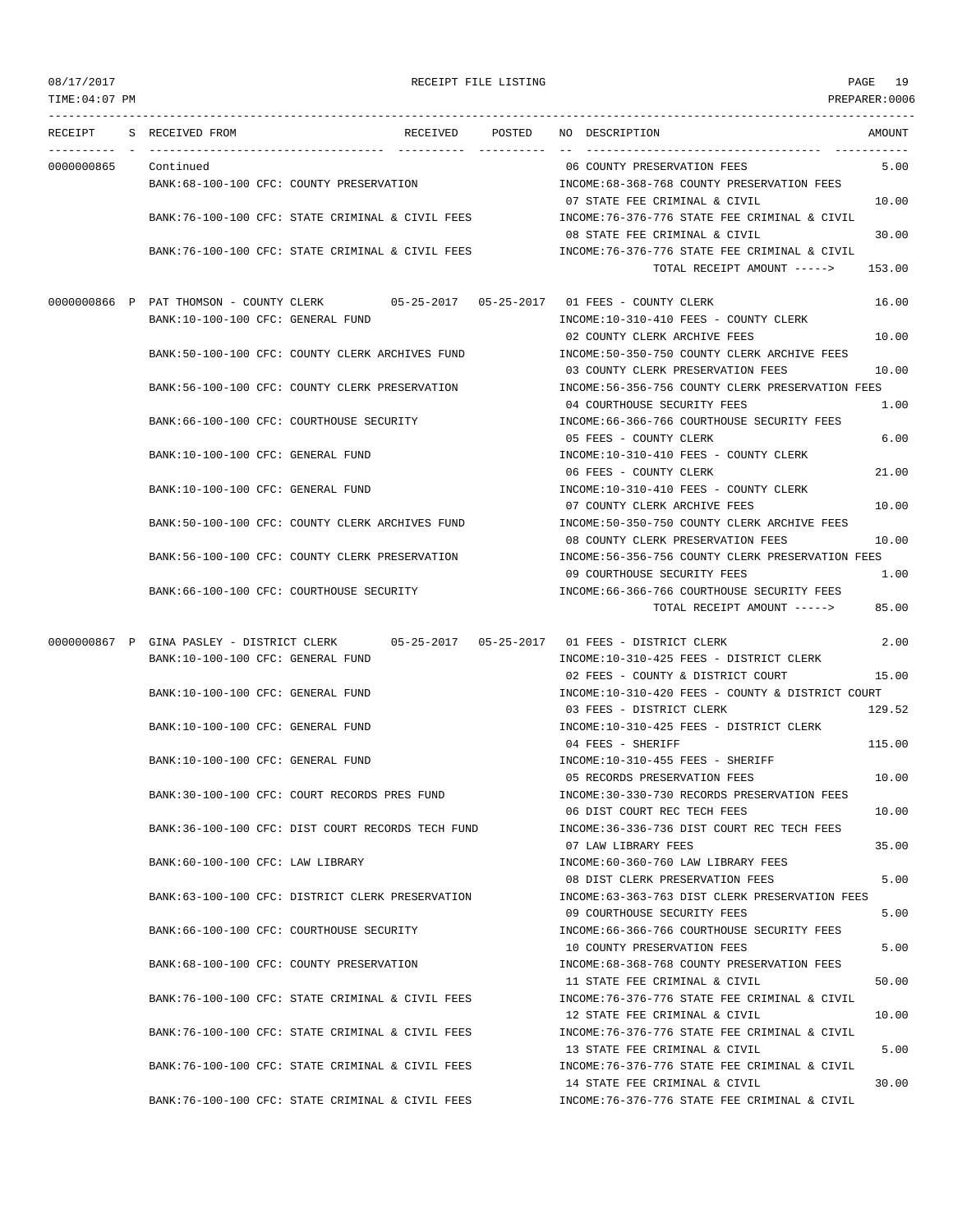TIME:04:07 PM PREPARER:0006

### 08/17/2017 RECEIPT FILE LISTING PAGE 20

--------------------------------------------------------------------------------------------------------------------------------- RECEIPT S RECEIVED FROM RECEIVED POSTED NO DESCRIPTION AMOUNT ---------- - ----------------------------------- ---------- ---------- -- ----------------------------------- ----------- 0000000867 Continued 15 STATE FEE CRIMINAL & CIVIL 42.00 BANK:76-100-100 CFC: STATE CRIMINAL & CIVIL FEES INCOME:76-376-776 STATE FEE CRIMINAL & CIVIL 16 FEES - DISTRICT CLERK 185.46 BANK:10-100-100 CFC: GENERAL FUND INCOME:10-310-425 FEES - DISTRICT CLERK 17 FEES - SHERIFF 396.00 BANK:10-100-100 CFC: GENERAL FUND INCOME:10-310-455 FEES - SHERIFF TOTAL RECEIPT AMOUNT -----> 1,049.98 0000000868 P ANGIE PIPPIN - JP 05-25-2017 05-25-2017 01 JUROR REIMBURSEMENT 12.00 BANK:10-100-100 CFC: GENERAL FUND INCOME:10-300-216 JUROR REIMBURSEMENT REPORT-CODE-MONTH-TITLE:113-05-JURY REIM LINE 12 02 FEES - JP #1 255.50 BANK:10-100-100 CFC: GENERAL FUND INCOME:10-310-430 FEES - JP #1 REPORT-CODE-MONTH-TITLE:101-05-JP-LINE 1 03 COURTHOUSE SECURITY FEES 3.00 BANK:66-100-100 CFC: COURTHOUSE SECURITY INCOME:66-366-766 COURTHOUSE SECURITY FEES 04 STATE FEE CRIMINAL & CIVIL 244.50 BANK:76-100-100 CFC: STATE CRIMINAL & CIVIL FEES INCOME:76-376-776 STATE FEE CRIMINAL & CIVIL 05 JUSTICE COURT TECH FEES 12.00 BANK:82-100-100 CFC: JUSTICE COURT TECH CHECKING INCOME:82-380-820 JUSTICE COURT TECH FEES TOTAL RECEIPT AMOUNT -----> 527.00 0000000869 P GINA PASLEY - DISTRICT CLERK 05-26-2017 05-26-2017 01 FEES - DISTRICT CLERK 6.00 BANK:10-100-100 CFC: GENERAL FUND INCOME:10-310-425 FEES - DISTRICT CLERK TOTAL RECEIPT AMOUNT -----> 6.00 0000000870 P ANGIE PIPPIN - JP 05-26-2017 05-26-2017 01 JUROR REIMBURSEMENT 16.80 BANK:10-100-100 CFC: GENERAL FUND INCOME:10-300-216 JUROR REIMBURSEMENT REPORT-CODE-MONTH-TITLE:113-05-JURY REIM LINE 12  $02$  FEES - JP #1 345.59 BANK:10-100-100 CFC: GENERAL FUND INCOME:10-310-430 FEES - JP #1 REPORT-CODE-MONTH-TITLE:101-05-JP-LINE 1 03 COURTHOUSE SECURITY FEES 4.20 BANK:66-100-100 CFC: COURTHOUSE SECURITY INCOME:66-366-766 COURTHOUSE SECURITY FEES 04 STATE FEE CRIMINAL & CIVIL 338.61 BANK:76-100-100 CFC: STATE CRIMINAL & CIVIL FEES INCOME:76-376-776 STATE FEE CRIMINAL & CIVIL 05 JUSTICE COURT TECH FEES 16.80 BANK:82-100-100 CFC: JUSTICE COURT TECH CHECKING INCOME:82-380-820 JUSTICE COURT TECH FEES TOTAL RECEIPT AMOUNT -----> 722.00 0000000871 P PAT THOMSON - COUNTY CLERK 05-26-2017 05-26-2017 01 FEES - COUNTY CLERK 211.25 BANK:10-100-100 CFC: GENERAL FUND INCOME:10-310-410 FEES - COUNTY CLERK 02 COUNTY CLERK ARCHIVE FEES 150.00 BANK:50-100-100 CFC: COUNTY CLERK ARCHIVES FUND INCOME:50-350-750 COUNTY CLERK ARCHIVE FEES 03 COUNTY CLERK PRESERVATION FEES 150.00 BANK:56-100-100 CFC: COUNTY CLERK PRESERVATION INCOME:56-356-756 COUNTY CLERK PRESERVATION FEES 04 COURTHOUSE SECURITY FEES 15.00 BANK:66-100-100 CFC: COURTHOUSE SECURITY **INCOME:66-366-766 COURTHOUSE SECURITY FEES** TOTAL RECEIPT AMOUNT -----> 526.25 0000000872 P PAT THOMSON - COUNTY CLERK 05-30-2017 05-30-2017 01 FEES - COUNTY CLERK 15.00 BANK:10-100-100 CFC: GENERAL FUND INCOME:10-310-410 FEES - COUNTY CLERK 02 FEES - COUNTY CLERK 143.00 BANK:10-100-100 CFC: GENERAL FUND INCOME:10-310-410 FEES - COUNTY CLERK 03 COUNTY CLERK ARCHIVE FEES 30.00 BANK:50-100-100 CFC: COUNTY CLERK ARCHIVES FUND INCOME:50-350-750 COUNTY CLERK ARCHIVE FEES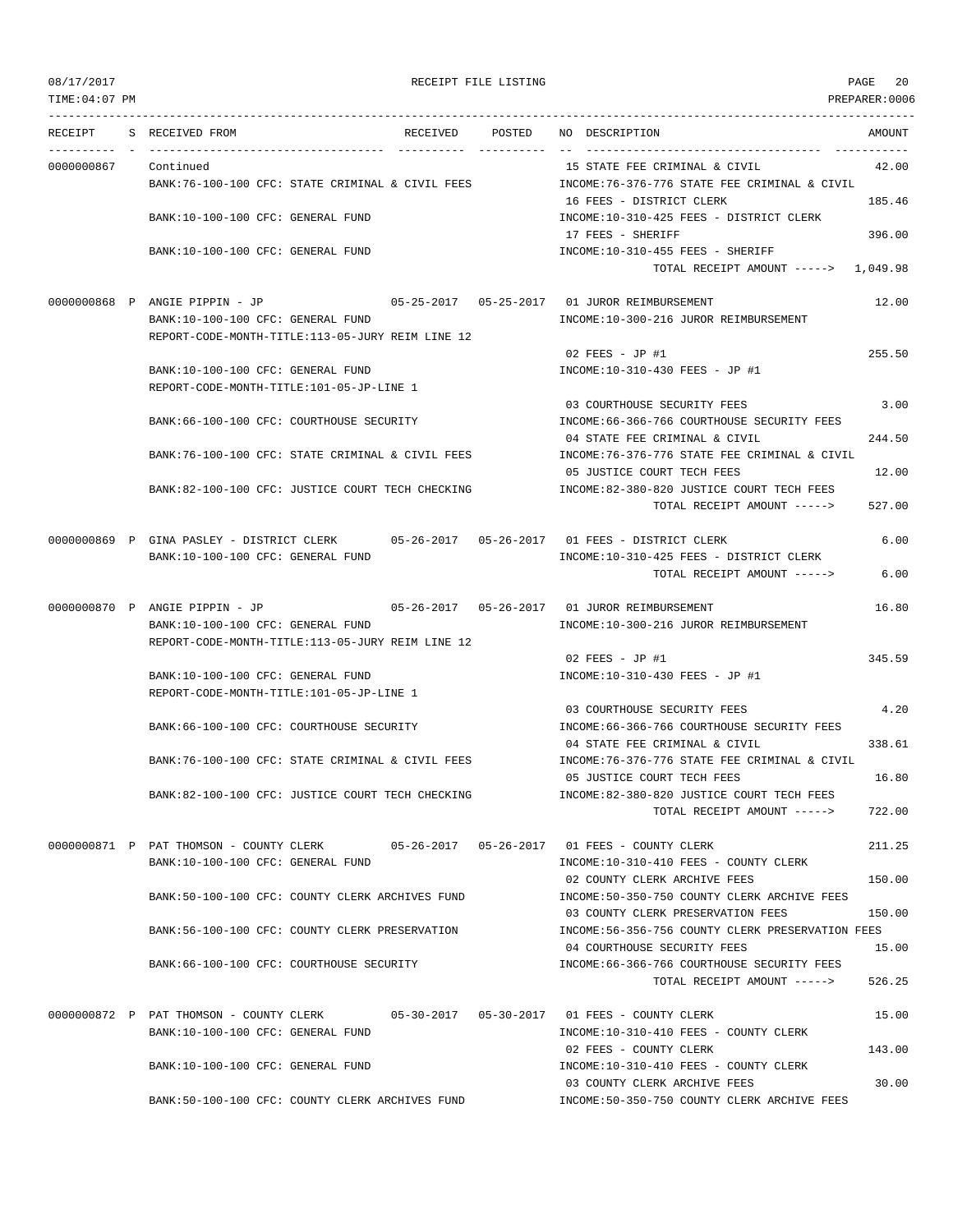TIME:04:07 PM PREPARER:0006 --------------------------------------------------------------------------------------------------------------------------------- RECEIPT S RECEIVED FROM THE RECEIVED POSTED NO DESCRIPTION THE RECEIVED AMOUNT ---------- - ----------------------------------- ---------- ---------- -- ----------------------------------- ----------- 0000000872 Continued 04 COUNTY CLERK PRESERVATION FEES 30.00 BANK:56-100-100 CFC: COUNTY CLERK PRESERVATION INCOME:56-356-756 COUNTY CLERK PRESERVATION FEES 05 COURTHOUSE SECURITY FEES 3.00 BANK:66-100-100 CFC: COURTHOUSE SECURITY INCOME:66-366-766 COURTHOUSE SECURITY FEES TOTAL RECEIPT AMOUNT -----> 221.00 0000000874 P JONNYE GIBSON - TAX COLLECTOR 05-30-2017 05-30-2017 01 MOTOR VEHICLE REGISTRATION 1,422.35 BANK:11-100-100 CFC: ROAD & BRIDGE PRECINCT 1 INCOME:11-311-110 MOTOR VEHICLE REGISTRATION 02 MOTOR VEHICLE REGISTRATION 1,422.35 BANK:12-100-100 CFC: ROAD & BRIDGE PRECINCT 2 INCOME:12-312-110 MOTOR VEHICLE REGISTRATION 03 MOTOR VEHICLE REGISTRATION 1,422.35 BANK:13-100-100 CFC: ROAD & BRIDGE PRECINCT 3 INCOME:13-313-110 MOTOR VEHICLE REGISTRATION 04 MOTOR VEHICLE REGISTRATION 1,422.35 BANK:14-100-100 CFC: ROAD & BRIDGE PRECINCT 4 INCOME:14-314-110 MOTOR VEHICLE REGISTRATION TOTAL RECEIPT AMOUNT -----> 5,689.40 0000000875 P JONNYE GIBSON - TAX COLLECTOR 05-30-2017 05-30-2017 01 MOTOR VEHICLE REGISTRATION 1,231.74 BANK:11-100-100 CFC: ROAD & BRIDGE PRECINCT 1 INCOME:11-311-110 MOTOR VEHICLE REGISTRATION 02 MOTOR VEHICLE REGISTRATION 1,231.74 BANK:12-100-100 CFC: ROAD & BRIDGE PRECINCT 2 INCOME:12-312-110 MOTOR VEHICLE REGISTRATION 03 MOTOR VEHICLE REGISTRATION 1,231.74 BANK:13-100-100 CFC: ROAD & BRIDGE PRECINCT 3 INCOME:13-313-110 MOTOR VEHICLE REGISTRATION 04 MOTOR VEHICLE REGISTRATION 1,231.74 BANK:14-100-100 CFC: ROAD & BRIDGE PRECINCT 4 INCOME:14-314-110 MOTOR VEHICLE REGISTRATION TOTAL RECEIPT AMOUNT -----> 4,926.96 0000000876 P JONNYE GIBSON - TAX COLLECTOR 05-30-2017 05-30-2017 01 MOTOR VEHICLE REGISTRATION 77.71 BANK:11-100-100 CFC: ROAD & BRIDGE PRECINCT 1 INCOME:11-311-110 MOTOR VEHICLE REGISTRATION 02 MOTOR VEHICLE REGISTRATION 77.71 BANK:12-100-100 CFC: ROAD & BRIDGE PRECINCT 2 INCOME:12-312-110 MOTOR VEHICLE REGISTRATION 03 MOTOR VEHICLE REGISTRATION 77.71 BANK:13-100-100 CFC: ROAD & BRIDGE PRECINCT 3 INCOME:13-313-110 MOTOR VEHICLE REGISTRATION 04 MOTOR VEHICLE REGISTRATION 77.70 BANK:14-100-100 CFC: ROAD & BRIDGE PRECINCT 4 INCOME:14-314-110 MOTOR VEHICLE REGISTRATION TOTAL RECEIPT AMOUNT -----> 310.83 0000000877 P JONNYE GIBSON - TAX COLLECTOR 05-30-2017 05-30-2017 01 FEES - TAX COLLECTOR 40.00 BANK:10-100-100 CFC: GENERAL FUND INCOME:10-310-447 FEES - TITLE 02 FEES - TITLE 20.00 BANK:10-100-100 CFC: GENERAL FUND INCOME:10-310-447 FEES - TITLE 03 FEES - TITLE 50.00 BANK:10-100-100 CFC: GENERAL FUND **INCOME:10-310-447 FEES** - TITLE TOTAL RECEIPT AMOUNT -----> 110.00 0000000878 P BIG COUNTRY ELECTRIC COOPERATIVE 05-30-2017 05-30-2017 01 UTILITIES 28.79 BANK:10-100-100 CFC: GENERAL FUND SANK:10-470-380 UTILITIES 02 UTILITIES 28.79 BANK:12-100-100 CFC: ROAD & BRIDGE PRECINCT 2 INCOME:12-612-380 UTILITIES 03 UTILITIES 17.99 BANK:14-100-100 CFC: ROAD & BRIDGE PRECINCT 4 INCOME:14-614-380 UTILITIES TOTAL RECEIPT AMOUNT -----> 75.57 0000000879 P HOT CHECK - COUNTY ATTORNEY 05-30-2017 05-30-2017 01 HOT CHECK REVENUES 82.61 BANK:72-100-100 CFC: HOT CHECK FUND INCOME:72-372-772 HOT CHECK REVENUES TOTAL RECEIPT AMOUNT -----> 82.61 0000000880 P PAT THOMSON - COUNTY CLERK 05-30-2017 05-30-2017 01 FEES - COUNTY CLERK 103.20 BANK:10-100-100 CFC: GENERAL FUND INCOME:10-310-410 FEES - COUNTY CLERK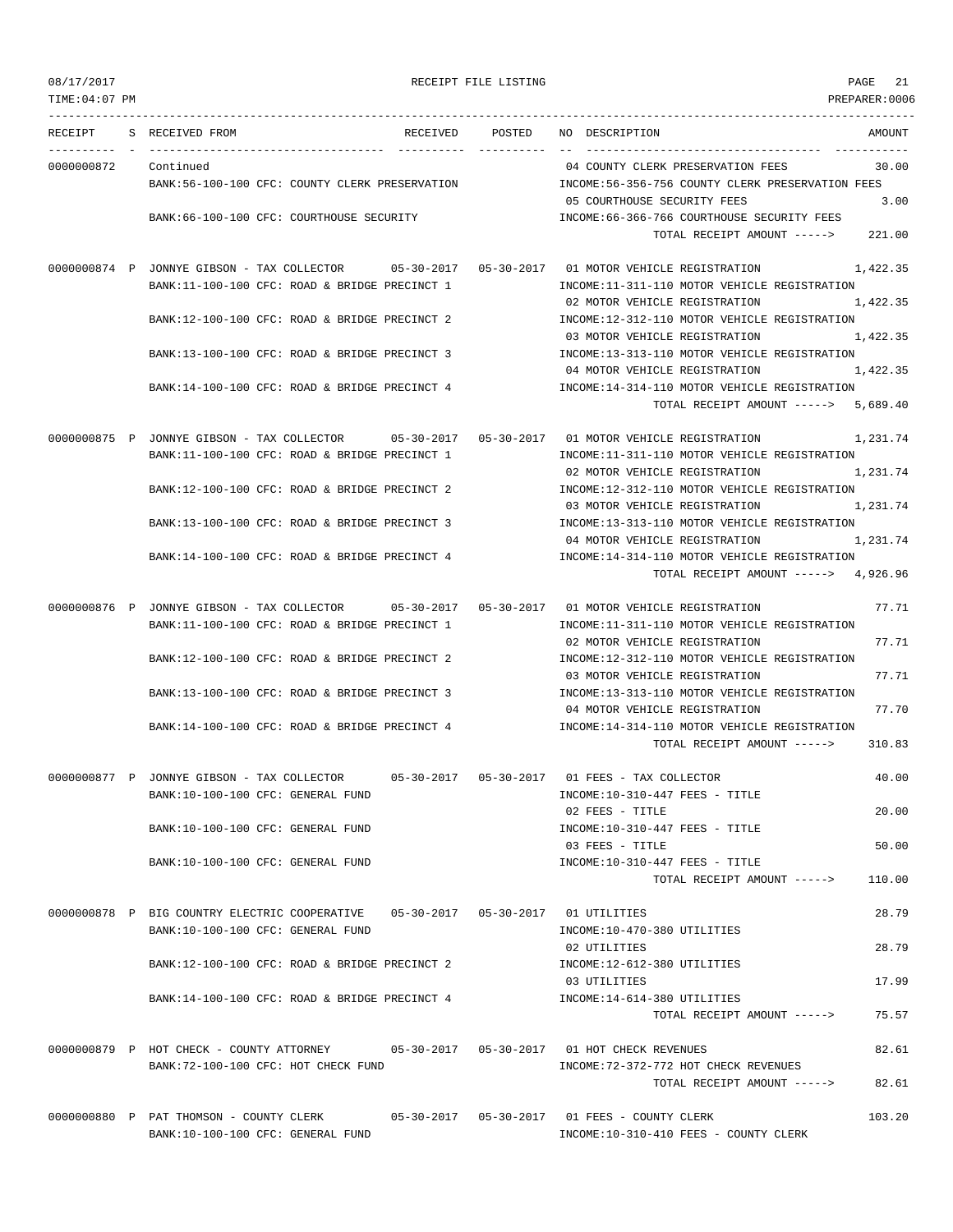TIME:04:07 PM PREPARER:0006

## 08/17/2017 RECEIPT FILE LISTING PAGE 22

| RECEIPT    | S RECEIVED FROM<br>RECEIVED                                                                                           | POSTED | NO DESCRIPTION                                                                        | <b>AMOUNT</b> |
|------------|-----------------------------------------------------------------------------------------------------------------------|--------|---------------------------------------------------------------------------------------|---------------|
| 0000000880 | Continued                                                                                                             |        | 02 COUNTY CLERK PRESERVATION FEES                                                     | 1.00          |
|            | BANK:56-100-100 CFC: COUNTY CLERK PRESERVATION                                                                        |        | INCOME:56-356-756 COUNTY CLERK PRESERVATION FEES                                      |               |
|            | BANK:76-100-100 CFC: STATE CRIMINAL & CIVIL FEES                                                                      |        | 03 STATE FEE CRIMINAL & CIVIL<br>INCOME:76-376-776 STATE FEE CRIMINAL & CIVIL         | 1.80          |
|            | BANK:10-100-100 CFC: GENERAL FUND                                                                                     |        | 04 FEES - COUNTY CLERK<br>INCOME:10-310-410 FEES - COUNTY CLERK                       | 188.00        |
|            | BANK:50-100-100 CFC: COUNTY CLERK ARCHIVES FUND                                                                       |        | 05 COUNTY CLERK ARCHIVE FEES<br>INCOME:50-350-750 COUNTY CLERK ARCHIVE FEES           | 120.00        |
|            | BANK:56-100-100 CFC: COUNTY CLERK PRESERVATION                                                                        |        | 06 COUNTY CLERK PRESERVATION FEES<br>INCOME:56-356-756 COUNTY CLERK PRESERVATION FEES | 120.00        |
|            |                                                                                                                       |        | 07 COURTHOUSE SECURITY FEES                                                           | 12.00         |
|            | BANK:66-100-100 CFC: COURTHOUSE SECURITY                                                                              |        | INCOME: 66-366-766 COURTHOUSE SECURITY FEES<br>TOTAL RECEIPT AMOUNT ----->            | 546.00        |
|            | 0000000881 P ANGIE PIPPIN - JP                                                                                        |        |                                                                                       | 8.00          |
|            | BANK:10-100-100 CFC: GENERAL FUND<br>REPORT-CODE-MONTH-TITLE:113-05-JURY REIM LINE 12                                 |        | INCOME:10-300-216 JUROR REIMBURSEMENT                                                 |               |
|            |                                                                                                                       |        | $02$ FEES - JP #1                                                                     | 39.40         |
|            | BANK:10-100-100 CFC: GENERAL FUND<br>REPORT-CODE-MONTH-TITLE:101-05-JP-LINE 1                                         |        | INCOME:10-310-430 FEES - JP #1                                                        |               |
|            |                                                                                                                       |        | 03 COURTHOUSE SECURITY FEES                                                           | 2.00          |
|            | BANK:66-100-100 CFC: COURTHOUSE SECURITY                                                                              |        | INCOME: 66-366-766 COURTHOUSE SECURITY FEES<br>04 STATE FEE CRIMINAL & CIVIL          | 157.60        |
|            | BANK:76-100-100 CFC: STATE CRIMINAL & CIVIL FEES                                                                      |        | INCOME: 76-376-776 STATE FEE CRIMINAL & CIVIL                                         |               |
|            |                                                                                                                       |        | 05 JUSTICE COURT TECH FEES                                                            | 8.00          |
|            | BANK:82-100-100 CFC: JUSTICE COURT TECH CHECKING                                                                      |        | INCOME:82-380-820 JUSTICE COURT TECH FEES                                             |               |
|            |                                                                                                                       |        | TOTAL RECEIPT AMOUNT ----->                                                           | 215.00        |
|            | 0000000882 P H.T. FILLINGIM - SHERIFF 605-31-2017 05-31-2017 01 BAIL BOND FEES<br>BANK:74-100-100 CFC: BAIL BOND FUND |        | INCOME: 74-374-774 BAIL BOND FEES                                                     | 15.00         |
|            |                                                                                                                       |        | 02 BAIL BOND FEES                                                                     | 15.00         |
|            | BANK:74-100-100 CFC: BAIL BOND FUND                                                                                   |        | INCOME: 74-374-774 BAIL BOND FEES<br>03 BAIL BOND FEES                                | 15.00         |
|            | BANK:74-100-100 CFC: BAIL BOND FUND                                                                                   |        | INCOME: 74-374-774 BAIL BOND FEES<br>04 BAIL BOND FEES                                | 15.00         |
|            | BANK:74-100-100 CFC: BAIL BOND FUND                                                                                   |        | INCOME: 74-374-774 BAIL BOND FEES                                                     |               |
|            | BANK: 74-100-100 CFC: BAIL BOND FUND                                                                                  |        | 05 BAIL BOND FEES<br>INCOME: 74-374-774 BAIL BOND FEES                                | 15.00         |
|            |                                                                                                                       |        | TOTAL RECEIPT AMOUNT ----->                                                           | 75.00         |
|            |                                                                                                                       |        |                                                                                       | 600.00        |
|            | BANK:74-100-100 CFC: BAIL BOND FUND                                                                                   |        | INCOME: 74-374-774 BAIL BOND FEES<br>TOTAL RECEIPT AMOUNT ----->                      | 600.00        |
|            | 0000000930 P RELIANCE TRUST                                                                                           |        |                                                                                       | 40.00         |
|            | BANK:70-100-110 INMATE PHONE CHECKING                                                                                 |        | INCOME: 70-770-770 INMATE PHONE EXPENSES                                              |               |
|            |                                                                                                                       |        | TOTAL RECEIPT AMOUNT ----->                                                           | 40.00         |
|            | 0000000931 P RELIANCE TRUST                                                                                           |        |                                                                                       | 15.00         |
|            | BANK: 70-100-110 INMATE PHONE CHECKING                                                                                |        | INCOME: 70-770-770 INMATE PHONE EXPENSES<br>TOTAL RECEIPT AMOUNT ----->               | 15.00         |
|            | 0000000932 P RELIANCE TRUST                                                                                           |        |                                                                                       | 15.00         |
|            | BANK: 70-100-110 INMATE PHONE CHECKING                                                                                |        | INCOME: 70-770-770 INMATE PHONE EXPENSES                                              |               |
|            |                                                                                                                       |        | TOTAL RECEIPT AMOUNT ----->                                                           | 15.00         |
|            | 0000000933 P RELINACE TRUST                                                                                           |        |                                                                                       | 40.00         |
|            | BANK:70-100-110 INMATE PHONE CHECKING                                                                                 |        | INCOME: 70-770-770 INMATE PHONE EXPENSES<br>TOTAL RECEIPT AMOUNT ----->               | 40.00         |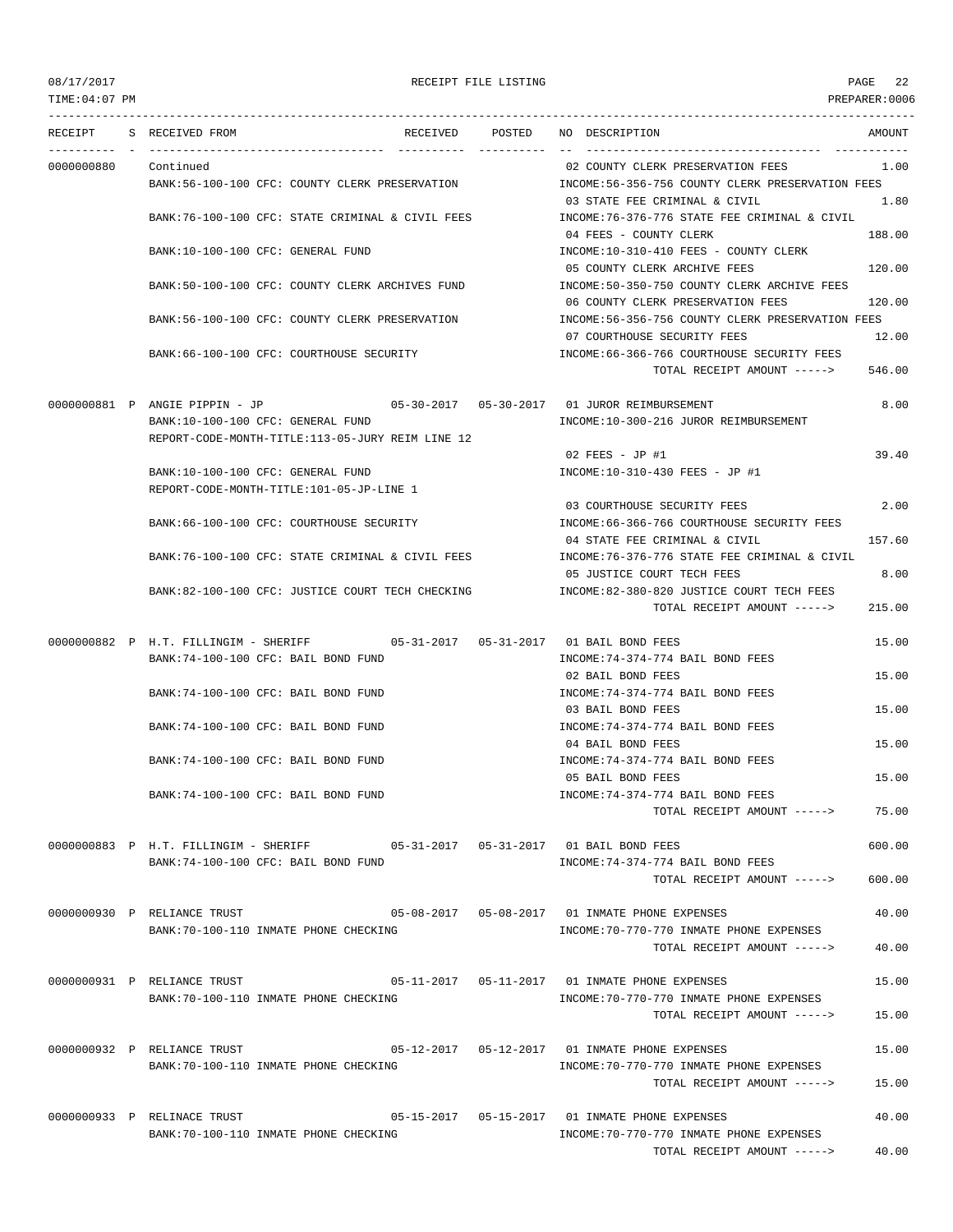| 08/17/2017      |                             |                                                                                              | RECEIPT FILE LISTING |                                                                                                                             | 23<br>PAGE            |
|-----------------|-----------------------------|----------------------------------------------------------------------------------------------|----------------------|-----------------------------------------------------------------------------------------------------------------------------|-----------------------|
| TIME: 04: 07 PM |                             |                                                                                              |                      |                                                                                                                             | PREPARER:0006         |
| RECEIPT         | S RECEIVED FROM             | RECEIVED                                                                                     | POSTED               | NO DESCRIPTION                                                                                                              | AMOUNT                |
|                 | 0000000934 P RELIANCE TRUST | BANK: 70-100-110 INMATE PHONE CHECKING                                                       |                      | 05-16-2017   05-16-2017   01 INMATE PHONE EXPENSES<br>INCOME: 70-770-770 INMATE PHONE EXPENSES                              | 15.00                 |
|                 | 0000000935 P RELIANCE TRUST |                                                                                              |                      | TOTAL RECEIPT AMOUNT -----><br>05-17-2017   05-17-2017   01 INMATE PHONE EXPENSES                                           | 15.00<br>60.00        |
|                 |                             | BANK: 70-100-110 INMATE PHONE CHECKING                                                       |                      | INCOME: 70-770-770 INMATE PHONE EXPENSES<br>TOTAL RECEIPT AMOUNT ----->                                                     | 60.00                 |
|                 | 0000000936 P RELIANCE TRUST | $05-18-2017$ $05-18-2017$ 01 INMATE PHONE EXPENSES<br>BANK: 70-100-110 INMATE PHONE CHECKING |                      | INCOME: 70-770-770 INMATE PHONE EXPENSES                                                                                    | 20.00                 |
|                 |                             |                                                                                              |                      | TOTAL RECEIPT AMOUNT ----->                                                                                                 | 20.00                 |
|                 | 0000000937 P RELIANCE TRUST | BANK: 70-100-110 INMATE PHONE CHECKING                                                       |                      | 05-23-2017  05-23-2017  01 INMATE PHONE EXPENSES<br>INCOME: 70-770-770 INMATE PHONE EXPENSES<br>TOTAL RECEIPT AMOUNT -----> | 16.00<br>16.00        |
|                 | 0000000938 P RELIANCE TRUST |                                                                                              |                      |                                                                                                                             | 7.00                  |
|                 |                             | BANK: 70-100-110 INMATE PHONE CHECKING                                                       |                      | INCOME: 70-770-770 INMATE PHONE EXPENSES<br>TOTAL RECEIPT AMOUNT ----->                                                     | 7.00                  |
|                 | 0000000939 P RELIANCE TRUST |                                                                                              |                      |                                                                                                                             | 80.00                 |
|                 |                             | BANK:70-100-110 INMATE PHONE CHECKING                                                        |                      | INCOME: 70-370-770 INMATE PHONE REVENUES<br>TOTAL RECEIPT AMOUNT ----->                                                     | 80.00                 |
|                 | 0000000940 P RELIANCE TRUST | BANK: 70-100-110 INMATE PHONE CHECKING                                                       |                      | 05-30-2017  05-30-2017  01 INMATE PHONE REVENUES<br>INCOME: 70-370-770 INMATE PHONE REVENUES                                | 50.00                 |
|                 |                             |                                                                                              |                      | TOTAL RECEIPT AMOUNT ----->                                                                                                 | 50.00                 |
|                 | 0000000941 P RELIANCE TRUST | BANK: 70-100-110 INMATE PHONE CHECKING                                                       |                      | INCOME: 70-370-770 INMATE PHONE REVENUES<br>TOTAL RECEIPT AMOUNT ----->                                                     | 20.00<br>20.00        |
|                 | 0000000942 P RELIANCE TRUST | 05-01-2017  05-01-2017  01 INMATE PHONE REVENUES<br>BANK: 70-100-110 INMATE PHONE CHECKING   |                      | INCOME: 70-370-770 INMATE PHONE REVENUES                                                                                    | 40.00                 |
|                 |                             |                                                                                              |                      | TOTAL RECEIPT AMOUNT ----->                                                                                                 | 40.00                 |
|                 | 0000000943 P RELIANCE TRUST | BANK:70-100-110 INMATE PHONE CHECKING                                                        |                      | 05-03-2017  05-03-2017  01 INMATE PHONE REVENUES<br>INCOME: 70-370-770 INMATE PHONE REVENUES                                | 20.00                 |
|                 | 0000000944 P RELIANCE TRUST |                                                                                              |                      | TOTAL RECEIPT AMOUNT -----><br>05-04-2017   05-04-2017   01 INMATE PHONE REVENUES                                           | 20.00<br>63.00        |
|                 |                             | BANK:70-100-110 INMATE PHONE CHECKING                                                        |                      | INCOME: 70-370-770 INMATE PHONE REVENUES<br>TOTAL RECEIPT AMOUNT ----->                                                     | 63.00                 |
|                 | 0000000945 P INMATE PHONE   |                                                                                              |                      | 05-12-2017  05-12-2017  01 INMATE PHONE REVENUES                                                                            | 575.76                |
|                 |                             | BANK: 70-100-110 INMATE PHONE CHECKING                                                       |                      | INCOME: 70-370-770 INMATE PHONE REVENUES<br>TOTAL RECEIPT AMOUNT ----->                                                     | 575.76                |
|                 | 0000000946 P CERTZ GRANT    | BANK:12-100-100 CFC: ROAD & BRIDGE PRECINCT 2                                                |                      | INCOME:12-612-120 SALARY - PART TIME                                                                                        | 7,000.00              |
|                 |                             | BANK:13-100-100 CFC: ROAD & BRIDGE PRECINCT 3                                                |                      | 02 DIESEL, OIL, AND GASOLINE<br>INCOME:13-613-700 DIESEL, OIL, AND GASOLINE<br>03 DIESEL, OIL, AND GASOLINE                 | 15,518.80<br>2,600.00 |
|                 |                             | BANK:13-100-100 CFC: ROAD & BRIDGE PRECINCT 3                                                |                      | INCOME:13-613-700 DIESEL, OIL, AND GASOLINE<br>04 ROAD MATERIAL & CONSTRUCTION                                              | 2,276.80              |
|                 |                             | BANK:14-100-100 CFC: ROAD & BRIDGE PRECINCT 4                                                |                      | INCOME:14-614-705 ROAD MATERIAL & CONSTRUCTION                                                                              |                       |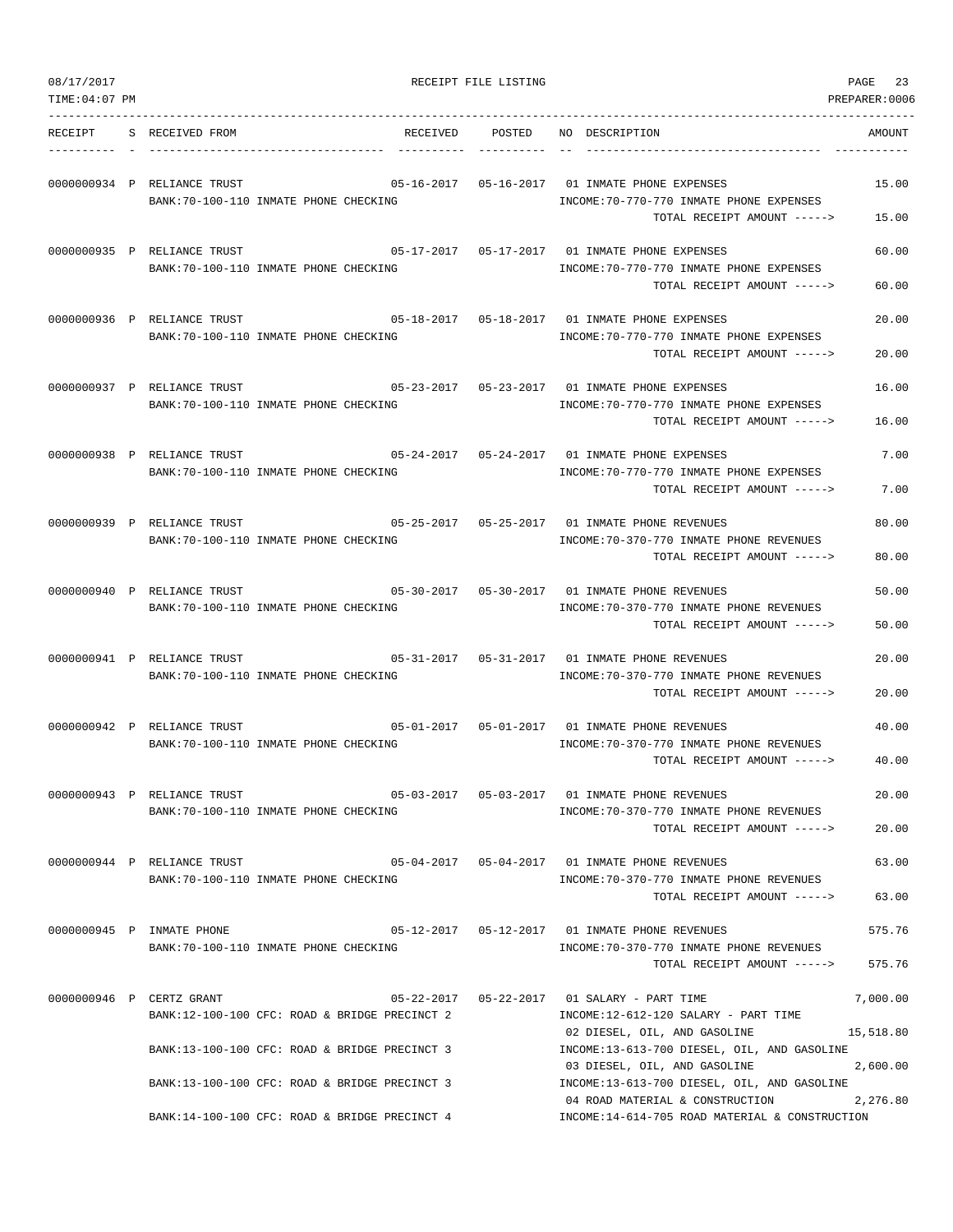| 08/17/2017<br>RECEIPT FILE LISTING | PAGE | 24 |
|------------------------------------|------|----|
|------------------------------------|------|----|

TOTAL RECEIPT AMOUNT -----> 0.48

TIME:04:07 PM PREPARER:0006 --------------------------------------------------------------------------------------------------------------------------------- RECEIPT S RECEIVED FROM THE RECEIVED POSTED NO DESCRIPTION THE RECEIVED AMOUNT ---------- - ----------------------------------- ---------- ---------- -- ----------------------------------- ----------- 0000000946 Continued 05 TIRES & TUBES 6,118.00 BANK:12-100-100 CFC: ROAD & BRIDGE PRECINCT 2 INCOME:12-612-725 TIRES & TUBES 06 REPAIRS & MAINTENANCE 10,000.00 BANK:12-100-100 CFC: ROAD & BRIDGE PRECINCT 2 INCOME:12-612-320 REPAIRS & MAINTENANCE TOTAL RECEIPT AMOUNT -----> 43,513.60 0000000949 P IRS - MISC PAY TREAS 310 05-26-2017 05-26-2017 01 CFC: GENERAL FUND 52.00 BANK:10-100-100 CFC: GENERAL FUND INCOME:10-200-190 FEDERAL INCOME TAX PAYABLE TOTAL RECEIPT AMOUNT -----> 52.00 0000000950 P JUROR REIMBURSEMENT 05-12-2017 05-12-2017 01 JUROR REIMBURSEMENT 374.00 BANK:10-100-100 CFC: GENERAL FUND INCOME:10-300-216 JUROR REIMBURSEMENT TOTAL RECEIPT AMOUNT -----> 374.00 0000000951 P HEALTH & HUMAN SERVICES 05-12-2017 05-12-2017 01 DEPT OF AGING & DISABILITY 99.00 BANK:78-100-100 CFC: SENIOR CITIZENS INCOME:78-378-714 DEPT OF AGING & DISABILITY TOTAL RECEIPT AMOUNT -----> 99.00 0000000952 P HEALTH & HUMAN SERVICES 05-15-2017 05-15-2017 01 DEPT OF AGING & DISABILITY 1,272.15 BANK:78-100-100 CFC: SENIOR CITIZENS INCOME:78-378-714 DEPT OF AGING & DISABILITY TOTAL RECEIPT AMOUNT -----> 1,272.15 0000000953 P COMPTROLLER JUDICIARY 05-25-2017 05-25-2017 01 SUPPLEMENT - COUNTY JUDGE 5,050.00 BANK:10-100-100 CFC: GENERAL FUND **INCOME:10-320-405 SUPPLEMENT** - COUNTY JUDGE TOTAL RECEIPT AMOUNT -----> 5,050.00 0000000954 P BANK INTEREST 05-31-2017 05-31-2017 01 GENERAL FUND 229.71 BANK:10-100-100 CFC: GENERAL FUND INCOME:10-300-180 INTEREST EARNED 02 COURT RECORDS PRESERVATION 0.09 BANK:30-100-100 CFC: COURT RECORDS PRES FUND INCOME:30-330-180 INTEREST EARNED 03 DISTRICT COURT TECH FUND 0.04 BANK:36-100-100 CFC: DIST COURT RECORDS TECH FUND INCOME:36-336-180 INTEREST EARNED 04 COUNTY CLERK ARCHIVES FUND 1.03 BANK:50-100-100 CFC: COUNTY CLERK ARCHIVES FUND INCOME:50-350-180 INTEREST EARNED 05 COUNTY CLERK PRESERVATION 3.22 BANK:56-100-100 CFC: COUNTY CLERK PRESERVATION INCOME:56-356-180 INTEREST EARNED 06 DISTRICT CLERK PRESERVATION 1.13 BANK:63-100-100 CFC: DISTRICT CLERK PRESERVATION INCOME:63-363-180 INTEREST EARNED 07 COUNTY PRESERVATION 0.14 BANK:68-100-100 CFC: COUNTY PRESERVATION INCOME:68-368-180 INTEREST EARNED 08 HOT CHECK 0.48 BANK:72-100-100 CFC: HOT CHECK FUND INCOME:72-372-180 INTEREST EARNED 09 JP COURT TECH FUND 0.15 BANK:82-100-100 CFC: JUSTICE COURT TECH CHECKING INCOME:82-380-180 INTEREST EARNED TOTAL RECEIPT AMOUNT -----> 235.99 0000000955 P MMA - BANK INTEREST 05-31-2017 05-31-2017 01 MONEY MARKET CHECKING 28.54 BANK:10-100-130 MONEY MARKET CHECKING **INCOME:10-300-180 INTEREST EARNED** TOTAL RECEIPT AMOUNT -----> 28.54 0000000998 P GINA PASLEY - DISTRICT CLERK 06-15-2017 05-22-2017 01 FEES - DISTRICT CLERK 11.00 BANK:10-100-100 CFC: GENERAL FUND INCOME:10-310-425 FEES - DISTRICT CLERK TOTAL RECEIPT AMOUNT -----> 11.00 0000001012 P GRANT INTEREST 05-31-2017 05-31-2017 01 INTEREST EARNED 0.48 BANK:10-100-140 GRANT FUND CHECKING INCOME:10-300-180 INTEREST EARNED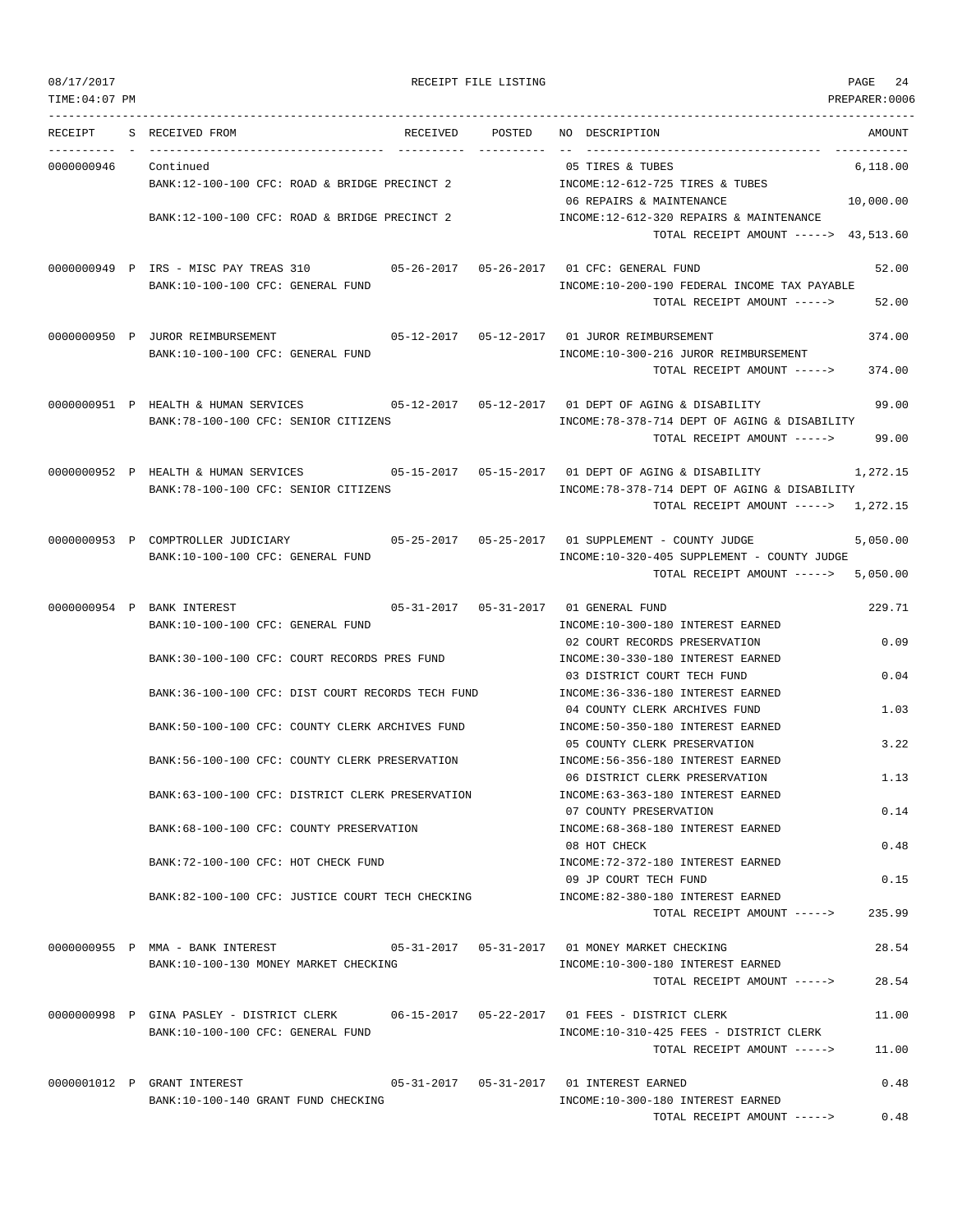| 08/17/2017     |                                                                                  |                 | RECEIPT FILE LISTING |                                                                                                               | PAGE 25        |
|----------------|----------------------------------------------------------------------------------|-----------------|----------------------|---------------------------------------------------------------------------------------------------------------|----------------|
| TIME: 04:07 PM |                                                                                  |                 |                      |                                                                                                               | PREPARER: 0006 |
|                | RECEIPT S RECEIVED FROM                                                          | RECEIVED POSTED |                      | NO DESCRIPTION                                                                                                | AMOUNT         |
|                | 0000001013 P DRUG FORFEITURE INTEREST 65-31-2017 05-31-2017 01 INTEREST EARNED   |                 |                      |                                                                                                               | 9.24           |
|                | BANK:84-100-150 CFC: FC DRUG FORFEITURE CHECKING MODE:84-384-180 INTEREST EARNED |                 |                      | TOTAL RECEIPT AMOUNT ----->                                                                                   | 9.24           |
|                | 0000001014 P FEMA INTEREST<br>BANK: 38-100-160 FEMA CHECKING                     |                 |                      | INCOME: 38-300-150 FEMA INTEREST EARNED                                                                       | 2.64           |
|                |                                                                                  |                 |                      | TOTAL RECEIPT AMOUNT ----->                                                                                   | 2.64           |
|                | BANK:10-100-100 CFC: GENERAL FUND                                                |                 |                      | INCOME:10-310-430 FEES - JP #1                                                                                | 84.50          |
|                | REPORT-CODE-MONTH-TITLE:101-07-JP-LINE 1                                         |                 |                      |                                                                                                               |                |
|                | BANK:76-100-100 CFC: STATE CRIMINAL & CIVIL FEES                                 |                 |                      | 02 STATE FEE CRIMINAL & CIVIL<br>INCOME: 76-376-776 STATE FEE CRIMINAL & CIVIL<br>03 COURTHOUSE SECURITY FEES | 81.50<br>1.00  |
|                | BANK: 66-100-100 CFC: COURTHOUSE SECURITY                                        |                 |                      | INCOME: 66-366-766 COURTHOUSE SECURITY FEES<br>04 JUSTICE COURT TECH FEES                                     | 4.00           |
|                | BANK:82-100-100 CFC: JUSTICE COURT TECH CHECKING                                 |                 |                      | INCOME:82-380-820 JUSTICE COURT TECH FEES<br>05 JUROR REIMBURSEMENT                                           | 4.00           |
|                | BANK:10-100-100 CFC: GENERAL FUND                                                |                 |                      | INCOME:10-300-216 JUROR REIMBURSEMENT                                                                         |                |
|                | REPORT-CODE-MONTH-TITLE:113-07-JURY REIM LINE 12                                 |                 |                      |                                                                                                               |                |
|                |                                                                                  |                 |                      | TOTAL RECEIPT AMOUNT $---2$ 175.00                                                                            |                |

REPORT TOTAL 179,494.60